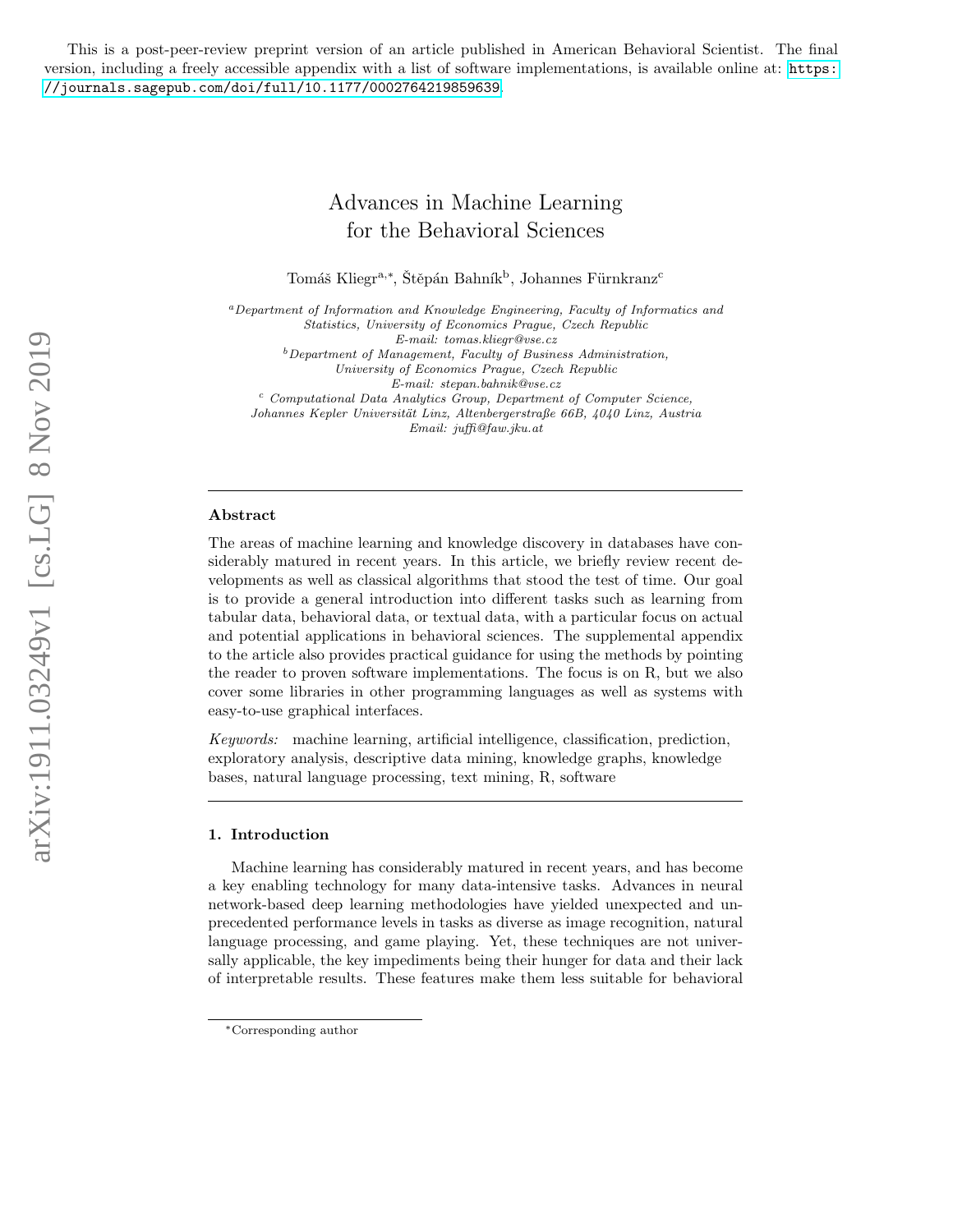scientists where data are typically scarce, and results that do not yield insights into the nature of the processes underlying studied phenomena are often considered of little value.

This article presents an up-to-date curated survey of machine learning methods applicable to behavioral research. Since being able to understand a model is a prerequisite for uncovering the causes and mechanisms of the underlying phenomena, we favored methods that generate interpretable models from the multitude of those available. However, we also provide pointers to state-of-theart methods in terms of predictive performance, such as neural networks.

Each covered method is described in nontechnical terms. To help researchers in identifying the best tool for their research problem, we put emphasis on examples, when most methods covered are complemented with references to their existing or possible use in the behavioral sciences. Each described method is supplemented with a description of software that implements it, which is provided in Supplemental Appendix (available online). Given the predominance of R as a language for statistical programming in behavioral sciences, we focus in particular on these packages. We also cover some libraries in other programming languages, most notably in Python, as well as systems with easy-to-use graphical interfaces.

The survey is organized by the character of input data. In the "Tabular Data" section, we cover structured, tabular data, for which we present an up-todate list of methods used to generate classification models, as well as algorithms for exploratory and descriptive data mining. The "Behavioral Data" section covers methods and systems that can be used to collect and process behavioral data, focusing on clickstreams resulting from web usage mining, and methods developed for learning preference models from empirical data. The latter two areas can, for example, be combined for consumer choice research based on data obtained from an online retailer. Given the uptake of social media both as sources of data and objects of study, the "Textual Data" section provides in-depth coverage of textual data, including syntactic parsing and document classification methods used to categorize content as well as new advances that allow a representation of individual documents using word embeddings. The Internet also provides new machine-readable resources, which contain a wealth of information that can aid the analysis of arbitrary content. Knowledge graphs and various lexical resources, covered in the "External Knowledge Sources" section, can be used, for example, for enrichment of content of small documents (microposts), which are an increasingly common form of online communication. The "Related Work" section discusses related work and also covers miscellaneous topics. such as machine learning as service systems. These can provide the behavioral scientist the ability to process very large data sets with little setup costs. The conclusion summarizes the methods covered in this article, focusing on the performance – interpretability trade-off. It also discusses emerging trends and challenges, such as the legal and ethical dimensions of machine learning.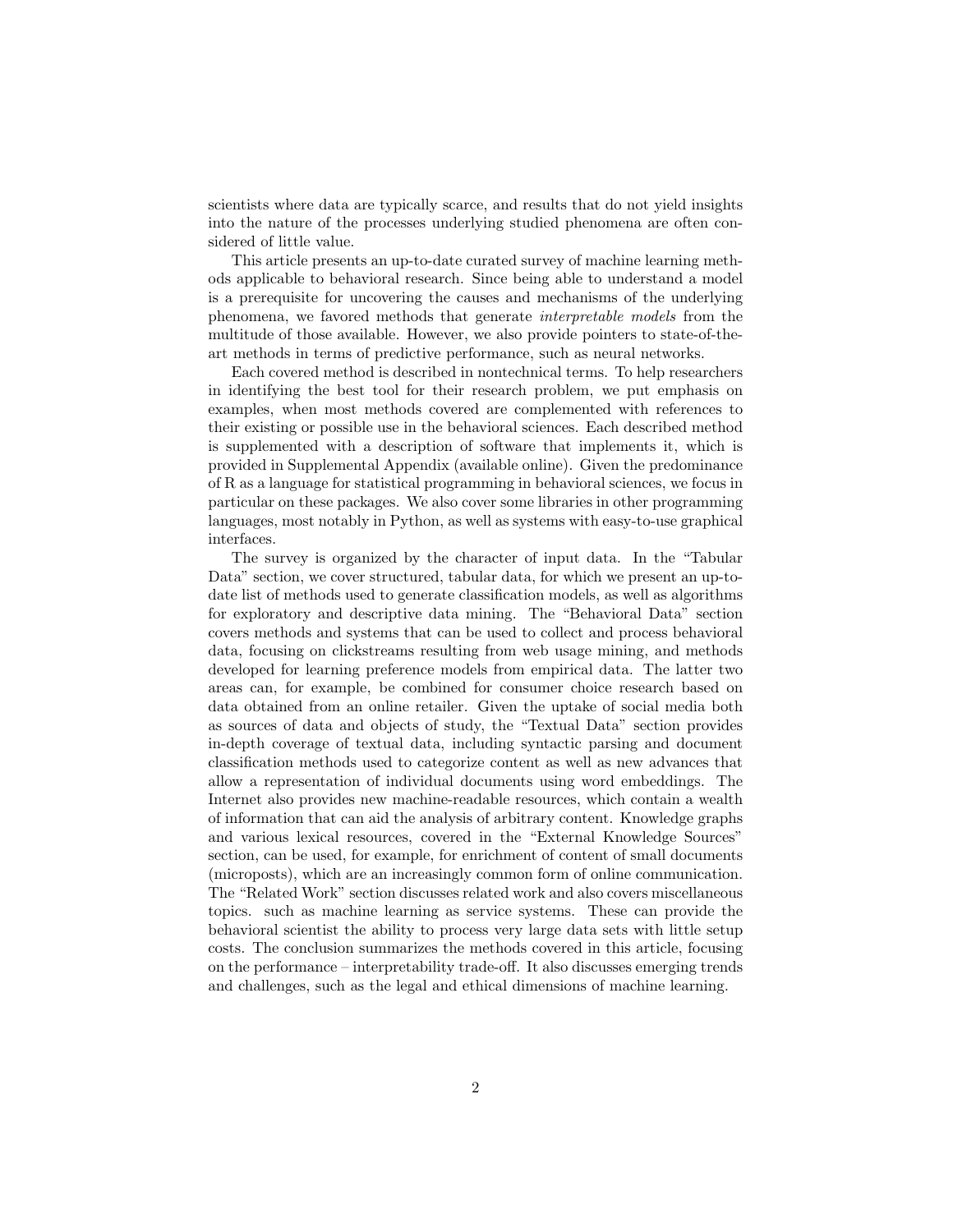<span id="page-2-0"></span>

| <i>Education</i> | Marital Status | Sex    | Has Children           | $A$ pprove?            |
|------------------|----------------|--------|------------------------|------------------------|
| primary          | single         | male   | $\mathbf{n}$           | no                     |
| primary          | single         | male   | yes                    | $\mathbf{n}\mathbf{o}$ |
| primary          | married        | male   | $\mathbf{n}$           | yes                    |
| university       | divorced       | female | $\mathbf{n}$           | yes                    |
| university       | married        | female | yes                    | yes                    |
| secondary        | single         | male   | $\mathbf{n}$           | $\mathbf{n}\mathbf{o}$ |
| university       | single         | female | $\mathbf{n}$           | yes                    |
| secondary        | divorced       | female | $\mathbf{n}$           | yes                    |
| secondary        | single         | female | yes                    | yes                    |
| secondary        | married        | male   | yes                    | yes                    |
| primary          | married        | female | $\mathbf{n}\mathbf{o}$ | yes                    |
| secondary        | divorced       | male   | yes                    | $\mathbf{n}\mathbf{o}$ |
| university       | divorced       | female | yes                    | no                     |
| secondary        | divorced       | male   | $\mathbf{n}$           | yes                    |

Table 1: A sample database

# 2. Tabular Data

The task that has received the most attention in the machine learning literature is the supervised learning scenario: Given a database of observations described with a fixed number of measurements or features and a designated attribute, the class, find a mapping that is able to compute the class value from the feature values of new, previously unseen observations. While there are statistical techniques that are able to solve particular instances of this problem, machine learning techniques provide a strong focus on the use of categorical, non-numeric attributes, and on the immediate interpretability of the result. They also typically provide simple means for adapting the complexity of the models to the problem at hand. This, in particular, is one of the main reasons for the increasing popularity of machine learning techniques in both industry and academia.

Table [1](#page-2-0) shows a small, artificial sample database, taken from [Billari et al.](#page-28-0) [\(2006\)](#page-28-0). The database contains the results of a hypothetical survey with 14 respondents concerning the approval or disapproval of a certain issue. Each individual is characterized by four attributes—Education (with possible values primary school, secondary school, or university), Marital Status (with possible values single, married, or divorced), Sex (male or female), and Has Children (yes or no)—that encode rudimentary information about their sociodemographic background. The last column, Approve?, encodes whether the individual approved or disapproved of the issue.

The task is to use the information in this *training set* to derive a model that is able to predict whether a person is likely to approve or disapprove based on the four demographic characteristics. As most classical machine learning methods tackle a setting like this, we briefly recapitulate a few classical algorithms, while mentioning some new developments as well.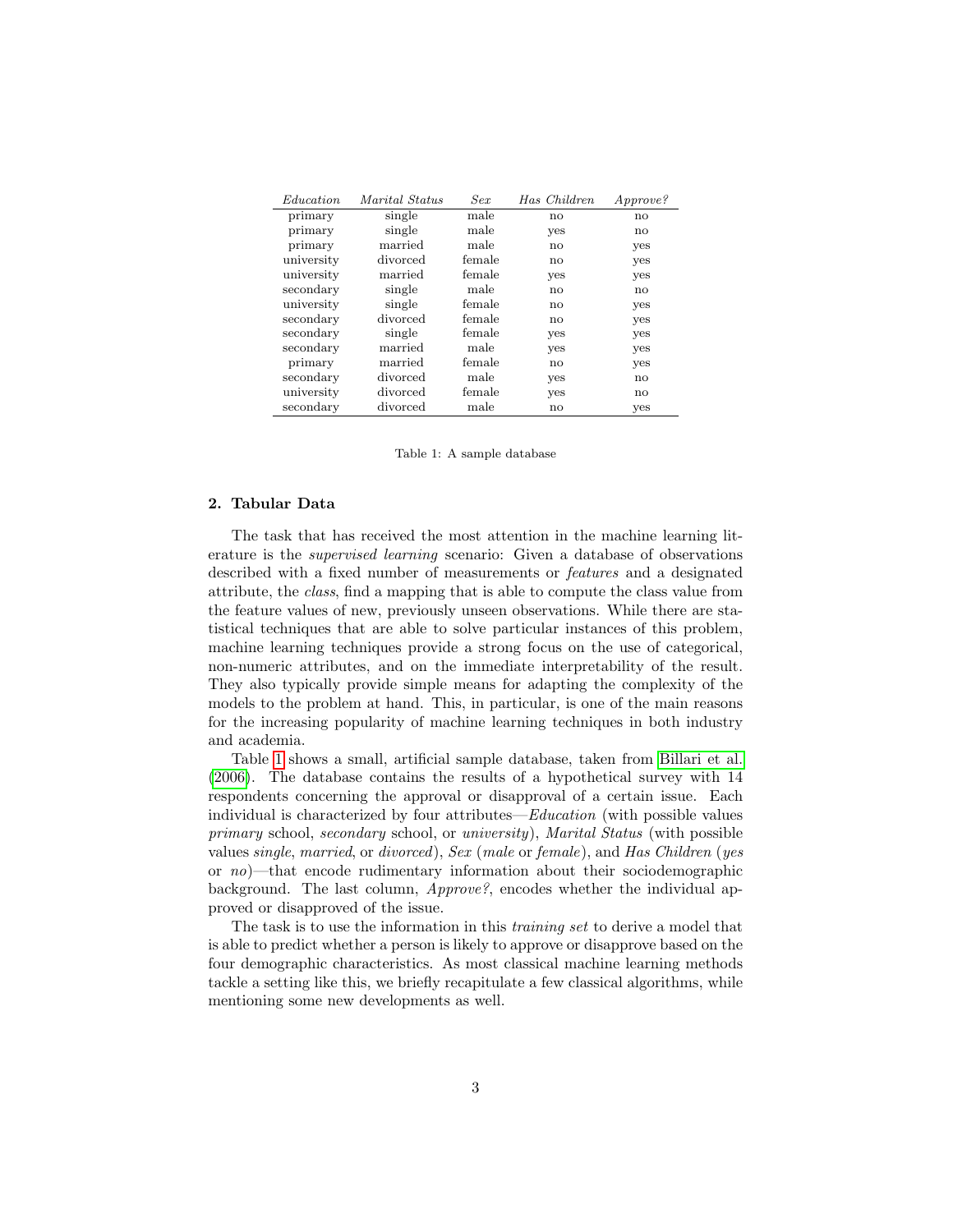<span id="page-3-0"></span>

Figure 1: A decision tree describing the dataset shown in Table [1.](#page-2-0)

## 2.1. Induction of Decision Trees

The induction of decision trees is one of the oldest and most popular techniques for learning discriminatory models, which has been developed independently in the statistical [\(Breiman et al., 1984;](#page-28-1) [Kass, 1980\)](#page-33-0) and machine learning [\(Quinlan, 1986\)](#page-36-0) literatures. A decision tree is a particular type of classification model that is fairly easy to induce and to understand. In the statistical literature (cf., e.g., [Breiman et al., 1984\)](#page-28-1), decision trees are also known as classification trees. Related techniques for predicting numerical class values are known as regression trees.

Figure [1](#page-3-0) shows a sample tree which might be induced from the data of Table [1.](#page-2-0) To classify a specific instance, the decision tree asks the question "What is the marital status for a given instance?". If the answer is "married" it assigns the class "yes". If the answer is divorced or single, an additional question is sought.

In general, the classification of a new example starts at the top *node*—the root. In our example, the root is a *decision node*, which corresponds to a test of the value of the Marital Status attribute. Classification then proceeds by moving down the branch that corresponds to a particular value of this attribute, arriving at a new decision node with a new attribute. This process is repeated until we arrive at a terminal node—a so-called *leaf* —which is not labeled with an attribute but with a value of the target attribute (Approve?). For all examples that arrive at the same leaf value, the same target value will be predicted. Figure [1](#page-3-0) shows leaves as rectangular boxes and decision nodes as ellipses.

Decision trees are learned in a top-down fashion: The program selects the best attribute for the root of the tree, splits the set of examples into disjoint sets (one for each value of the chosen attribute, containing all training examples that have the corresponding value for this attribute), and adds corresponding nodes and branches to the tree. If there are new sets that contain only examples from the same class, a leaf node is added for each of them and labeled with the respective class. For all other sets, a decision node is added and associated with the best attribute for the corresponding set as described above. Hence, the dataset is successively partitioned into non-overlapping, smaller datasets until each set only contains examples of the same class (a pure node). Eventually, a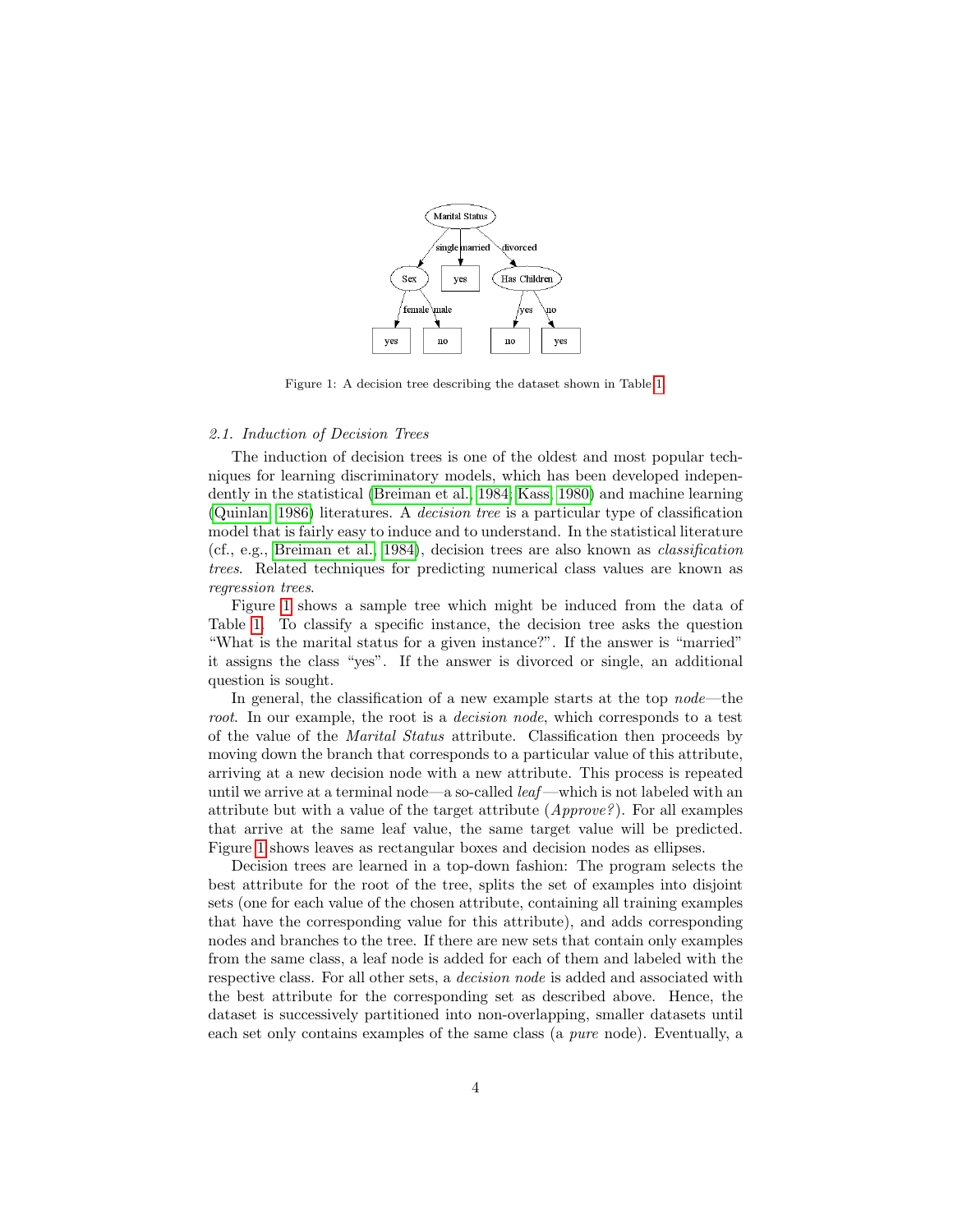pure node can always be found via successive partitions unless the training data contain two identical but contradictory examples, that have the same feature values but different class values.

The crucial step in decision tree induction is the choice of an adequate attribute. Typical attribute selection criteria use a function that measures the purity of a node, that is, the degree to which the node contains only examples of a single class. This purity measure is computed for a node and all successor nodes that result from using an attribute for splitting the data. The difference between the original purity value and the sum of the values of the successor nodes weighted by the relative sizes of these nodes, is used to estimate the utility of this attribute, and the attribute with the largest utility is selected for expanding the tree. The algorithm C4.5 uses information-theoretic entropy as a purity measure [\(Quinlan, 1986\)](#page-36-0), whereas CART uses the Gini index [\(Breiman](#page-28-1) [et al., 1984\)](#page-28-1). Algorithm C5.0, successor to C4.5, is noted for its best performance among all tree learning algorithms in the seminal benchmark article of [Fernandez-Delgado et al.](#page-30-0) [\(2014\)](#page-30-0).

Overfitting refers to the use of an overly complex model that results in worse performance on new data than would be achievable with a simpler model [\(Mitchell, 1997,](#page-35-0) ch. 3). Tree models may overfit due to specialized decision nodes that refer to peculiarities of the training data. In order to receive simpler trees and to fight overfitting, most decision tree algorithms apply pruning techniques that simplify trees after learning by removing redundant decision nodes.

A general technique for improving the prediction quality of classifiers is to form an ensemble – learning multiple classifiers whose individual predictions are joined into a collective final prediction. The best-known technique is random forests [\(Breiman, 2001\)](#page-28-2), which uses resampling to learn a variety of trees from different samples of the data. They also use different random subsets of all available attributes, which not only increases the variance in the resulting trees but also makes the algorithm quite fast. However, the increased predictive accuracy also comes with a substantial decrease in the interpretability of the learned concepts.

Applications in Behavioral Sciences. Given that they are not only wellknown in machine learning and data mining, but are also firmly rooted in statistics, decision trees have seen a large number of applications in behavioral sciences, of which we can list just a few. [McArdle and Ritschard](#page-35-1) [\(2013\)](#page-35-1) provide an in-depth introduction to this family of techniques, and also demonstrate their use in a number of applications in demographic, medical, and educational areas. In demography, [Billari et al.](#page-28-0) [\(2006\)](#page-28-0) have applied decision tree learning to the analysis of differences in the life courses in Austria and Italy, where the key issue was to model these events as binary temporal relations. Similar techniques have also been used in survival analysis. For example, so-called survival trees have been used in [\(De Rose and Pallara, 1997\)](#page-29-0). In the political sciences, decision trees have been used for modeling international conflicts (Fürnkranz et al., [1997\)](#page-31-0) and international negotiation [\(Druckman et al., 2006\)](#page-29-1). [Rosenfeld et al.](#page-37-0) [\(2012\)](#page-37-0) also used decision trees to model people's behavior in negotiations. In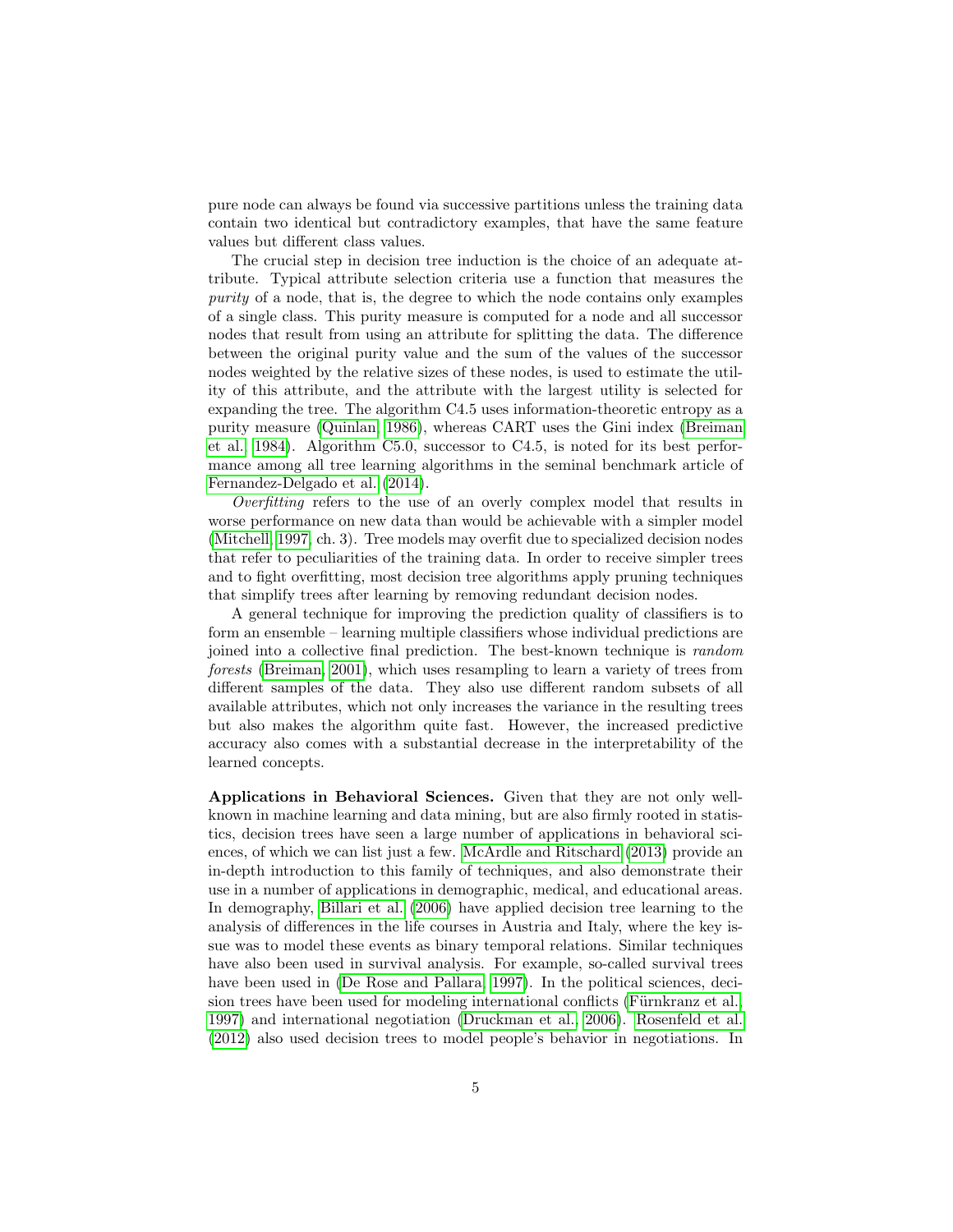| IF Marital Status $=$ married THEN yes |                 |
|----------------------------------------|-----------------|
| IF $Sex = female$                      | <b>THEN</b> yes |
| IF $Sex = male$                        | <b>THEN</b> no  |
| <b>DEFAULT</b> yes                     |                 |

<span id="page-5-0"></span>Figure 2: A smaller rule set describing the dataset shown in Table [1](#page-2-0)

psychology, [Walsh et al.](#page-39-0) [\(2017\)](#page-39-0) used random forests to predict future suicide attempts of patients.

#### 2.2. Induction of Predictive Rule Sets

Another traditional machine learning technique is the induction of rule sets (Fürnkranz et al.,  $2012$ ). The learning of rule-based models has been the main research goal in the field of machine learning since its beginning in the early 1960s. Rule-based techniques have also received some attention in the statistical community [\(Friedman and Fisher, 1999\)](#page-30-1).

Comparison between Rule and Tree Models. Rule sets are typically simpler and more comprehensible than decision trees, where each leaf of the tree can be interpreted as a single rule consisting of a conjunction of all conditions in the path from the root to the leaf.

The main difference between the rules generated by a decision tree and the rules generated by a rule learning algorithm is that the former rule set consists of non-overlapping rules that span the entire instance space  $-$  each possible combination of feature values will be covered by exactly one rule. Relaxing this constraint by allowing potentially overlapping rules that need not span the entire instance space may often result in smaller rule sets.

However, in this case, we need mechanisms for tie-breaking: Which rule to choose when more than one covers the given example. We also need mechanisms for default classifications: What classification to choose when no rule covers the given example. Typically, one prefers rules with a higher ratio of correctly classified examples from the training set.

Example of a Rule Model. Figure [2](#page-5-0) shows a particularly simple rule set for the data in Table [1,](#page-2-0) which uses two different attributes in its first two rules. Note that these two rules are overlapping, i.e., several examples will be covered by more than one rule. For instance, examples 3 and 10 are covered by both the first and the third rule. These conflicts are typically resolved by using the more accurate rule, i.e., the rule that covers a higher proportion of examples that support its prediction (the first one in our case). Also note, that this rule set makes two mistakes (the last two examples). These might be resolved by resorting to a more complex rule set (such as the one corresponding to the decision tree of Figure [1\)](#page-3-0), but as stated above, it is often more advisable to sacrifice accuracy in the training set for model simplicity to avoid overfitting. Finally, note the default rule at the end of the rule set. This is added for the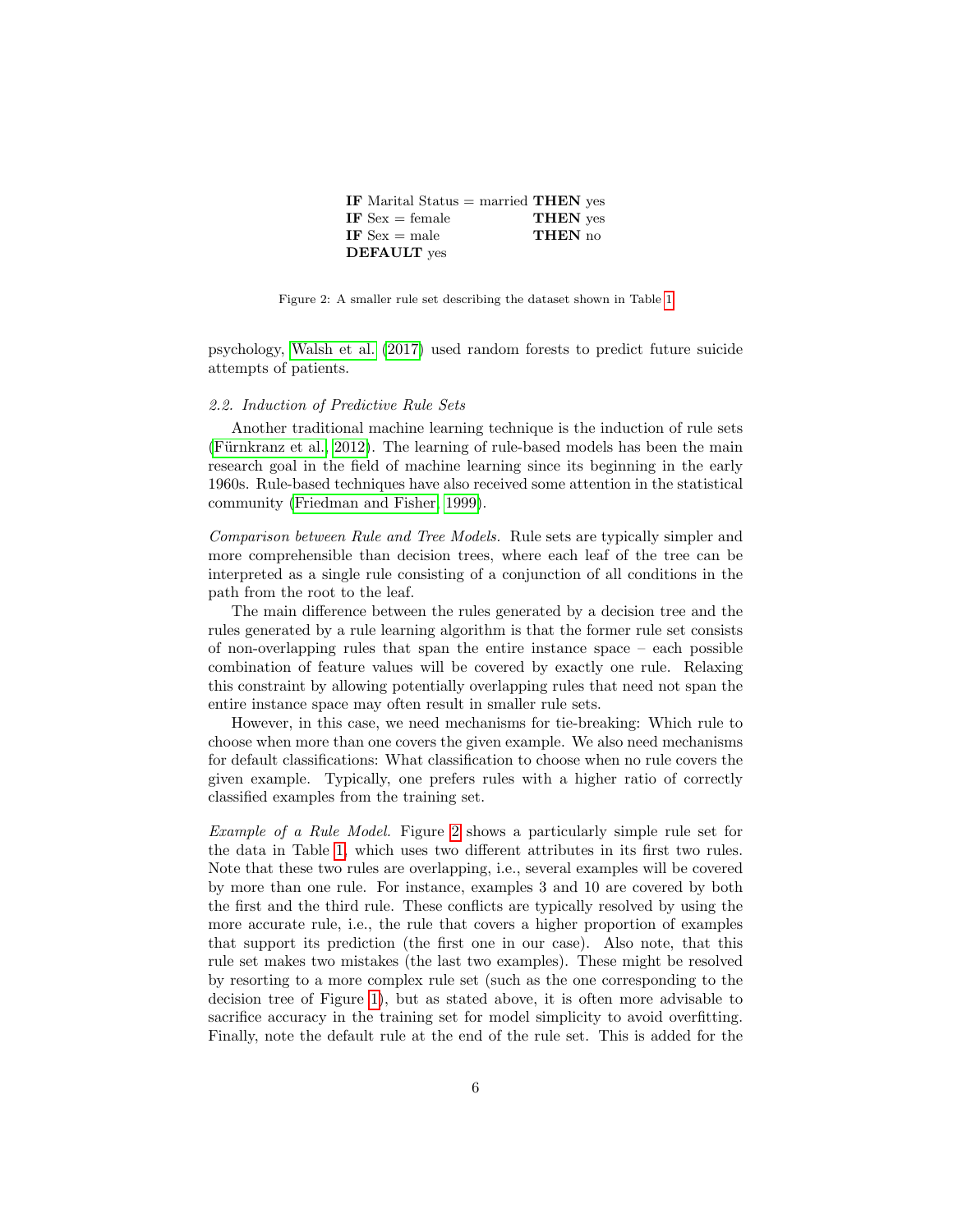case when certain regions of the data space are not represented in the training set.

Learning Rule Models. The key ideas for learning such rule sets are quite similar to the ideas used in decision tree induction. However, instead of recursively partitioning the dataset by optimizing the purity measure over all successor nodes (in the literature, this strategy is also known as divide-and-conquer learning), rule learning algorithms only expand a single successor node at a time, thereby learning a complete rule that covers part of the training data. After a complete rule has been learned, all examples that are covered by this rule are removed from the training set, and the procedure is repeated with the remaining examples. This strategy is also known as separate-and-conquer learning. Again, pruning is a good idea for rule learning, which means that the rules only need to cover examples that are mostly from the same class. It turns out to be advantageous to prune rules immediately after they have been learned before successive rules are learned (Fürnkranz, 1997).

The idea to try to prune or simplify each rule right after it has been learned has been exploited in the well-known RIPPER algorithm [\(Cohen, 1995\)](#page-29-2). This algorithm has been frequently used in applications because it learns very simple and understandable rules. It also added a postprocessing phase for optimizing a rule set in the context of other rules. The key idea is to remove one rule out of a previously learned rule set and try to relearn the rule in the context of previous rules and subsequent rules. Another type of approach to rule learning, which heavily relies on effective pruning methods, is Classification Based on Associations [\(Liu et al., 1998\)](#page-34-0) and succeeding algorithms. Their key idea is to use algorithms for discovering association rules (cf. "Discovering Interesting Rules" section), and then combine a selection of the found rules into a predictive rule model.<sup>[1](#page-6-0)</sup>

Current Trends. Current work in inductive rule learning is focused on finding simple rules via optimization [\(Dash et al., 2018;](#page-29-3) [Wang et al., 2017;](#page-40-0) [Malioutov](#page-35-2) [and Meel, 2018\)](#page-35-2), mostly with the goal that simple rules are more interpretable. However, there is also some evidence that shorter rules are not always more con-vincing than more complex rules (Fürnkranz et al., 2018; [Stecher et al., 2016\)](#page-38-0). Another line of research focuses on improving the accuracy of rule models, often by increasing their expressiveness through fuzzification, i.e., by making the decision boundary between different classes softer. At the expense of lower interpretability, fuzzy rule learning algorithms such as  $SLAVE$  (Garc $ia$  et al., 2014), FURIA (Hühn and Hüllermeier, 2009) and FARC-HD [\(Alcala-Fdez et al., 2011\)](#page-27-0) often outperform models with regular, "crisp" rules.

<span id="page-6-0"></span><sup>1</sup>The Classification Based on Associations algorithm does not generate a rule set but a rule list. The difference is that in a predictive rule list, the order of rules is important as it signifies precedence.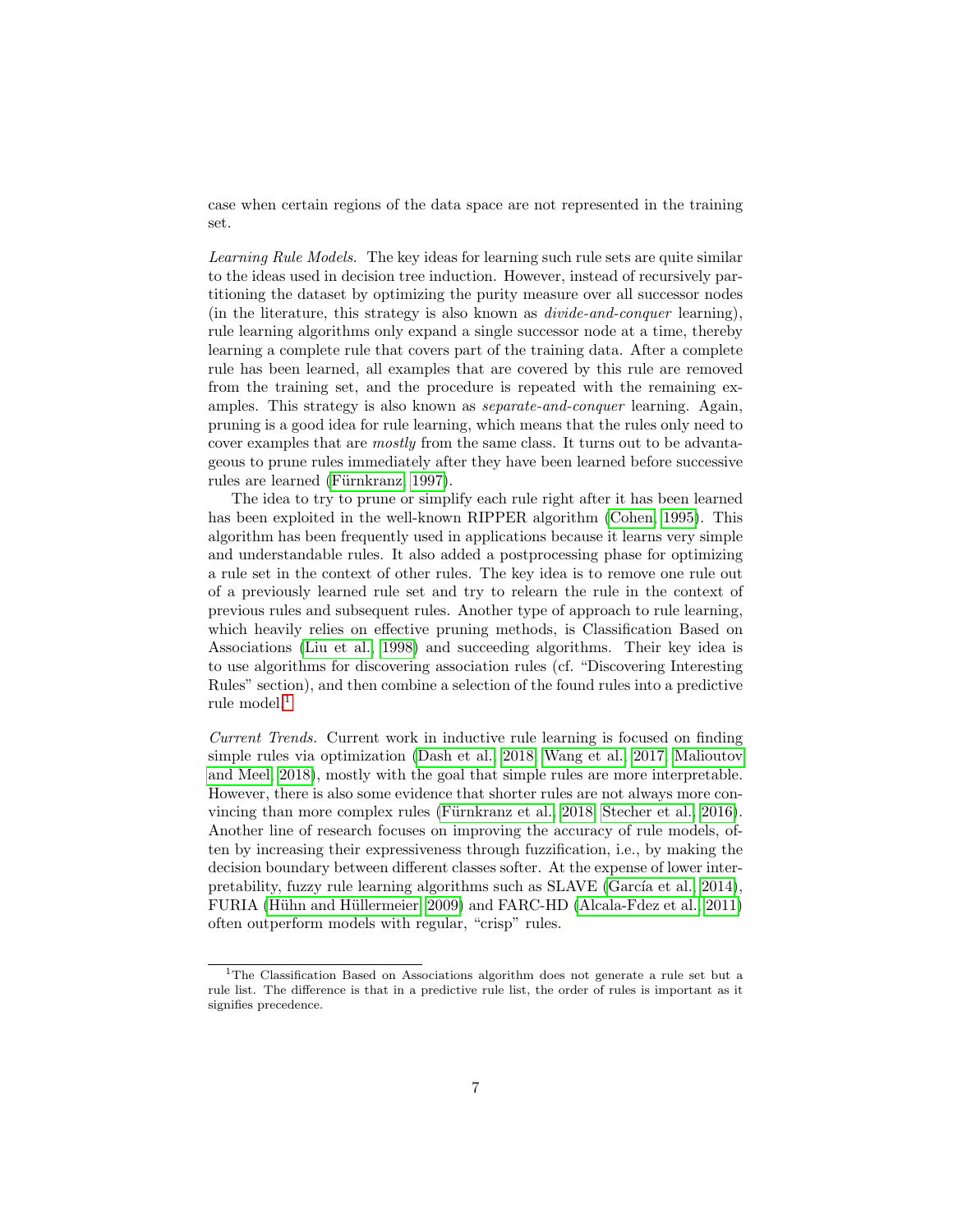Applications in Behavioral Sciences. Similar to decision trees, rule learning can be generally used for prediction or classification in cases where interpretability of the model is important. Rule learning could also be useful in domains where the output of the model should be easily applicable for a practitioner, such as a physician or a psychologist, given that the resulting model can be easier to remember and apply than a logistic regression or a decision-tree model.

Multiple studies used the RIPPER algorithm [\(Cohen, 1995\)](#page-29-2), which is considered to be the state-of-the-art in inductive rule learning, for learning classification rules. Classification rules may be used for classification of documents in various categories. For example, one study [\(Stumpf et al., 2009\)](#page-38-1) used RIPPER and other algorithms to classify emails. The RIPPER algorithm outperformed Naive Bayes, another popular machine learning algorithm, in terms of classification accuracy. Furthermore, rule-based explanations were considered, on average, the most understandable, which might be especially useful when the interpretation of the output of the algorithm or further work with the algorithm's results is necessary.

Other uses of RIPPER include classifying the strengths of opinions in nested clauses [\(Wilson et al., 2004\)](#page-40-1) and predicting students' performance [\(Kotsiantis](#page-33-2) [et al., 2002\)](#page-33-2). Some of the studies using decision trees are also used for rule learning (Fürnkranz et al., 1997; [Billari et al., 2006\)](#page-28-0).

Rule learning is suggested as a possible computational model in developmental psychology [\(Shultz, 2013\)](#page-37-1). These algorithms, or decision tree models convertible to rules, could, therefore, be used in psychology to simulate human reasoning.

### 2.3. Discovering Interesting Rules

The previous section focused on the use of rules for prediction, but rule learning can be also adapted for exploratory analysis, where only rules corresponding to interesting patterns in data are generated.

A commonly used approach for this task is association rule learning. Algorithms belonging to this family are characterized by outputting all rules that match user-defined constraints on interestingness. These constraints are called interest measures and are typically defined by two parameters: minimum confidence threshold and minimum support threshold.

If we consider rule r: IF Antecedent THEN Consequent , then rule confidence is the proportion of objects correctly classified by the rule to all objects matched by the antecedent of the rule. An object is correctly classified when it matches the entire rule (its antecedent and consequent), and incorrectly classified if it matches only the antecedent, but not consequent. Rule support is typically defined as the proportion of objects correctly classified by the rule to all objects in the training data.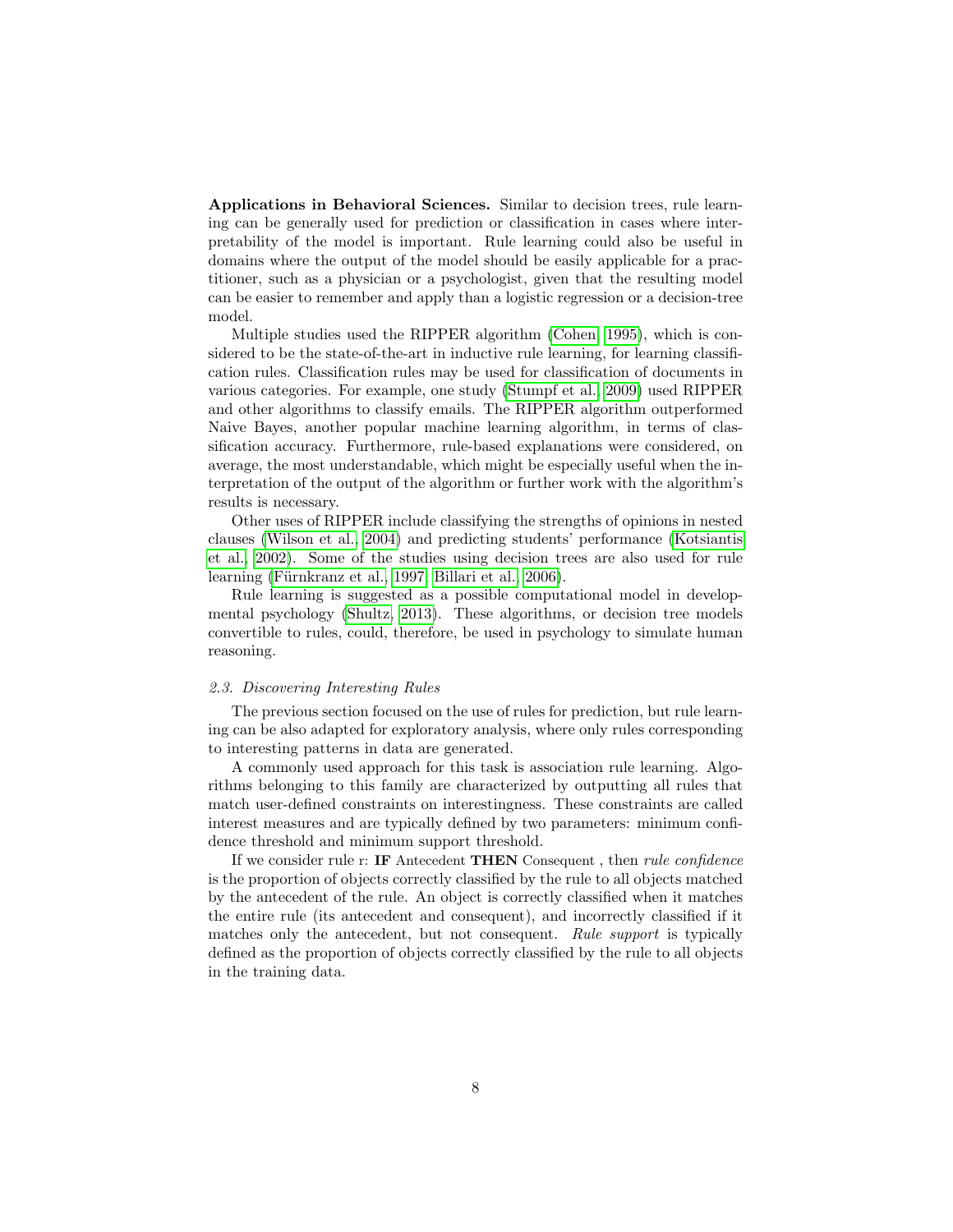Example. Let us consider the following object  $o = \{income = low, district = London, savings = high, risk = low\}$ and rule r: IF income=low AND district=London THEN risk=high. Object  $o$  matches rule  $r$ , because  $o$  meets all conditions in the antecedent of r. Rule r will incorrectly classify  $o$ , because the class assigned by rule consequent does not match the value of the target attribute risk of o.

Apriori [\(Agrawal et al., 1993\)](#page-27-1) is the most well-known algorithm for mining association rules. There are also newer algorithms, such as FP-Growth, which can provide faster performance. While association rule mining is commonly used for discovering interesting patterns in data, the simplicity of the generated rules as well as restricted options for constraining the search space may become a limitation.

One common problem with the application of association rule mining stems from the fact that all rules matching user-defined interestingness thresholds are returned. There may be millions of such rules even for small datasets, resulting in impeded interpretability of the resulting list of rules. A possible solution is to apply pruning, which will remove redundant rules. Another limitation of association rule mining is a lack of direct support for numeric attributes.

An alternative approach to pruning is to better focus the generation of association rules. This approach is provided by the GUHA method (H $\acute{a}$ jek et al., [2010\)](#page-32-0), which was initially developed with the intent to automatically search for all statistical hypotheses supported by data. The method enables the user with many fine-grained settings for expressing what should be considered as an interesting hypothesis. The trade-off is that GUHA has a slower performance on larger datasets compared with association rule mining performed with Apriori [\(Rauch and Simunek, 2017\)](#page-36-1).

Another related task applicable to descriptive and explorative data mining is subgroup discovery, which finds groups of instances in data, which exhibit "distributional unusualness with respect to a certain property of interest" [\(Wrobel,](#page-40-2) [1997\)](#page-40-2). A number of *quality measures* were developed for subgroup discovery, but interest measures applied in association rule mining can be used as well. By choosing a suitable quality measure, the subgroup discovery task can thus be adapted for a range of diverse goals, such as mining for unexpected patterns. A subgroup can be considered as unexpected when it significantly deviates from the total population in terms of the selected quality measure [\(Atzmueller, 2015\)](#page-27-2).

Subgroup discovery approaches are algorithmically diverse, with both association rule mining and predictive rule learning algorithms used as a base approach [\(Herrera et al., 2011\)](#page-32-1). The use of subgroup discovery can be considered over association rule mining when the task at hand involves a numeric target attribute. Some subgroup discovery algorithms also address the problem of too many rules generated by the convenient  $top-k$  approach, which returns only k top subgroups according to the selected quality metric.

Applications in Behavioral Sciences. Association rule mining has been extensively used to find interesting patterns in data in a number of disciplines.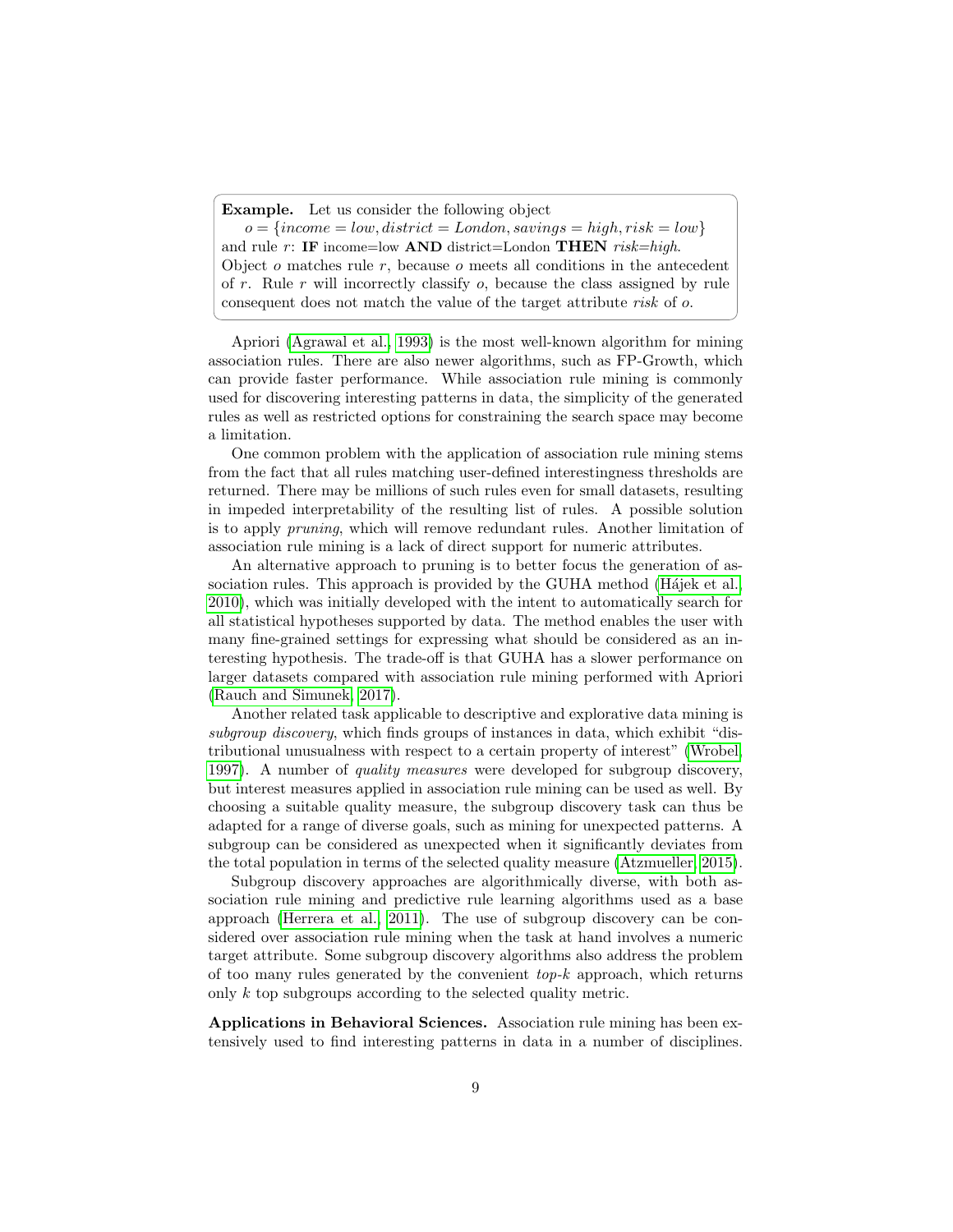Selected recent applications include exploration of mathematics anxiety among engineering students [\(Herawan et al., 2011\)](#page-32-2) or discovering color-emotion relationships [\(Feng et al., 2010\)](#page-30-2). An interdisciplinary review of applications of subgroup discovery is provided by [Herrera et al.](#page-32-1) [\(2011\)](#page-32-1). More recently, subgroup discovery was used, for example, to study the relationship between technology acceptance and personality by [Behrenbruch et al.](#page-28-3) [\(2012\)](#page-28-3). [Goh and Ang](#page-31-5) [\(2007\)](#page-31-5) provide an accessible introduction to association rule mining aimed at behavioral researchers.

### 2.4. Neural Networks and Deep Learning

Neural networks have a long history in artificial intelligence and machine learning. First works were motivated by the attempt to model neurophysiological insights, which resulted in mathematical models of neurons, so-called perceptrons [\(Rosenblatt, 1962\)](#page-37-2). Soon, their limitations were recognized [\(Minsky and](#page-35-3) [Papert, 1969\)](#page-35-3), and interest in them subsided until [Rumelhart et al.](#page-37-3) [\(1986\)](#page-37-3) introduced backpropagation, which allows to train multi-layer networks effectively. While a perceptron can essentially only model a linear function connecting various input signals  $x_i$  to an output signal  $f(\mathbf{x}) = \sum_i w_i \cdot x_i$  by weighting them with weights  $w_i$ , multi-layer networks put the linear output through non-linear so-called *activation functions*, which allow one to model arbitrary functions via complex neural networks [\(Hornik, 1991\)](#page-33-3). This insight led to a large body of research in the 1990s, resulting in a wide variety of applications in industry, business, and science [\(Widrow et al., 1994\)](#page-40-3) before the attention in machine learning moved to alternative methods such as support vector machines.

Recently, however, neural networks have surfaced again in the form of socalled deep learning, which often leads to better performance [\(Goodfellow et al.,](#page-32-3) [2016;](#page-32-3) [Lecun et al., 2015;](#page-34-1) [Schmidhuber, 2015\)](#page-37-4). Interestingly, the success of these methods is not so much based on new insights—the key methods have essentially been proposed in the 1990s—but on the availability of huge labeled datasets and powerful computer hardware that allows their use for training large networks.

The basic network structure consists of multiple layers of fully connected nodes. Each node in layer  $L_{i+1}$  takes the outputs of all nodes in layer  $L_i$  as input. For training such networks, the input signals are fed into the input layer  $L_0$ , and the output signal at the last layer  $L_l$  is compared to the desired output. The difference between the output signal and the desired output is propagated backward through the network, and each node adapts the weights that it puts on its input signals so that the error is reduced. For this adaptation, error gradients are estimated, which indicate the direction into which the weights have to be changed in order to minimize the error. These estimates are typically not computed from single examples, but from small subsets of the available data, so-called mini-batches. Several variants of this stochastic gradient descent algorithm have been proposed with AdaGrad [\(Duchi et al., 2011\)](#page-30-3) being one of the most popular ones. Overfitting the data has to be avoided with techniques such as dropout learning, which in each optimization step randomly exempts a fraction of the network nodes from training [\(Srivastava et al., 2014\)](#page-38-2).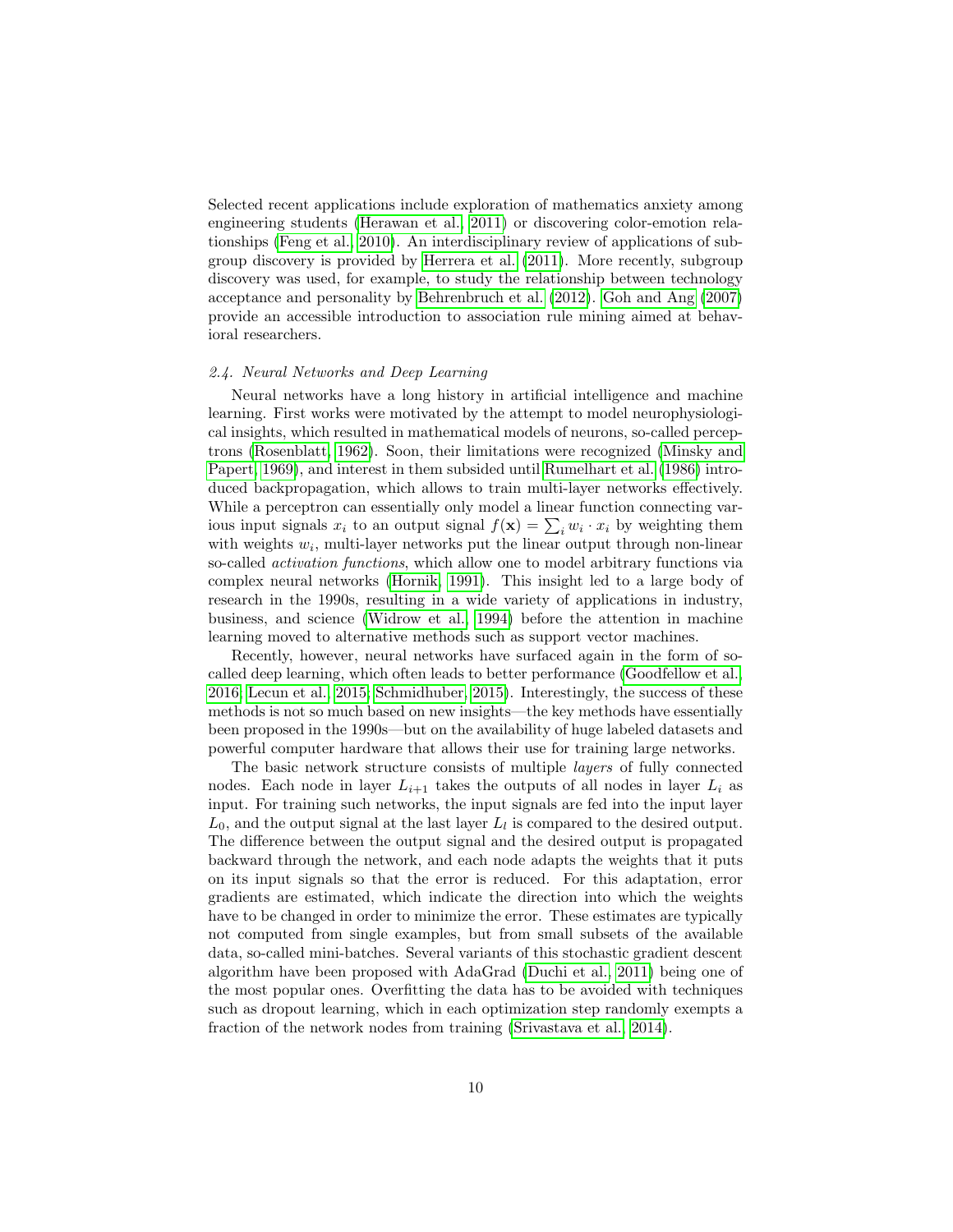Multiple network layers allow the network to develop data abstractions, which is the main feature that distinguishes deep learning from alternative learning algorithms. This is most apparent when auto-encoders are trained, where a network is trained to map the input data upon itself but is forced to project them into a lower-dimensional embedding space on the way [\(Vincent](#page-39-1) [et al., 2010\)](#page-39-1).

In addition to the conventional fully connected layers, there are various special types of network connections. For example, in computer vision, convolutional layers are commonly used, which train multiple sliding windows that move over the image data and process just a part of the image at a time, thereby learning to recognize local features. These layers are subsequently abstracted into more and more complex visual patterns [\(Krizhevsky et al., 2017\)](#page-34-2). For temporal data, one can use recurrent neural networks, which do not make predictions for individual input vectors, but for a sequence of input vectors. To do so, they allow feeding abstracted information from previous data points forward to the next layers. A particularly successful architecture are LSTM networks, which allow the learner to control the amount of information flow between successive data points [\(Hochreiter and Schmidhuber, 1997\)](#page-33-4).

The main drawback of these powerful learning machines is the lack of interpretability of their results. Understanding the meaning of the generated variables is crucial for transparent and justifiable decisions. Consequently, the interest in methods that make learned models more interpretable has increased with the success of deep learning. Some research has been devoted to trying to convert such arcane models to more interpretable rule-based [\(Andrews et al.,](#page-27-3) [1995\)](#page-27-3) or tree-based models [\(Frosst and Hinton, 2017\)](#page-30-4), which may be facilitated with appropriate neural network training techniques (González et al.,  $2017$ ). Instead of making the entire model interpretable, methods like LIME [\(Ribeiro](#page-36-2) [et al., 2016\)](#page-36-2) are able to provide local explanations for inscrutable models, allowing a trade-off between fidelity to the original model with interpretability and complexity of the local model. There is also research on developing alternative deep learning methods, most notably sum-product networks [\(Peharz et al.,](#page-36-3) [2017\)](#page-36-3). These methods are firmly rooted in probability theory and graphical models and are therefore easier to interpret than neural networks.

Applications in Behavioral Sciences. Neural networks are studied and applied in psychological research within the scope of connectionist models of human cognition since about 1980s [\(Houghton, 2004\)](#page-33-5). The study of artificial neural networks in this context has intensified in recent years in response to algorithmic advances. [McKay et al.](#page-35-4) [\(2017,](#page-35-4) p. 467) review approaches involving artificial neural networks for studying psychological problems and disorders. For example, schizophrenic thinking is studied by purposefully damaging artificial neural networks. Neural networks have also been used to study non-pathological aspects of human decision making, such as consumer behavior [\(Greene et al., 2017\)](#page-32-5).

Deep neural networks have enjoyed considerable success in areas such as computer vision [\(Krizhevsky et al., 2017\)](#page-34-2), natural language understanding [\(Deng](#page-29-4) [and Liu, 2018\)](#page-29-4), and game-playing [\(Silver et al., 2016\)](#page-38-3). However, these success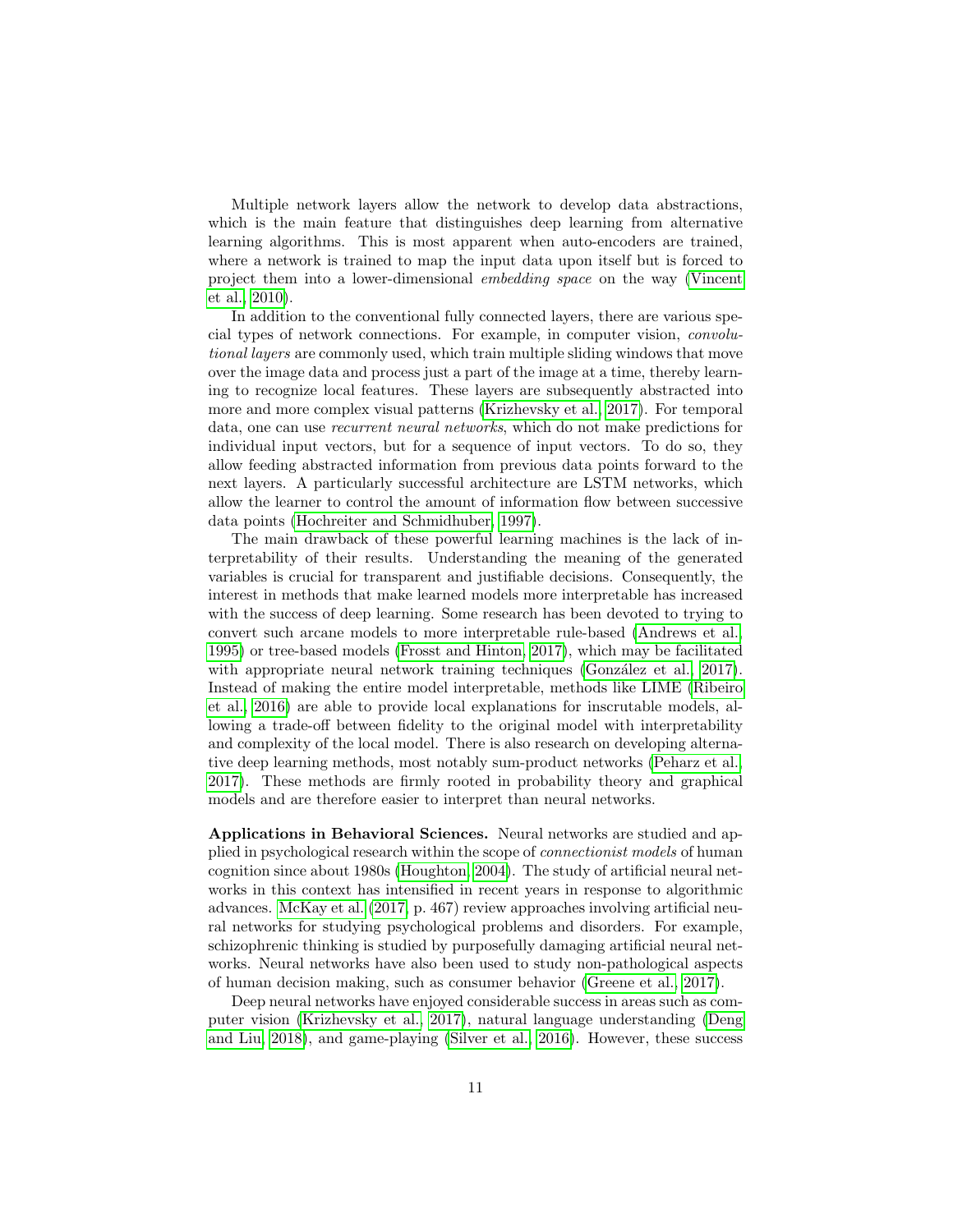stories are based on the availability of large amounts of training data, which may be an obstacle to wide use in behavioral sciences.

### 3. Behavioral Data

Machine learning and data mining have developed a variety of methods for analyzing behavioral data, ranging from mimicking behavioral traces of human experts, and are also known as behavioral cloning [\(Sammut, 1996\)](#page-37-5), to the analysis of consumer behavior in the form of recommender systems [\(Jannach et al.,](#page-33-6) [2010\)](#page-33-6). In this section, we will look at two key enabling technologies, the analysis of log data and the analysis of preferential data.

## 3.1. Web Log and Mobile Usage Mining

Logs of user interactions with web pages and mobile applications can serve as a trove of data for psychological research seeking to understand, for example, consumer behavior and information foraging strategies. The scientific discipline providing the tools and means for studying this user data in the form of *click* streams is called web usage mining [\(Liu, 2011\)](#page-34-3). Many web usage mining approaches focus on the acquisition and preprocessing of data. These two steps are also the main focus of this section.

Data Collection. For web usage mining, there are principally two ways of collecting user interactions. Historically, the administrators of servers where the web site is hosted were configuring the server in such a way that each request for a web page was logged and stored in a text file. Each record in this web log contains information such as the name of the page requested, timestamp, the IP address of the visitor, name of the browser, and resolution of the screen, providing input for web usage mining. An alternative way is to use Javascript trackers embedded in all web pages of the monitored web site instead of web logs. When a user requests the web page, the script is executed in the user's browser. It can collect similar types of information as web logs, but the script can also interact with the content of the page, acquiring the price and category of the product displayed. The script can be extended to track user behavior within the web page, including mouse movements. This information is then typically sent to a remote server, providing web analytics as a service. In general, Javascript trackers provide mostly advantages over web logs as they can collect more information and are easier to set up and operate. Figure [3A](#page-12-0) presents an example of a clickstream collected from a travel agency website and Figure [3B](#page-12-0) shows the additional information about the content of the page, which can be sent by the Javascript tracker.

Data Enrichment. In addition to user interactions, data collection may involve obtaining a semantic description of data being interacted with, like price and category of a product. This information can be sent by the tracked web page. When this is not possible, one can resort to using web crawlers and scrapers. Web crawler is software which downloads web pages and other content from a given list of web sites and stores them in a database. Web scrapers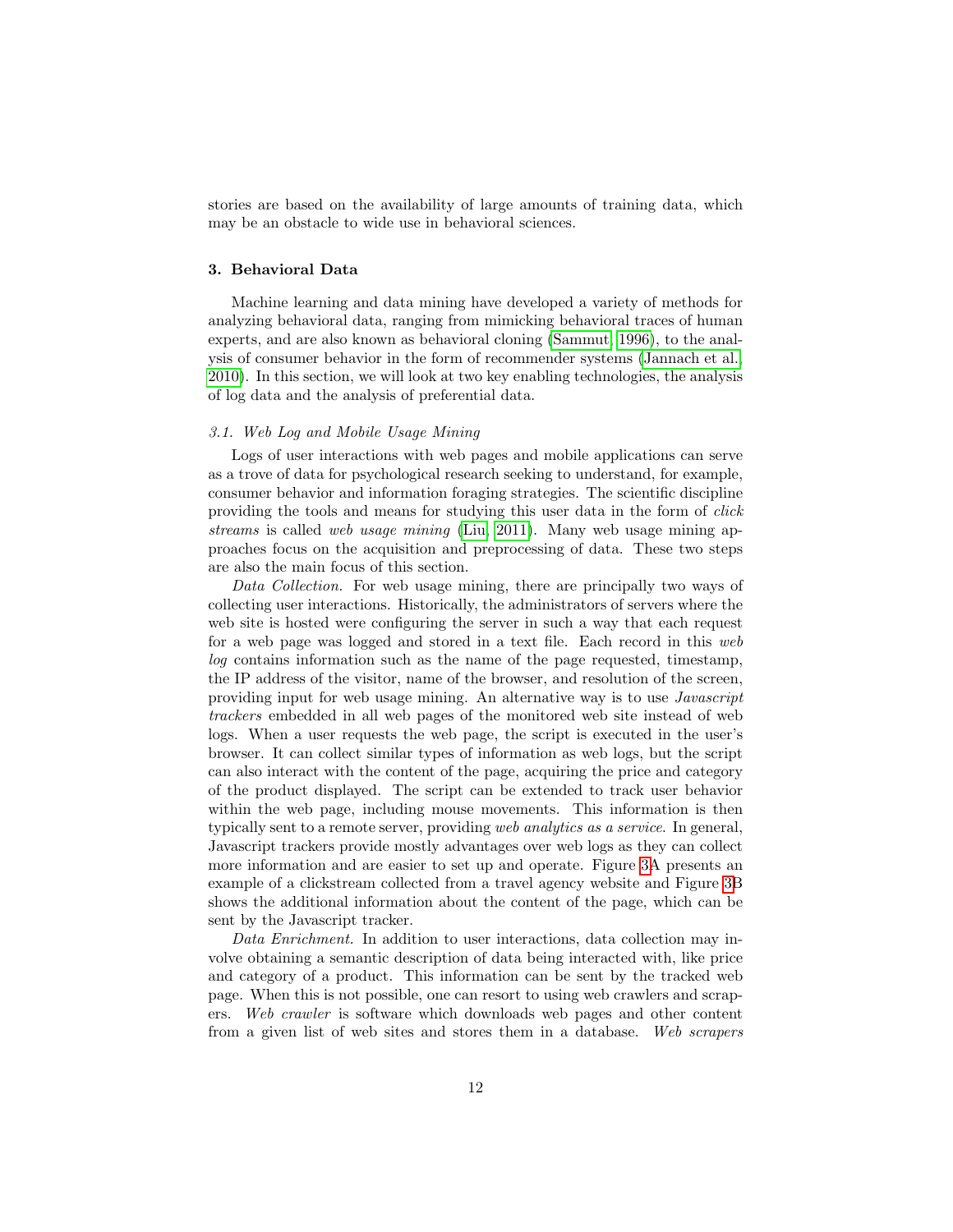| AT CIRCINGLICATION OF LWO VISILOIS |                |              |                | DI JOHNAHUU IHIOHHAUUH    |       |                  | CITE TRUIC TOOKUP TOT SUBJECT UCSCITIZION |                         |           |       |                                           |         |          |  |            |
|------------------------------------|----------------|--------------|----------------|---------------------------|-------|------------------|-------------------------------------------|-------------------------|-----------|-------|-------------------------------------------|---------|----------|--|------------|
| Session                            | Ord            | URL          | Time           | $\overline{u}$<br>address |       |                  |                                           | for content description | IP        | Zip   | Country                                   | City    | Latitude |  | Longitude  |
|                                    |                |              | $\overline{s}$ |                           |       | Destination      |                                           | Category                | ip1       | 10012 | <b>USA</b>                                | NY      | 40.7255  |  | $-73.9983$ |
| $\mathbf{1}$                       |                | Norway.html  | 60             | ip1                       |       |                  |                                           |                         | ip2       | 20003 | <b>USA</b>                                | Was.    | 38,8829  |  | $-76.9895$ |
| $\mathbf{1}$                       | $\mathfrak{p}$ | AlpTrip.html | 120            | ip1                       |       | <b>USA</b>       |                                           | Adventure               |           |       | D] Income and census data crosstabulation |         |          |  |            |
| $\mathbf{1}$                       | 3              | Ski.html     | 240            | ip1                       |       | Europe           |                                           | Leisure                 |           |       |                                           |         |          |  |            |
| $\overline{2}$                     |                | Belgium.html | 30             | ip2                       |       |                  |                                           |                         | City      |       | Household                                 | Poverty |          |  |            |
| $\mathcal{L}$                      | $\overline{2}$ | Norway.html  | $\overline{2}$ | ip2                       |       |                  | Be                                        |                         |           |       | income                                    | rate    |          |  |            |
| $\overline{2}$                     | 3              | Ski.html     | 240            | ip2                       | Neway | sd <sub>IV</sub> | CO <sub>1</sub>                           |                         | <b>NY</b> |       | 62,909                                    | 14.7%   |          |  |            |
|                                    |                |              |                |                           |       |                  | Ę                                         |                         | DC.       |       | 75,506                                    | 18.6%   |          |  |            |
|                                    |                |              |                |                           |       |                  |                                           |                         |           |       |                                           |         |          |  |            |

<span id="page-12-0"></span>Al Clickstranme of two visitors DI Semantic information CLID Table lookup for subject description

Figure 3: Data collection for web usage mining

provide means of subsequent processing of the content of web pages. This software provides a description of information to look for, such as prices or product categories, finds the information on the provided web page, and saves it in a structured way to a database.

Further enrichment of data can be performed, for example, through mapping IP addresses to regions via dedicated databases and software services. Their outputs include, among other information, zip codes, which might need to be further resolved to variables meaningful for psychological studies. This can be achieved using various openly accessible datasets. For example, for the United States, there is the Income tax statistics dataset<sup>[2](#page-12-1)</sup>, which maps zip codes to several dozen income-related attributes. Other sources of data include [https:](https://datausa.io/) [//datausa.io/](https://datausa.io/) and <https://data.world>. This enrichment is exemplified in Figure [3C](#page-12-0)-D.

Data Preprocessing and Mining. The output of the data collection phase for web usage mining can be loosely viewed as a set of *n user interactions*. User interactions that take place within a given time frame (such as 30 minutes) are organized into sessions. Each user interaction is also associated with a unique user identifier. When web logs are used, individual records may need to be grouped into sessions by a heuristic algorithm, possibly resulting in some errors. On the other hand, records are naturally grouped into sessions when Javascript-based trackers are used.

Clickstream data are in a sequential format, in which, for example, sequential patterns or rules [\(Agrawal and Srikant, 1995\)](#page-27-4) can be discovered.

<span id="page-12-1"></span> $^2$ <https://catalog.data.gov/dataset/zip-code-data>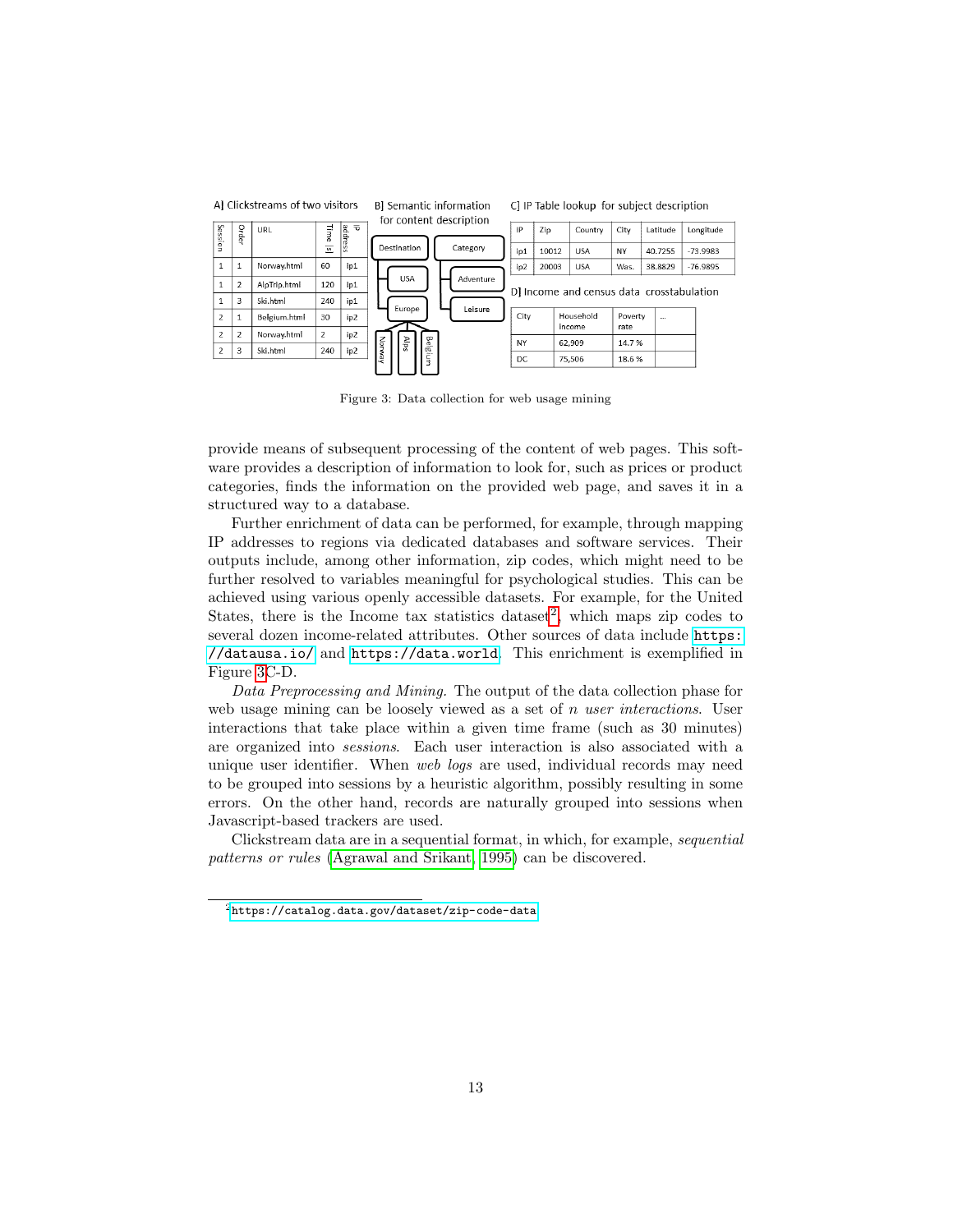## Example.

Considering the input presented in Fig. [3A](#page-12-0) and a minimum support threshold of  $30\%$ , the maximum gap between two sequences  $= 2$  and a minimum confidence of 50%, the list of discovered sequential rules includes:

IF Norway.html, AlpTrip.html THEN Ski.html, conf =  $100\%$ , supp =  $50\%$ .

This rule says that in all (100%) sessions where the user visited Norway.html and later AlpTrip.html, the user later also visited Ski.html. The number of sessions complying to this rule amounted to 50% of all sessions.

Note that the elements in the consequent of a sequential rule occur at a later time than the elements of the antecedent. As shown in [\(Liu, 2011,](#page-34-3) p. 540- 543), the sequential representation can also be transformed to a tabular format, which allows for the application of many standard implementations of machine learning algorithms.

Applications in Behavioral Sciences. The use of clickstreams has a direct application in the study of consumer behavior. For example, [Senecal et al.](#page-37-6) [\(2005\)](#page-37-6) examined the use of product recommendations in online shopping. Other related research involves using various cognitive phenomena to explain the effect of online advertisements [\(Rodgers and Thorson, 2000\)](#page-36-4), determine the visitor's intent [\(Moe, 2003\)](#page-35-5), or analyze reasons for impulse buying on the Internet [\(Koski,](#page-33-7) [2004\)](#page-33-7). However, the use of data from web sites does not have to be limited to the study of consumer behavior. For example, primacy and recency effects were used to explain the effect of link position on the probability of a user clicking on the link [\(Murphy et al., 2006\)](#page-35-6). Process tracing methods have a rich history in the study of decision making and some methods, for example, mouse tracking analysis [\(Stillman et al., 2018\)](#page-38-4), can be easily employed with data from Javascript trackers.

# 3.2. Preference Learning

Preference learning is a recent addition to the suite of learning tasks in machine learning (Fürnkranz and Hüllermeier, 2010). Roughly speaking, preference learning is about inducing predictive preference models from empirical data, thereby establishing a link between machine learning and research fields related to preference modeling and decision making. The key difference to conventional supervised machine learning settings is that the training information is typically not given in the form of single target values, like in classification and regression, but instead in the form of pairwise comparisons expressing preferences between different objects or labels.

In general, the task of preference learning is to rank a set of objects based on observed preferences. The ranking may also depend on a given context. For example, the preference between red wine or white wine for dinner often depends on the meal one has ordered. Maybe the best-known instantiation of preference learning are recommender systems [\(Jannach et al., 2010;](#page-33-6) [Gemmis et al., 2010\)](#page-31-7),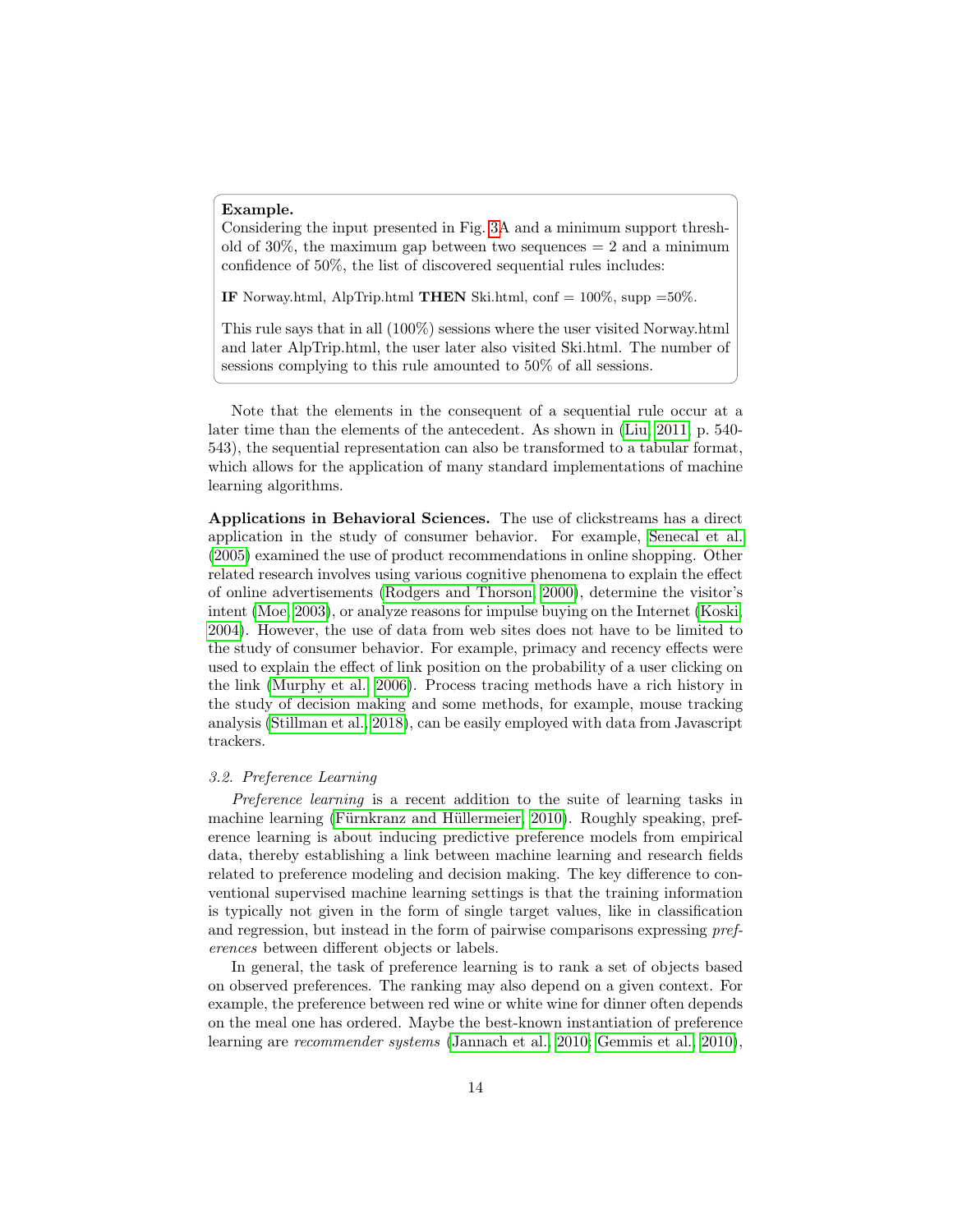which solve the task of ranking a set of products based on their interest for a given user. In many cases, neither the products nor the user is characterized with features, in which case the ranking is based on similarities between the recommendations across users (user-to-user correlation) or items (item-to-item correlations) [\(Breese et al., 1998\)](#page-28-4). In many cases, we can observe features of the context, but the objects are only designated with unique labels. This task is also known as *label ranking*; (Vembu and Gärtner, 2010). In *object ranking*, on the other hand, the objects are described with features, but there is no context information available [\(Kamishima et al., 2010\)](#page-33-8). Finally, if both the contexts and the objects are characterized with features, we have the most general ranking problem, *dyad ranking* (Schäfer and Hüllermeier, 2018), where a set of objects is ranked over a set of different contexts. The best-known example is the problem of learning to rank in Web search where the objects are web pages, the contexts are search queries, and the task is to learn to rank Web pages according to their relevance to a query.

Preferences are typically given in the form of pairwise comparisons between objects. Alternatively, the training information may also be given in the form of (ordinal) preference degrees attached to the objects, indicating an absolute (as opposed to a relative/comparative) assessment.

There are two main approaches to learning representations of preferences, namely *utility functions*, which evaluate individual alternatives, and *preference* relations, which compare pairs of competing alternatives. From a machine learning point of view, the two approaches give rise to two different kinds of learning. The latter, learning a preference relation, deviates more strongly from conventional problems like classification and regression, as it involves prediction of complex structures, such as rankings or partial order relations, rather than a prediction of single values. Moreover, training input in preference learning will not be offered in the form of complete examples, as is usually the case in supervised learning, but it may comprise more general types of information, such as relative preferences or different kinds of indirect feedback and implicit preference information. On the other hand, the learning of a utility function, where the preference information is used to learn a function that assigns a numerical score to a given object, is often easier to apply because it enforces transitivity on the predicted rankings.

Applications in Behavioral Sciences. For many problems in the behavioral sciences, people are required to make judgments about the quality of certain courses of action or solutions. However, humans are often not able to determine the precise utility value of an option, but they are typically able to compare the quality of two options. Thurstone's Law of Comparative Judgment essentially states that such pairwise comparisons correspond to an internal, unknown utility scale [\(Thurstone, 1927\)](#page-39-3). Recovering this hidden information from such qualitative preference is studied in various areas such as ranking theory [\(Marden, 1995\)](#page-35-7), social choice theory [\(Rossi et al., 2011\)](#page-37-8), voting theory [\(Coughlin, 2008\)](#page-29-5), sports [\(Langville and Meyer, 2012\)](#page-34-4), negotiation theory [\(Druckman, 1993\)](#page-29-6), decision theory [\(Bouyssou et al., 2002\)](#page-28-5), democratic peace theory [\(Cuhadar and Druck-](#page-29-7)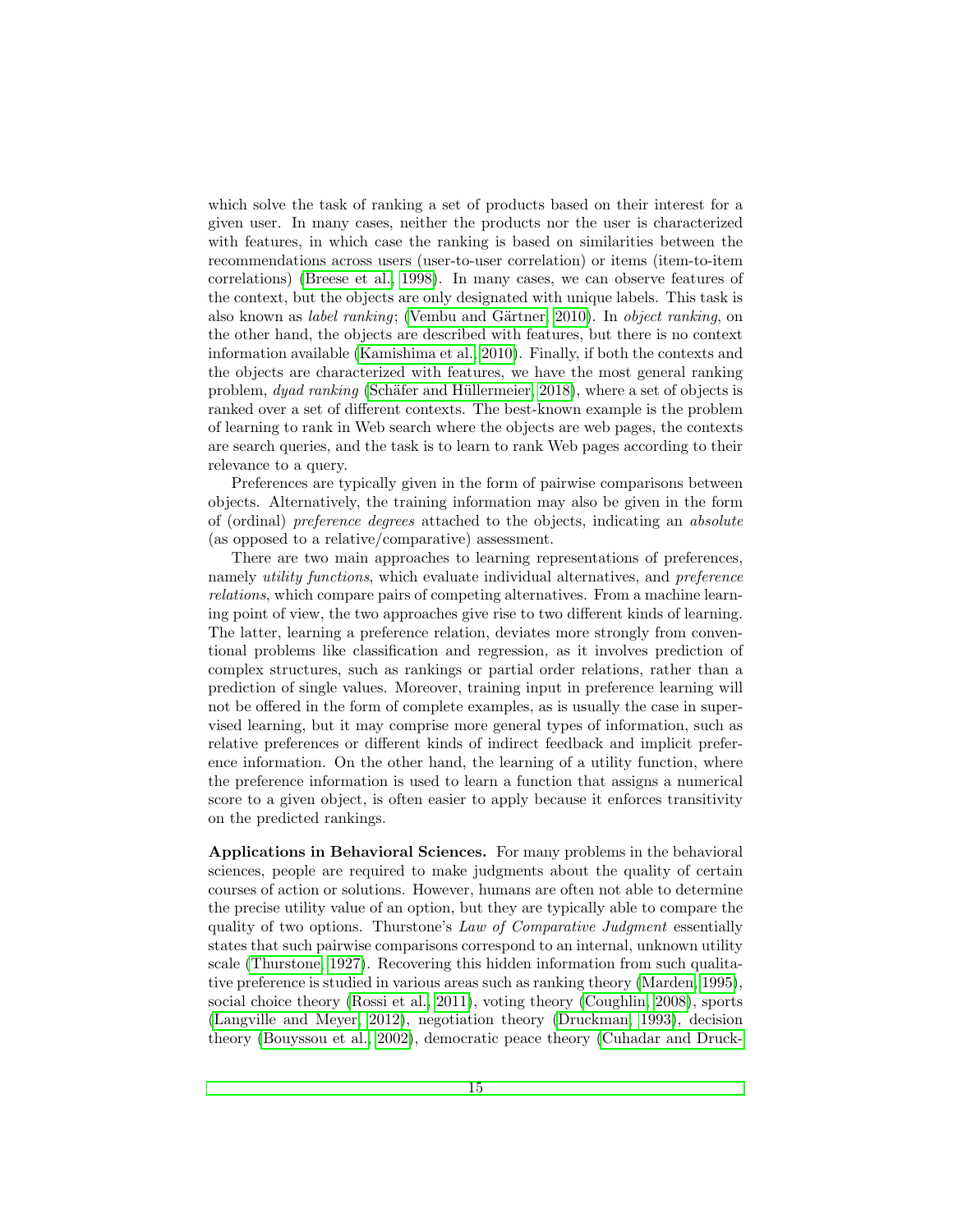[man, 2014\)](#page-29-7), and marketing research [\(Rao et al., 2007\)](#page-36-5). Thus, many results in preference learning are based on established statistical models for ranking data, such as the Plackett-Luce [\(Plackett, 1975;](#page-36-6) [Luce, 1959\)](#page-34-5) or Bradley-Terry [\(Bradley and Terry, 1952\)](#page-28-6) models, which allow an analyst to model probability distributions over rankings.

Given that preference and ranking problems are ubiquitous, computational models for solving such problems can improve prediction and lead to new insights. For example, in voting theory and social choice, [Bredereck et al.](#page-28-7) [\(2017\)](#page-28-7) use computational methods to analyze several parliamentary voting procedures.

# 4. Textual Data

Much data analyzed in the behavioral sciences take the form of text. The rise of online communication has dramatically increased the volume of textual data available to behavioral scientists. In this section, we will review methods developed in computational linguistics and machine learning that can help the researcher to sift through textual data in an automated way. These methods increase the scale at which data can be processed and improve the reproducibility of analyses since a subjective evaluation of a piece of text can be replaced by automated processing, which produces the same results given the same inputs.

We review various methods for representing text with vectors, providing a gateway for further processing with machine learning algorithms. This is followed by methods for text annotation, including additional information, such as parts of speech for individual words or the political orientation of people mentioned in the text. The section concludes with machine learning algorithms for document classification, which operates on top of the vector-based representation of text.

## 4.1. Word Vectors and Word Embeddings

A vector space model was developed to represent a document in the given collection as a point in a space [\(Turney and Pantel, 2010\)](#page-39-4). The position of the document is specified by a vector, which is typically derived from the frequency of occurrence of individual words in the collection. The notion of vector space models was further extended to other uses, including representation of words using their context.

Vector-based representation has important psychological foundations [\(Hin](#page-33-9)[ton et al., 1986;](#page-33-9) [Turney and Pantel, 2010\)](#page-39-4). Word vectors closely relate to a distributed representation; that is, using multiple (reusable) features to represent a word. [Landauer et al.](#page-34-6) [\(2013\)](#page-34-6) provide further empirical and theoretical justification for psychological plausibility of selected vector space models.

There are multiple algorithms that can be applied to finding word vectors. They have a common input of an unlabeled collection of documents, and their output can be used to represent each word as a list or vector of weights. Depending on the algorithm, the degree to which the individual weights can be interpreted varies substantially. Also, the algorithms differ in terms of how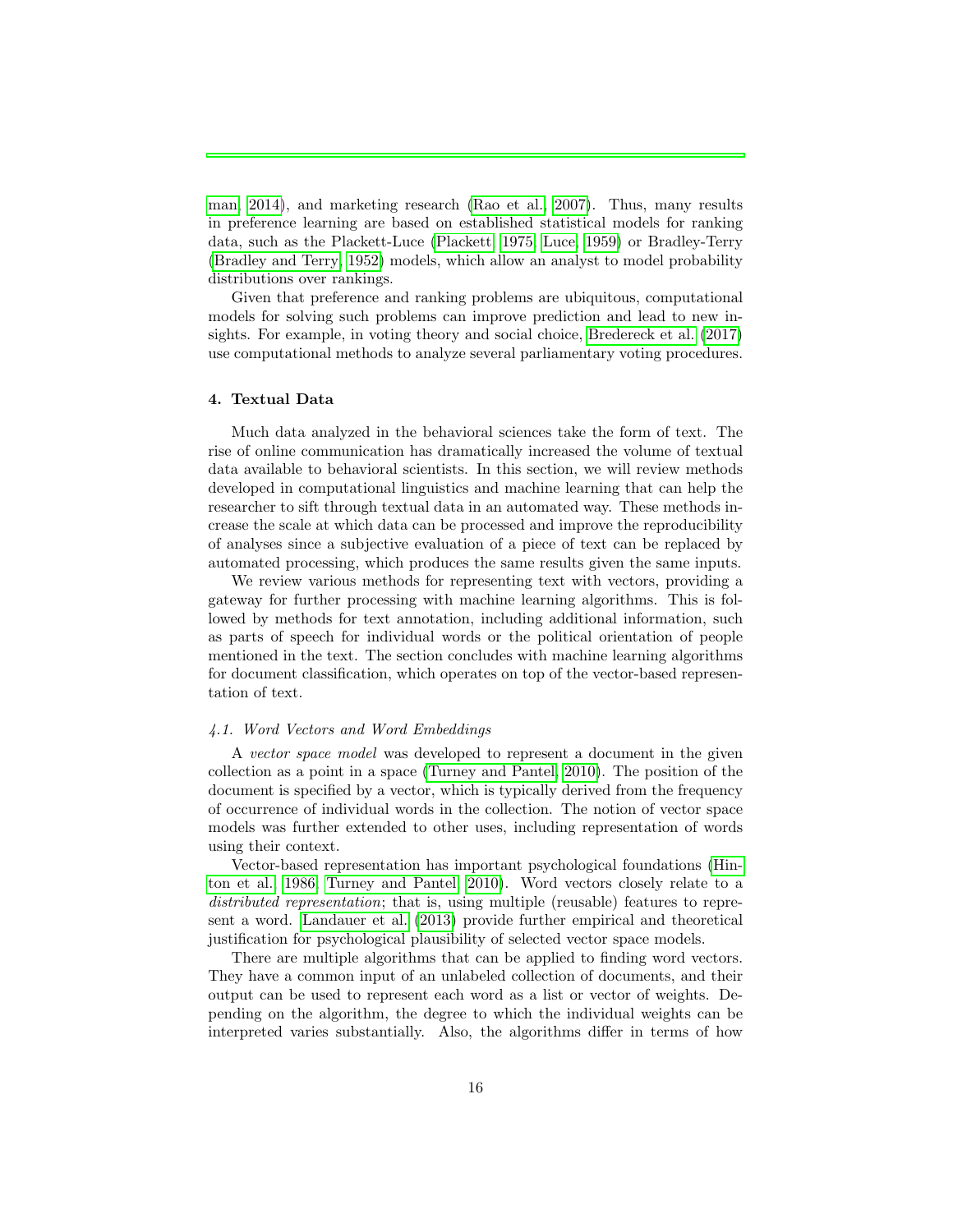much the quality of the resulting vectors depends on the size of the provided collection of documents. Table [2](#page-16-0) is aimed at helping the practitioner to find the right method for the task at hand.<sup>[3](#page-16-1)</sup> All of the methods covered in Table [2](#page-16-0) are briefly described in the following text.

<span id="page-16-0"></span>

| Method     | Required data size | Features             | Algorithmic approach |
|------------|--------------------|----------------------|----------------------|
| <b>BoW</b> | small              | Explicit (terms)     | Term-document matrix |
| ESA        | medium             | Explicit (documents) | Inverted index       |
| LDA        | smaller            | Latent topics        | Generative model     |
| LSA        | smaller            | Latent concepts      | Matrix factorization |
| word2vec   | large              | Uninterpretable      | Neural network       |
| Glove      | large              | Uninterpretable      | Regression model     |

Table 2: Methods generating word vectors

Bag of Words  $(BoW)$ . One of the most commonly applied type of vector space model is based on a *term-document matrix*, where rows correspond to terms (typically words) and columns to documents. For each term, the matrix expresses the number of times it appears in the given document. This representation is also called a bag of words. The term frequencies (TFs) act as weights that represent the degree to which the given word describes the document. To improve results, these weights are further adjusted through normalization or through computing inverse document frequencies (IDFs) in the complete collection. IDF reflects the observation that rarer terms – those that appear only in a small number of documents – are more useful in discriminating documents in the collection from each other than terms that tend to appear in all or most documents. Bag-of-words representation incorporating IDF scores is commonly referred to as TF-IDF.

Semantic Analysis. The explicit semantic analysis (ESA) approach [\(Gabrilovich](#page-31-8) [and Markovitch, 2007\)](#page-31-8) represents a particular word using a weighted list of documents (typically Wikipedia articles). ESA represents words based on an inverted *index*, which it builds from documents in the provided knowledge base.<sup>[4](#page-16-2)</sup> Each dimension in a word vector generated by ESA corresponds to a document in the training corpus, and the specific weight indicates to what extent that document represents the given word.

Latent semantic analysis (LSA) [\(Landauer and Dumais, 1997\)](#page-34-7) and *latent* Dirichlet allocation (LDA) [\(Blei et al., 2003\)](#page-28-8) are two older, well-established algorithms, which are often used for topic modeling, namely, the identification of topics or concepts best describing a given document in the collection. The concepts and topics produced by these methods are latent. That is, LDA topics

<span id="page-16-1"></span><sup>&</sup>lt;sup>3</sup>It should be emphasized that this comparison is only indicative. For details on comparison see, for example, [Edgar et al.](#page-30-5) [\(2016\)](#page-30-5); [Cimiano et al.](#page-29-8) [\(2003\)](#page-29-8).

<span id="page-16-2"></span><sup>4</sup>ESA assumes that documents in the collection form a knowledge base – each document covers a different topic.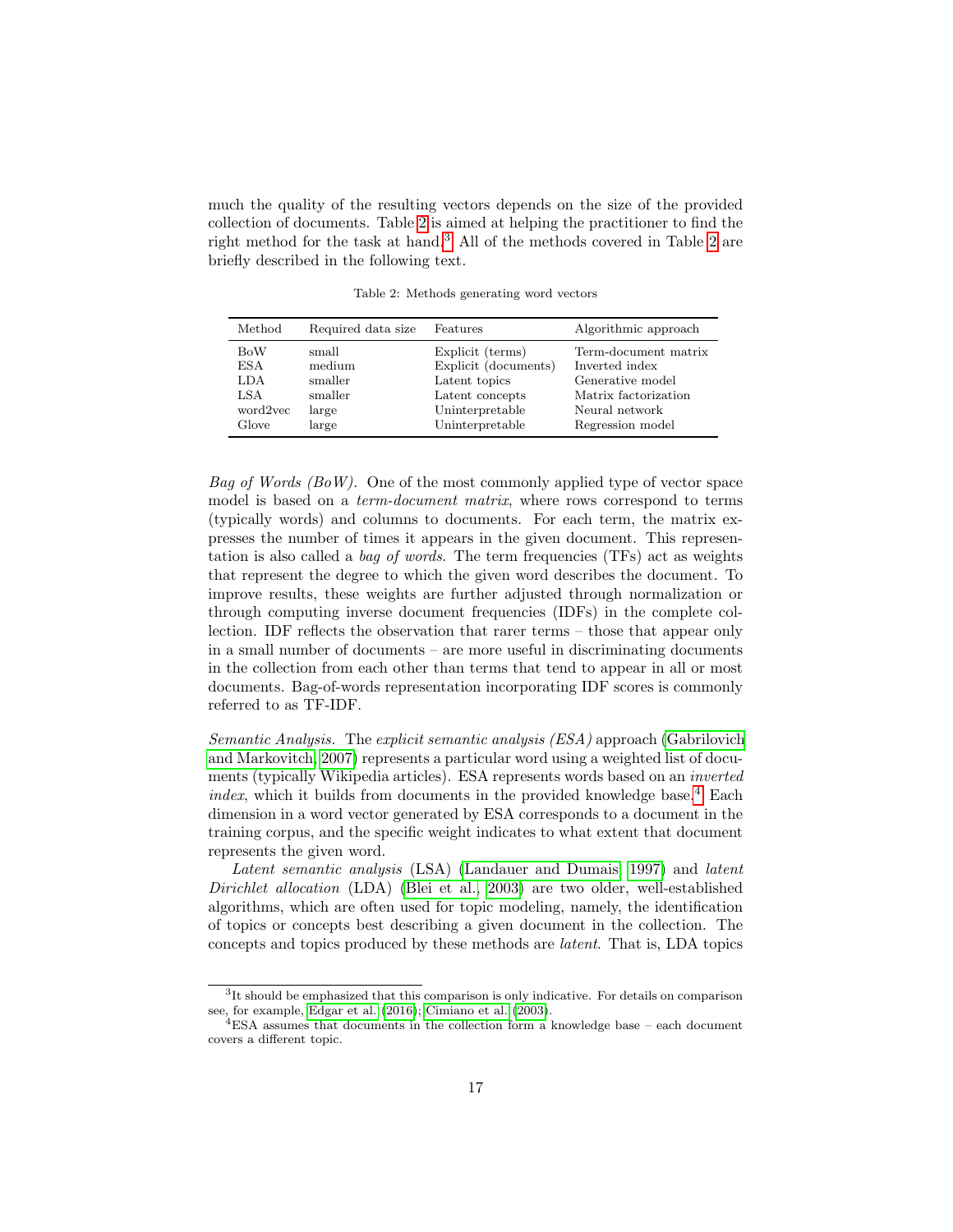<span id="page-17-0"></span>

Figure 4: Nearest words to word "anger" (Embeddings Projector, Word2Vec 10K model)

are not given an explicit label by the method (such as "finances"), but instead can be interpreted through weights of associated words (such as "money" or "dollars" [\(Chen and Wojcik, 2016\)](#page-28-9)).

Semantic Embeddings. Word2vec [\(Mikolov et al., 2013\)](#page-35-8) is a state-of-the-art approach to generating word vectors. The previously covered algorithms generate interpretable word vectors essentially based on analyzing counts of occurrences of words. A more recent approach is based on predictive models. These use a predictive algorithm – word2vec uses a neural network – to predict a word given a particular context or vice versa. Word vectors created by word2vec (and related algorithms) are sometimes called word embeddings: an individual word is represented by a list of d weights (real numbers).

Glove (Global Vectors for Word Representation) [\(Pennington et al., 2014\)](#page-36-7) is an algorithm inspired by word2vec, which uses a weighted least squares model trained on global word-word co-occurrence counts. Word embeddings trained by the Glove algorithm do particularly well on the word analogy tasks, where the goal is to answer questions such as "Athens is to Greece as Berlin is to  $\ldots$ ...?"

Quality of Results vs Interpretability of Word Vectors.. Predictive algorithms such as word2vec have been shown to provide better results than models based on analyzing counts of co-occurrence of words across a range of lexical semantic tasks, including word similarity computation [\(Baroni et al., 2014\)](#page-27-5). While the individual dimensions in word2vec or Glove models do not directly correspond to explicit words or concepts as in ESA, distance between word vectors can be computed to find analogies and compute word similarities (see Figure [4\)](#page-17-0).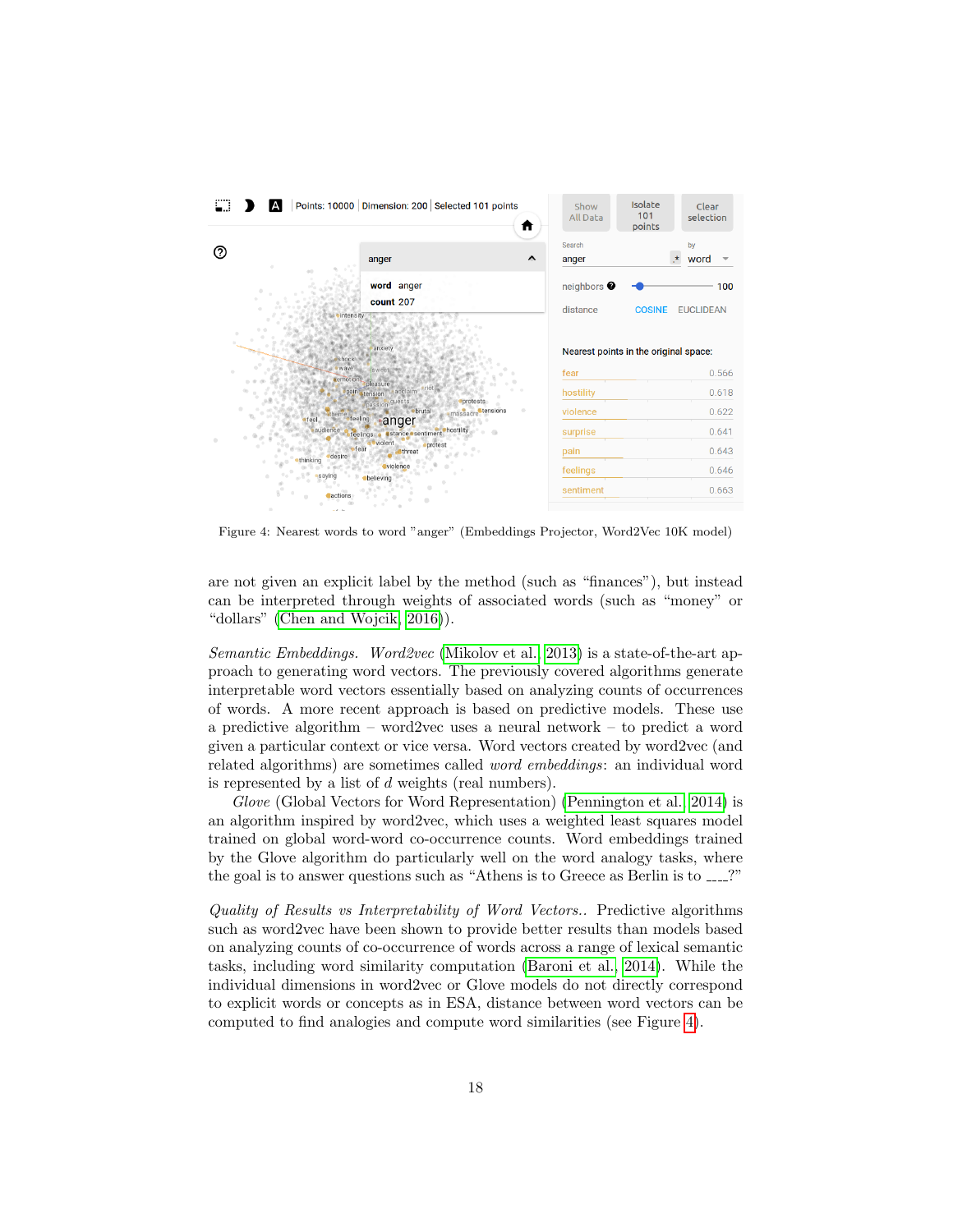Applications in Behavioral Sciences. [Caliskan et al.](#page-28-10) [\(2017\)](#page-28-10) have shown that semantic association of words measured using the distance of their embeddings generated by the Glove algorithm can reproduce results obtained with human subjects using the implicit association test. The results suggest that implicit associations might be partly influenced by similarities of words that co-occur with concepts measured by the implicit association test. The method could also be fruitful in predicting implicit associations and examining possible associations of people in the past. Word embeddings might also be useful for the preparation of stimuli in tasks where semantic similarity of words is important, such as in semantic priming or memory research. The method provides a means of creating stimuli and also can be used to measure semantic similarity in models of performance on tasks depending on the semantic similarity of words. For example, [\(Howard and Kahana, 2002\)](#page-33-10) used LSA to examine how semantically similar words recalled in sequence in a memory study. Similarly, the Deese-Roediger-McDermott paradigm [\(Roediger and McDermott, 1995\)](#page-37-9) uses semantically related words to elicit false memories. The described methods could then be used to measure the semantic similarity of words, which could influence the probability or strength of the false memories.

The LDA algorithm is typically used for topic modeling. Based on an analysis of input documents, these algorithms generate a list of topics. Each document is assigned a list of scores that expresses to what degree the document corresponds to each of the topics. Recent uses of LDA and word2vec include a detection of fake news on Twitter [\(Helmstetter and Paulheim, 2018\)](#page-32-6). For other examples of uses of the LSA and LDA algorithms in a psychological context, we refer the reader to [Chen and Wojcik](#page-28-9) [\(2016\)](#page-28-9); [Edgar et al.](#page-30-5) [\(2016\)](#page-30-5).

### 4.2. Text Annotation

Textual documents can be extended with an additional structure using a variety of algorithms developed for natural language processing.

Syntactic Parsing. Analysis of a textual document often starts with syntactic tagging. This breaks the words in the input text into tokens and associates tokens with tags, such as parts of speech and punctuation. Syntactic parsing may also group tokens into larger structures, such as noun chunks or sentences. Other types of tags include punctuation. Syntactic parsing may also group tokens into larger structures, such as noun chunks or sentences. Other types of processing include lemmatization — reducing the different forms of a word to one single form — which is important particularly for inflectional languages, such as Czech.

The result of syntactic parsing is typically used in further linguistic processing, but it also serves as a source of insights on the writing style of a particular group of subjects [\(O'dea et al., 2017\)](#page-35-9).

Named Entity Recognition *(NER)*. Syntactic parsing can already output noun chunks, such as names consisting of multi-word sequences ("New York"). Named entity recognition goes one step further, by associating each of these noun chunks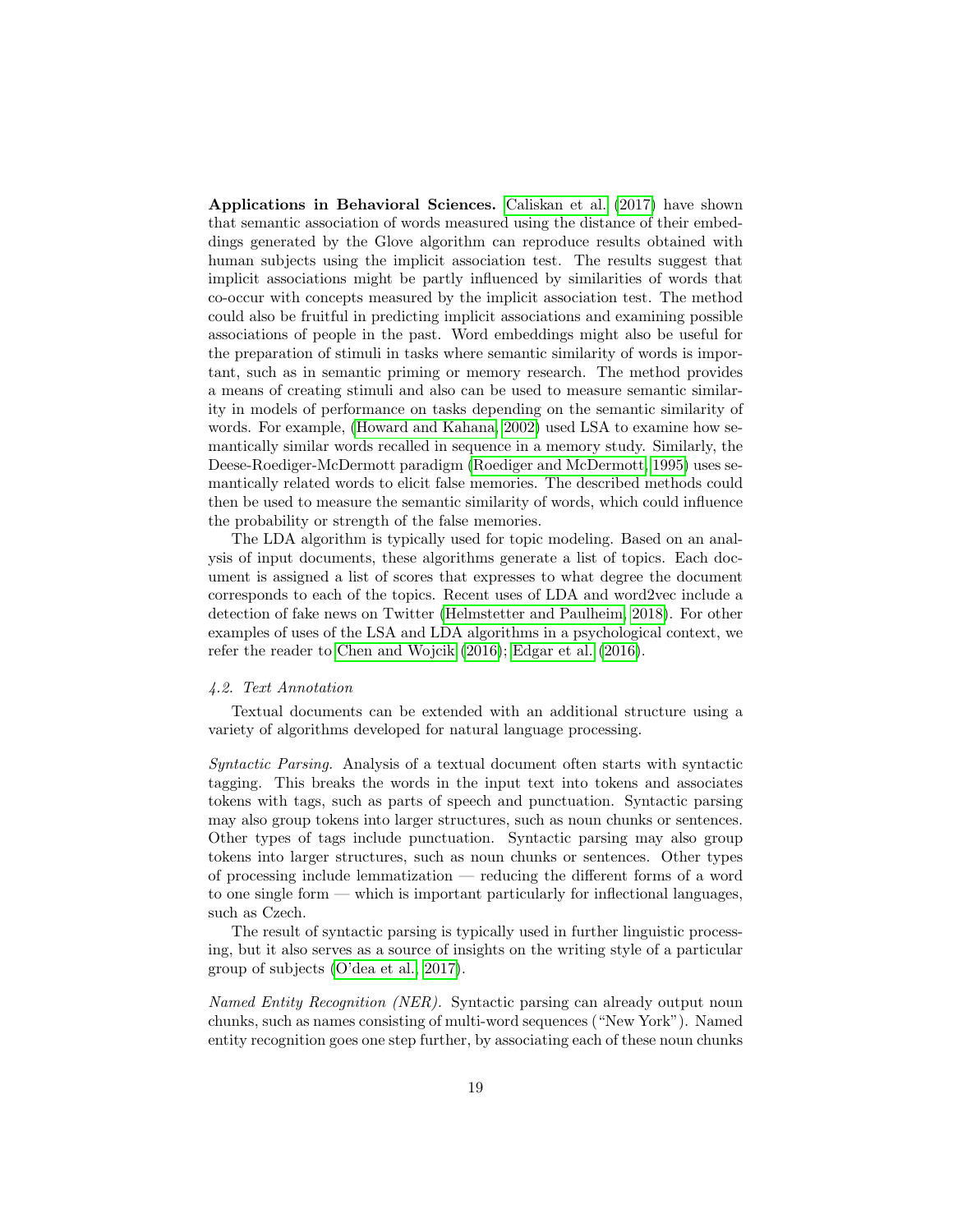with an *entity type*. The commonly recognized types of entities are [\(Tjong](#page-39-5) [Kim Sang and De Meulder, 2003\)](#page-39-5): persons, locations, organizations, and miscellaneous entities that do not belong to the previous three groups.

NER systems are pretrained on large tagged textual corpora and are thus generally language dependent. Adjusting them to a different set of target classes requires a substantial amount of resources, particularly of tagged training data.

Wikification: Linking Text to Knowledge Graphs. The NER results are somewhat limited in terms of the small number of types recognized and lack of additional information on the entity. A process popularly known as wikification addresses these limitations by linking entities to external knowledge bases. The reason why this process is sometimes called wikification [\(Mihalcea and Cso](#page-35-10)[mai, 2007\)](#page-35-10) is that multiple commonly used knowledge bases are derived from Wikipedia.

The first step in entity linking is called mention detection. The algorithm identifies parts of the input text, which can be linked to an entity in the domain of interest. For example, for input text "Diego Maradona scored a goal", mention detection will output "Diego Maradona" or the corresponding positions in the input text.

When mentions have been identified, the next step is their linking to the knowledge base. One of the computational challenges in this process is the existence of multiple matching entries in the knowledge base for a given mention. For example, the word "Apple" appearing in an analyzed Twitter message can be disambiguated in Wikipedia to Apple Inc or Apple (fruit).

<span id="page-19-0"></span>

| URI                    | support | types                              | surfaceForm | offset | sim  | perc       |
|------------------------|---------|------------------------------------|-------------|--------|------|------------|
| Apple_Inc.             | 14402   | Organisation,<br>Company,<br>Agent | Apple Inc.  |        | 1.00 | 2.87E-06   |
| Steve <sub>-Jobs</sub> | 1944    | Person, Agent                      | Steve Jobs  | 27     | 1.00 | $8.66E-11$ |
| <b>ITunes</b>          | 13634   | Work, Software                     | iTunes      | 53     | 0.98 | $2.12E-02$ |

Table 3: Wikification example. "Late Apple Inc. Co-Founder Steve Jobs 'Testifies' In iTunes Case" generated by DBpedia Spotlight. The column names have the following meaning. URI: values were stripped of the leading <http://dbpedia.org/resource/>, support: indicates how prominent is the entity by the number of inlinks in Wikipedia, types: were stripped of the leading <http://dbpedia.org/ontology/>, surfaceForm: the entity as it appears in the input tweet, offset: the starting position of the text in the input tweet in characters, sim: similarity between context vectors and the context surrounding the surface form, perc (percentageOf-SecondRank): indicates confidence in disambiguation (the lower this score, the further the first ranked entity was "in the lead").

Always assigning the most frequent meaning of the given word has been widely adopted as a base line in word sense disambiguation research [\(Navigli,](#page-35-11) [2009\)](#page-35-11). When entity linking is performed, the knowledge base typically provides a machine-readable entity type, which might be more fine-grained than the type assigned by NER systems. An example of a wikification output is shown in Table [3.](#page-19-0)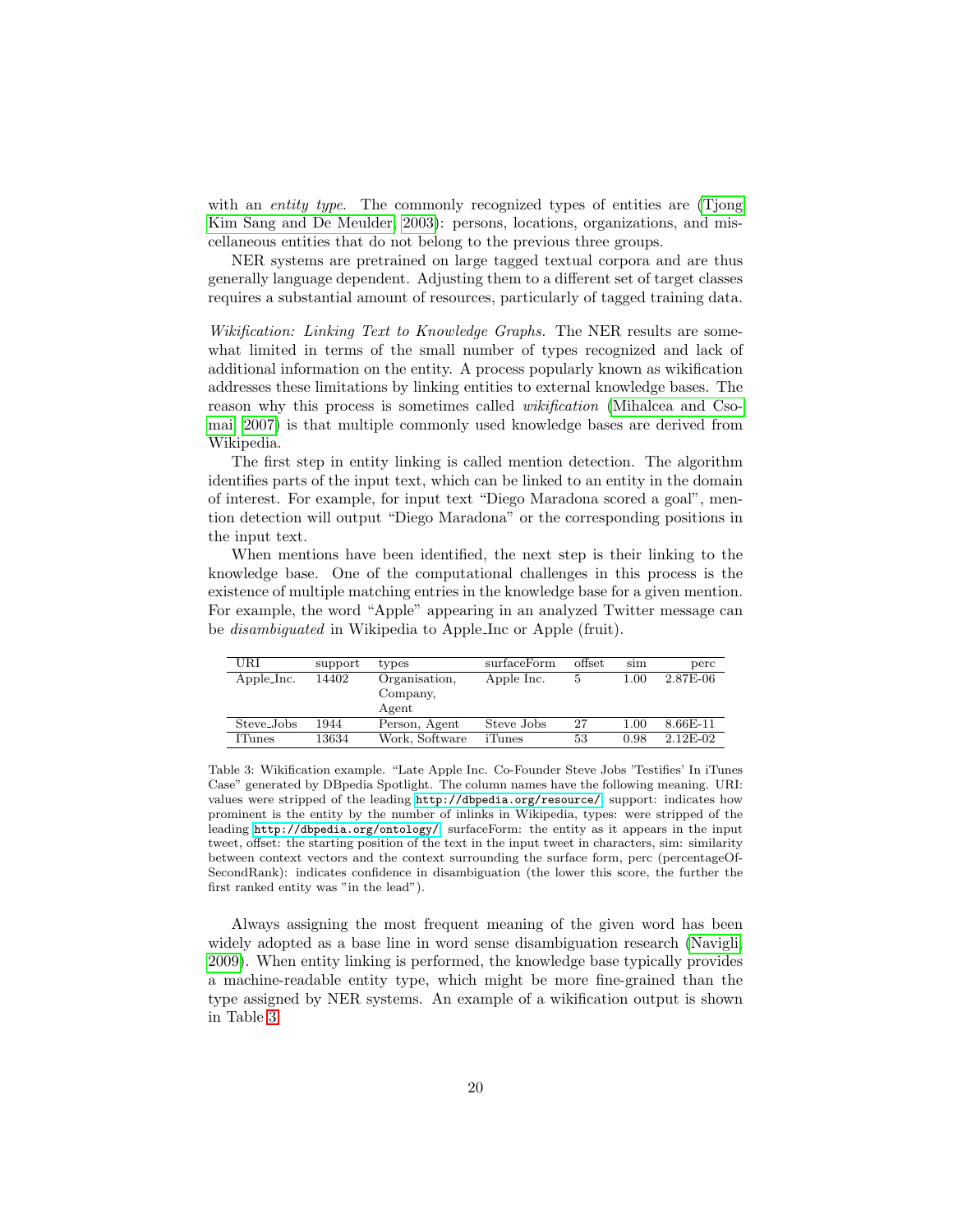Entity Salience and Text Summarization. When text is represented by entities, an optional processing step is to determine the level of salience of the entity in the text. Entities with high salience can help to summarize content of longer documents, but the output of entity salience algorithms can also serve as input for subsequent processing, such as document classification.

Supervised entity salience algorithms, such as the one described by [Gamon](#page-31-9) [et al.](#page-31-9) [\(2013\)](#page-31-9), are trained on a number of features derived from the entity mention (whether the word starts with an upper-case or lower-case letter), from the local context (how many characters the entity is from the beginning of the document), and global context (how frequently does the entity occur in inlinks and outlinks). Knowledge bases can be used as a complementary source of information [\(Dojchinovski et al., 2016\)](#page-29-9).

Sentiment Analysis. With the proliferation of applications in social media, the analysis of sentiment and related psychological properties of text gained in importance. Sentiment analysis encompasses multiple tasks, such as determining valence and intensity of sentiment, determination of subjectivity, and detection of irony [\(Serrano-Guerrero et al., 2015\)](#page-37-10).

Most systems rely on lexicon-based analysis, machine learning, or a combination of both approaches. Lexicon-based approaches rely on the availability of lists of words, terms, or complete documents, which are preclassified into different categories of sentiment. A well-known example developed for psychometric purposes is the LIWC2015 Dictionary, which assigns 6,400 words into several dozen nuanced classes such as swear words, netspeak, or religion [\(Pennebaker](#page-36-8) [et al., 2015\)](#page-36-8).

Applications in Behavioral Sciences. Entities linked to knowledge graphs can be used to improve the results of many natural language processing tasks. [Troisi et al.](#page-39-6) [\(2018\)](#page-39-6), for example, studied variables influencing the choice of a university by using wikification to find topics discussed in the context of writing about universities in various online sources. External information can be particularly useful in domains where the available documents are short and do not thus contain much information. To this end, [Varga et al.](#page-39-7) [\(2014\)](#page-39-7) report significant improvement in performance when the content of tweets is linked to knowledge graphs as opposed to lexical-only content contained in the input tweets.

The LIWC system has been widely used in the behavioral sciences (see the article [\(Donohue et al., 2014\)](#page-29-10)). Among other topics, it has been used to study close relationships, group processes, deception, and thinking styles [\(Tausczik](#page-38-5) [and Pennebaker, 2010\)](#page-38-5). In general, it can be easily used to study differences in the communication of various groups. For example, it was used to analyze psychological differences between Democrats and Republicans by [Sylwester and](#page-38-6) [Purver](#page-38-6) [\(2015\)](#page-38-6). This research focused on general linguistic features, such as part of speech tags and sentiment analysis. The study found, for example, that those who identified as Democrats more commonly used first-person singular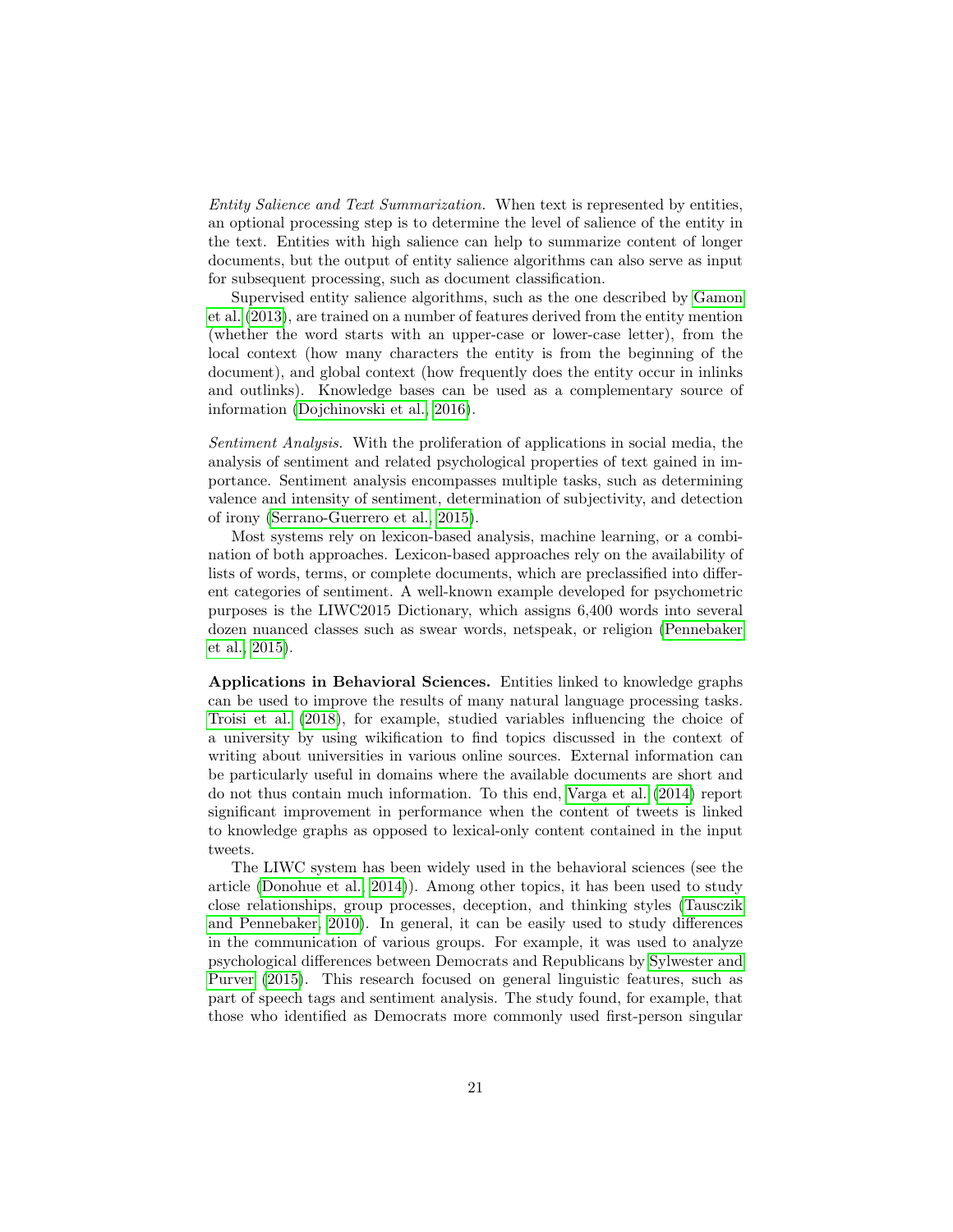pronouns, and that the expression of positive emotions was positively correlated with following Democrats, but not Republicans.

Many uses of sentiment analysis deal with microposts such as Twitter messages. Examples of this research include characterization of debate performance [\(Diakopoulos and Shamma, 2010\)](#page-29-11) or analysis of polarity of posts [\(Speriosu et al.,](#page-38-7) [2011\)](#page-38-7).

## 4.3. Document classification

Document classification is a common task performed on top of a vector space representation of text, such as bag of words, but document classification algorithms can also take advantage of entity-annotated text [\(Varga et al., 2014\)](#page-39-7). The goal of document classification is to assign documents in a given corpus to one of the document categories. The training data consist of documents for which the target class is already known and specified in the input data.

In the following, we describe a centroid-based classifier, a well-performing algorithm. Next, we cover a few additional algorithms and tasks.

Centroid Classifier [\(Han and Karypis, 2000\)](#page-32-7). The centroid classifier is one of the simplest classifiers working on top of the BOW representation. Input for the training phase is a set of documents for each target class, and the output is a centroid for each category. Centroid is a word vector, which is intended to represent the documents in the category. It is computed as an average of word vectors of documents belonging to the category.

The application of the model works as follows. For each test document with an unknown class, its similarity to all target classes is computed using a selected similarity measure. The class with the highest similarity is selected. There are several design choices when implementing this algorithm, such as the word weighting method, document length normalization, and the similarity measure. The common approach to the first two choices is TF-IDF, covered in the "Word Vectors and Word Embeddings" subsection, and L1 normalization. L1 normalization is performed by dividing each element in the given vector by the sum of absolute values of all elements in the vector. The similarity measure used for document classification is typically cosine similarity.

Other Tasks and Approaches. The centroid classifier is a simple approach, which has the advantage of good interpretability. The simplicity of the algorithm can make it a good choice for large datasets. Centroid-based classifiers are noted to have excellent performance on multiple different collections of documents but are not suitable for representing classes that contain fine-grained subclasses [\(Pang et al., 2015\)](#page-35-12).

Support vector machines (SVM) [\(Boser et al., 1992\)](#page-28-11) is a frequently used algorithm for text classification, which can be adapted for some types of problems where centroid-based classification cannot be reasonably used. According to experiments reported by [Pang et al.](#page-35-12) [\(2015\)](#page-35-12), SVM is a recommended algorithm for large balanced corpora. Balanced corpora have a similar proportion of documents belonging to individual classes. SVMs can also be adapted to hierarchical classification, where target classes can be further subdivided into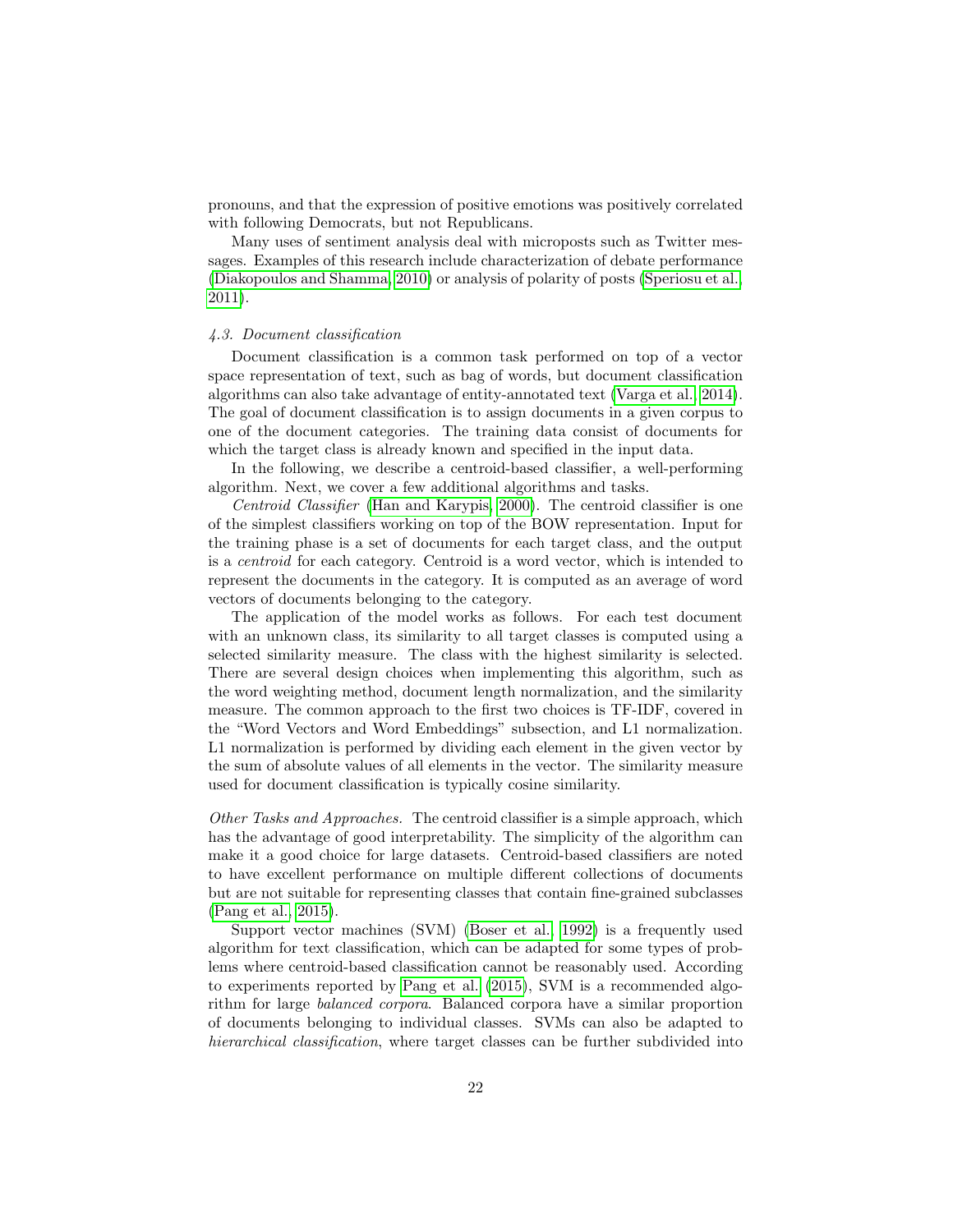subclasses [\(Dumais and Chen, 2000\)](#page-30-6). Another adaptation of the text classification problem is multilabel text classification, where a document is assigned multiple categories.

Applications in Behavioral Sciences. Document classification methods have varied uses. One possible use is in predicting a feature of a person based on a text they wrote. For example, using a training set of documents, it is possible to train a model to distinguish between documents written by men and women. Given a document for which an author is not known, the algorithm may be able to say whether the document was more likely to be written by a man or a woman. Similarly, in [\(Komisin and Guinn, 2012\)](#page-33-11), SVM and Bayes classifiers were used to identify persona types based on word choice. Profiling using SVMs was also successfully applied for distinguishing among fictional characters [\(Flekova and Gurevych, 2015\)](#page-30-7).

The use of document classification can be further extended. Once the model is trained to classify documents using a list of features, it is possible to study and interpret the distinguishing features themselves. That is, it might be of interest not only to be able to predict the gender of the author of a document but also to say what aspects of the documents written by males and females differ.

## 5. External Knowledge Sources

Enrichment with external knowledge can be used to improve results of machine learning tasks, but the additional information can also help to gain new insights about the studied problem [\(Paulheim, 2018\)](#page-36-9).

Two major types of knowledge sources for the machine learning tasks covered in this article are knowledge graphs and lexical databases. In this section, we cover DBpedia and Wikidata, prime examples of knowledge graphs which are semi-automatically generated from Wikipedia. For lexical databases, we cover WordNet, expert-created thesaurus with thousands of applications across many disciplines.

## 5.1. Knowledge graphs

Resources providing a mix of information in a structured and unstructured format are called knowledge bases. A knowledge base can be called a knowledge graph when information contained in it has a network structure and can be obtained with structured queries.<sup>[5](#page-22-0)</sup> There is no universal graph query language used to obtain information from knowledge graphs, but the openly available knowledge graphs covered in this section support SPARQL [\(Harris et al., 2013\)](#page-32-8). The goal of a typical query is to retrieve a list of entities along with their selected properties, given a set of conditions. Entity roughly corresponds to a thing in human knowledge described by the knowledge graph.

<span id="page-22-0"></span><sup>5</sup><https://www.ontotext.com/knowledgehub/fundamentals/what-is-a-knowledge-graph/>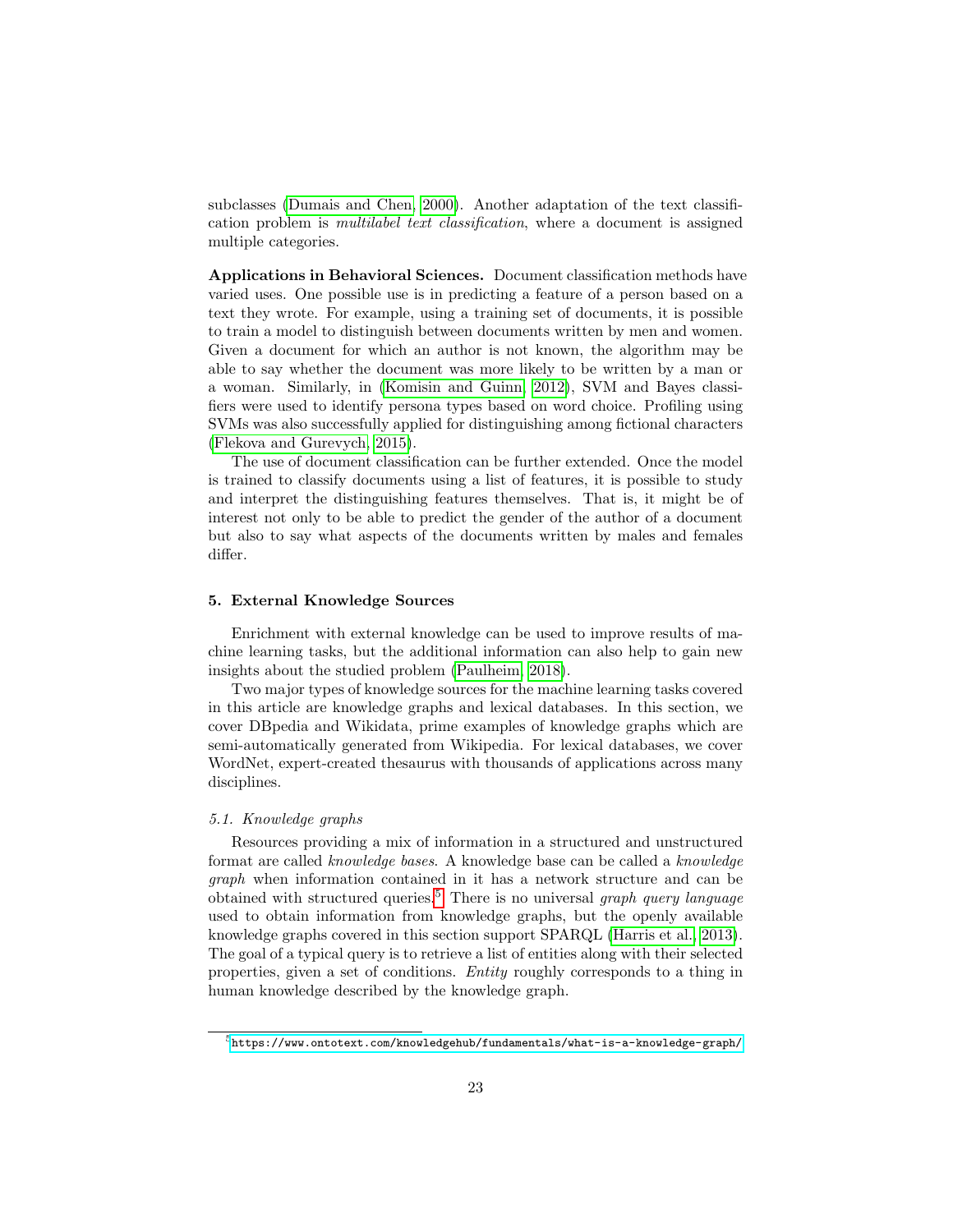$DBpedia<sup>6</sup>$  $DBpedia<sup>6</sup>$  $DBpedia<sup>6</sup>$  [\(Lehmann et al., 2015\)](#page-34-8) is one of the largest and oldest openly available knowledge graphs. The English version of DBpedia covers more than 6 million entities, but it is also available for multiple other languages. For a knowledge base to contain the information on an entity, it must have been previously populated. DBpedia is populated mostly by algorithms analyzing semistructured documents (Wikipedia articles).

Wikidata<sup>[7](#page-23-1)</sup> (Vrandečić and Krötzsch, 2014) is another widely used knowledge graph, which is available since 2012. Wikidata currently contains information on 45 million items or entities. Similar to DBpedia, Wikidata is partly populated by robots extracting data from Wikipedia, but it also allows the general public to contribute.

Information from DBpedia and Wikidata can be obtained either through a web interface, with a SPARQL query, or by downloading the entire knowledge graph.

Other Knowledge Graphs. Thanks to the use of global identifiers for entities and their properties, many knowledge graphs are connected to the Linked Open Data Cloud. A list of more than  $1,000$  knowledge graphs cataloged by domain – such as life sciences, linguistics, or media – is maintained at [https://lod-cloud.](https://lod-cloud.net/) [net/](https://lod-cloud.net/).

In addition to open initiatives, there are proprietary knowledge graphs, which can be accessed via various APIs. These include Google Knowledge Graph Search API, Microsoft's Bing Entity Search API, and Watson Discovery Knowledge Graph.

Applications in Behavioral Sciences. One of the main uses of Knowledge graphs in the behavioral sciences is in the study of the spread of disinformation [\(Luca Ciampaglia et al., 2015;](#page-34-9) [Fernandez and Alani, 2018\)](#page-30-8). DBpedia is used for computational fact-checking in several systems, including DeFacto [\(Gerber](#page-31-10) [et al., 2015\)](#page-31-10). Knowledge graphs are also used to enhance understanding of the text by linking keywords and entities appearing in text to more general concepts. DBpedia has also been used to analyze the discourse of extremismrelated content, including a detection of offensive posts [\(Halloran et al., 2016;](#page-32-9) [Soler-Company and Wanner, 2019;](#page-38-8) [Saif et al., 2017\)](#page-37-11).

## 5.2. WordNet and Related Lexical Resources

WordNet is a large English thesaurus that was created at Princeton University [\(Fellbaum, 2010\)](#page-30-9). It covers nouns, verbs, adjectives, and adverbs. Synonyms are grouped together into synsets, that is, sets of synonyms. In WordNet 3.0, there are about 150,000 words grouped into more than 100,000 synsets. For each synset, there is a short dictionary explanation available called a *gloss*. There are several types of relations captured between synsets depending on the

<span id="page-23-0"></span> $6$ <https://dbpedia.org>

<span id="page-23-1"></span><sup>7</sup><https://wikidata.org>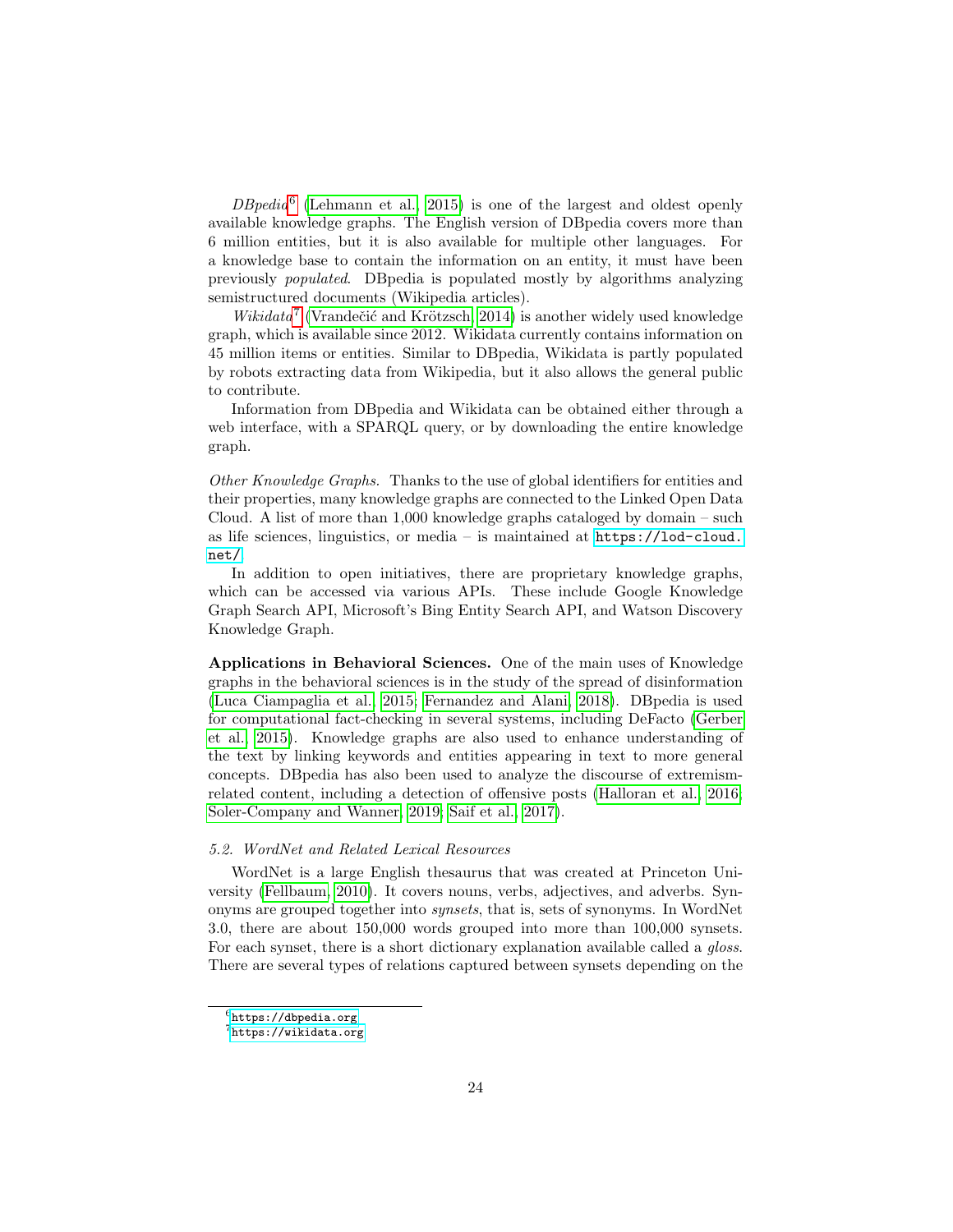type of synset, such as hypo-hypernymy, antonymy, or holonymy-meronymy. For example, for the noun "happiness" wordnet returns the synonym "felicity" and for "sad" the antonym "glad".

Use for Word Similarity Computation. WordNet is also an acclaimed lexical resource that is widely used in the literature for word similarity and word disambiguation computations. With Wordnet, one can algorithmically compute semantic similarity between a word and one or more other words. There are many algorithms – or formulas – for this purpose, which differ predominantly in the way they use the paths between the two words in the WordNet thesaurus as well as in the way they use external information – such as how rare the given word is in some large collection of documents. Well-established algorithms include Resnik [\(Resnik, 1995\)](#page-36-10) and Lin [\(Lin, 1998\)](#page-34-10) measures. A notable example in the behavioral context is the Pirro and Seco measure (Pirró and Seco,  $2008$ ), which is inspired by the feature-based theory of similarity proposed by [Tversky](#page-39-9) [\(1977\)](#page-39-9).

Use for Sentiment Analysis. Further elaborating on the variety of possible uses of WordNet, recent research has provided an extension called "Wordnet-feelings" [\(Siddharthan et al., 2018\)](#page-38-9), which assigns more than 3,000 WordNet synsets into nine categories of feeling. A related resource used for sentiment classification is SentiWordNet [\(Baccianella et al., 2010\)](#page-27-6).

Applications in Behavioral Sciences. WordNet is often used in the behavioral sciences to complement free association norms, which are costly and time-consuming to develop [\(Maki et al., 2006\)](#page-35-13). [Maki et al.](#page-34-11) [\(2004\)](#page-34-11) showed that semantic distance computed from WordNet is related to participants' judgment of similarity.

Specific uses of WordNet in behavioral research include studies of perceptual inference [\(Johns and Jones, 2012\)](#page-33-12), access to memory [\(Buchanan, 2010\)](#page-28-12), and predicting survey responses [\(Arnulf et al., 2014\)](#page-27-7). For example, [Arnulf et al.](#page-27-7) [\(2014\)](#page-27-7) showed that semantic similarity of items computed with an algorithm using WordNet predicted observed reliabilities of scales as well as associations between different scales.

# 6. Related Work

In this section, we point readers to several works that also aimed at communicating recent advances in machine learning algorithms and software to researchers in behavioral science. [McArdle and Ritschard](#page-35-1) [\(2013\)](#page-35-1) provide an edited volume exploring many topics and applications at the intersection of exploratory data mining and the behavioral sciences. Methodologically, the book has a strong focus on decision tree learning, exploring its use in areas as diverse as life-course analysis, the identification of academic risks, and clinical prediction, to name but a few.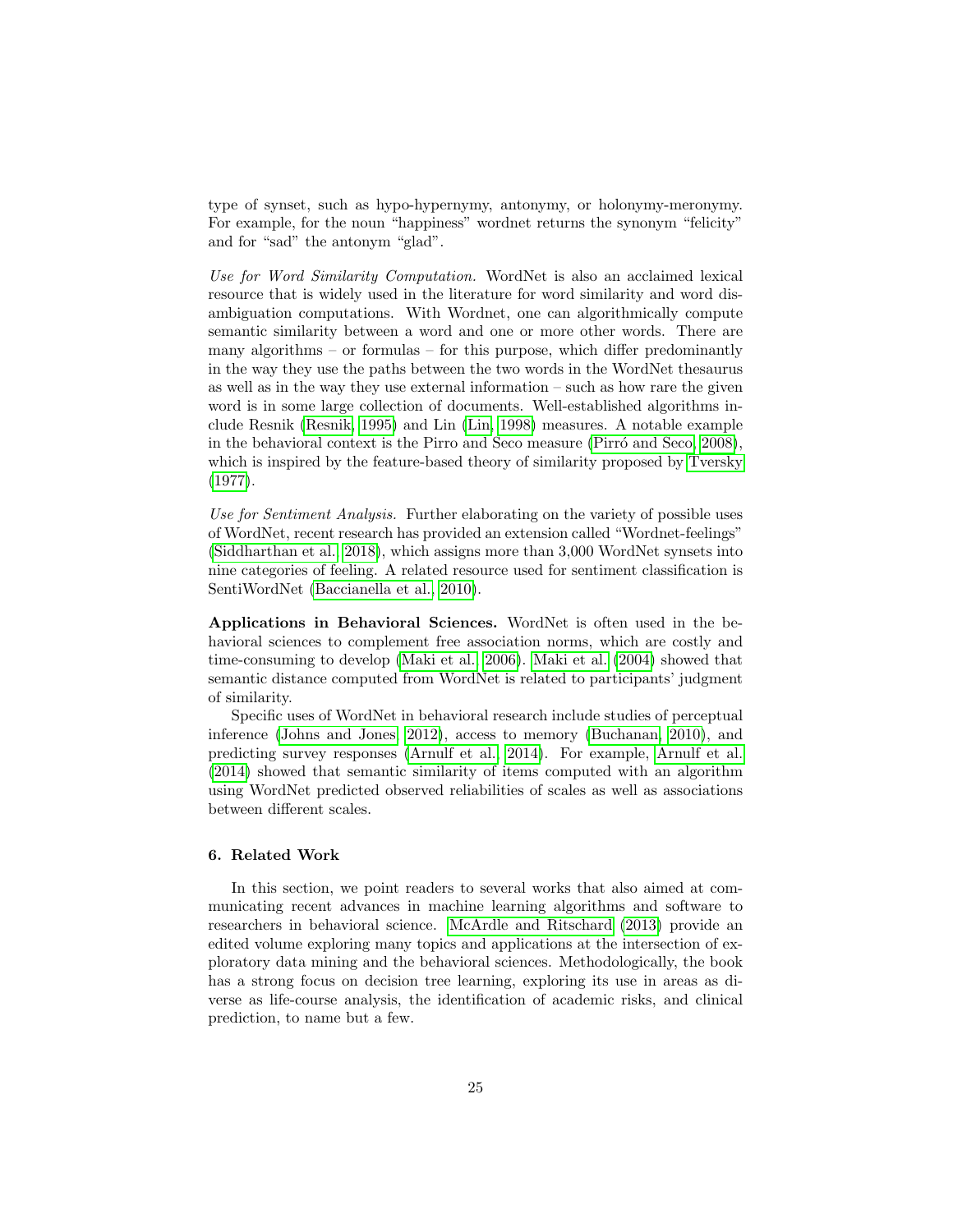[Tonidandel et al.](#page-39-10) [\(2018\)](#page-39-10) provide a discussion of "big data" methods applicable to the organizational science, which is complemented by a list of various software systems across different programming languages (Python, R, ...), environments (cloud, desktop), and tasks (visualization, parallel computing, ...). [Varian](#page-39-11) [\(2014\)](#page-39-11) reviews selected "big data" methods in the context of econometrics, focusing on random forests and trees.

[Chen and Wojcik](#page-28-9) [\(2016\)](#page-28-9) give a practical introduction to "big data" research in psychology, providing an end-to-end guide covering topics such as a selection of a suitable database and options for data acquisition and preprocessing, focusing on web-based APIs and processing HTML data. Their article focuses on methods suitable for text analysis, giving a detailed discussion, including worked examples for selected methods (LSA, LDA). There is also a brief overview of the main subtasks in data mining, such as classification or clustering. The article also contains advice on processing large datasets, referring to the MapReduce framework.

Machine Learning vs. Big Data. While many articles often use the term "big" data", most data sets in behavioral science would not qualify. According to [Kitchin](#page-33-13) [\(2017\)](#page-33-13); [Gandomi and Haider](#page-31-11) [\(2015\)](#page-31-11), big data consist of terabytes or more of data. Consequently, "big data" requires adaptation of existing algorithms so that they can be executed in a parallel fashion in a cloud or in gridbased computational environments. R users have the option to use some of the R packages for high-performance computing.[8](#page-25-0) Examples of dedicated big data architectures include Apache Spark or cloud-based machine learning services [\(Hashem et al., 2015\)](#page-32-10).

Machine Learning as a Service. In this article, we focused on packages available in the R ecosystem. $9$  The R data frame, used usually to store research data, is principally limited to processing data that do not exceed the size of available memory [\(Lantz, 2015,](#page-34-12) p. 399), which puts constraints on the size of analyzed data for packages that use this structure. As noted above, there are several options for scaling to larger data, but the behavioral scientist may find it most convenient to use a cloud-based machine learning system, such as  $BigML^{10}$  $BigML^{10}$  $BigML^{10}$ 

MLaaS systems provide a comfortable web-based user interface, do not require installation or programming skills, and can process very large datasets. The disadvantage of using API-based or web tools such as MLaaS include impeded reproducibility of studies which used them for analysis. The researcher reproducing the analysis may not be able to employ the specific release of the system that was used to generate the results. The reason is that these systems are often updated.

<span id="page-25-0"></span><sup>8</sup><https://cran.r-project.org/web/views/HighPerformanceComputing.html>

<span id="page-25-1"></span> $^{9}$ For a general introductory reference to R, we refer, e.g., to [Torgo](#page-39-12) [\(2010\)](#page-39-12).

<span id="page-25-2"></span><sup>10</sup><https://bigml.com>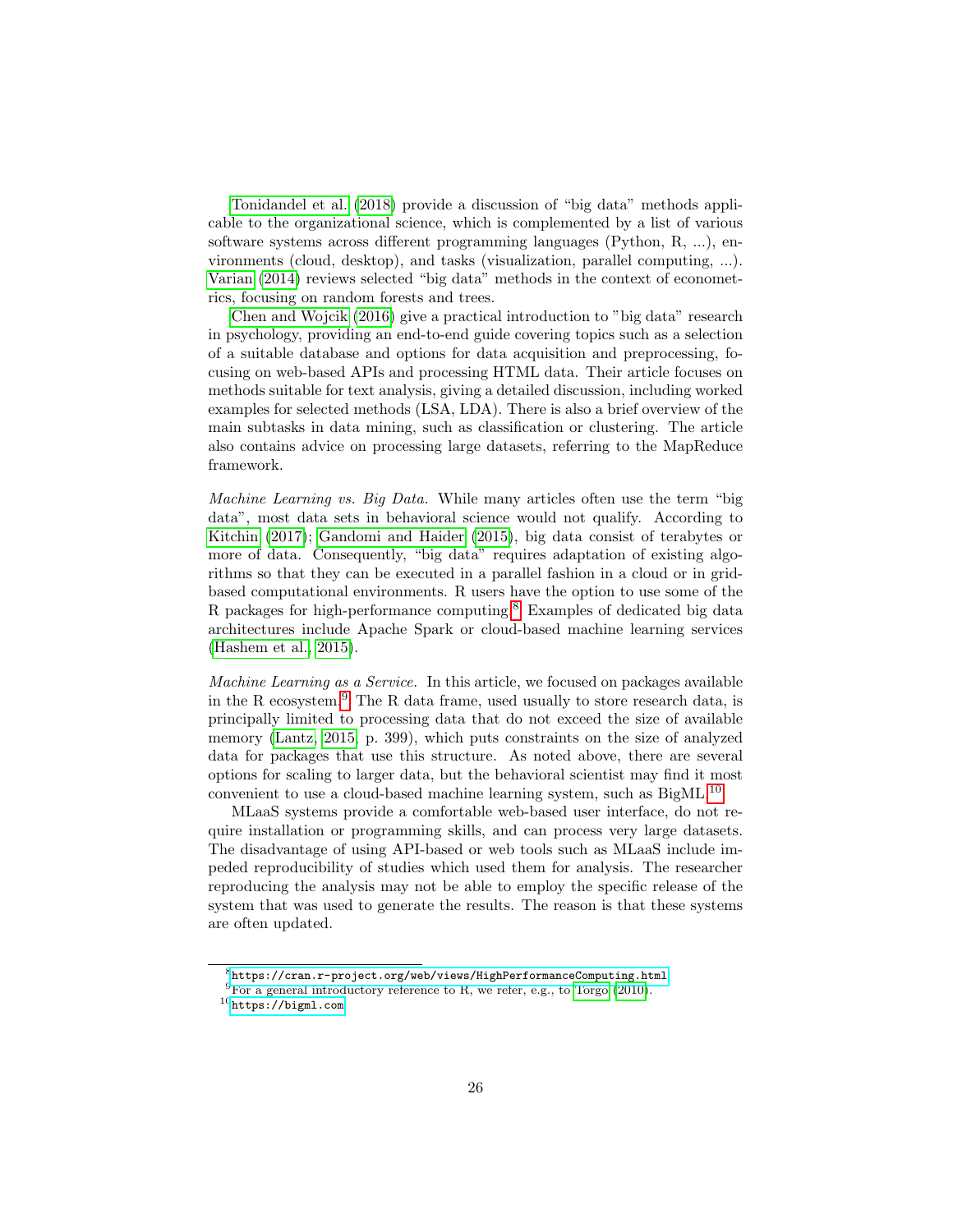# 7. Conclusion

The continuing shift of communication and interaction channels to online media provides a new set of challenges and opportunities for behavioral scientists. The fact that much interaction is performed online also allows for evolution in research methods. For example, certain research problems may no longer require costly laboratory studies as suitable data can be obtained from logs of interactions automatically created by social networking applications and web sites. This article aimed to introduce a set of methods that allow for analyses of such data in a transparent and reproducible way. Where available, we therefore suggested software available under an open source license.

We put emphasis on selecting proven algorithms, favoring those that generate interpretable models that can be easily understood by a wide range of users. When easy-to-interpret models lead to worse results than more complex models, it is possible to use the latter to improve the former. For example, [Agrawal et al.](#page-27-8) [\(2019\)](#page-27-8) used neural networks to predict moral judgments. Because the neural network model was itself not easily interpretable, they looked at situations where the neural network model fared particularly well in comparison to a simpler, but more easily interpretable, choice model. They then iteratively updated the choice model to better predict judgments in situations where the neural network model predicted better. A similar strategy can be used generally by behavioral scientists if the interpretability of the models is considered valuable.

There are several other noteworthy areas of machine learning that could be highly relevant to particular subdomains of behavioral science. We left them uncovered due to space constraints. These include reinforcement learning, image processing, and the discovery of interesting patterns in data. Another interesting technological trend in terms of how data are collected and processed is the connection between crowdsourcing services and Machine Learning as a Service offering. Crowdsourcing may decrease the costs by outsourcing some parts of research such as finding and recruiting participants and can also aid replicability by engaging large and varied participant samples.

Employment of MLaaS systems may have benefits in terms of setup costs, ease of processing, and the security of the stored data. On the other hand, experimenters relying on crowdsourcing lose control of the laboratory environment. MLaaS may impede reproducibility and accountability of the analysis since the results of these systems may vary in time as they are often updated. See article by [Crump](#page-29-12) [\(2019\)](#page-29-12), which is in this issue, on the challenges of recruiting participants.

Overall, we expect that the largest challenge for the behavioral scientist in the future will not be the choice or availability of suitable machine learning methods. More likely, it will be ensuring compliance with external constraints and requirements concerning ethical, legal, and reproducible aspects of the research.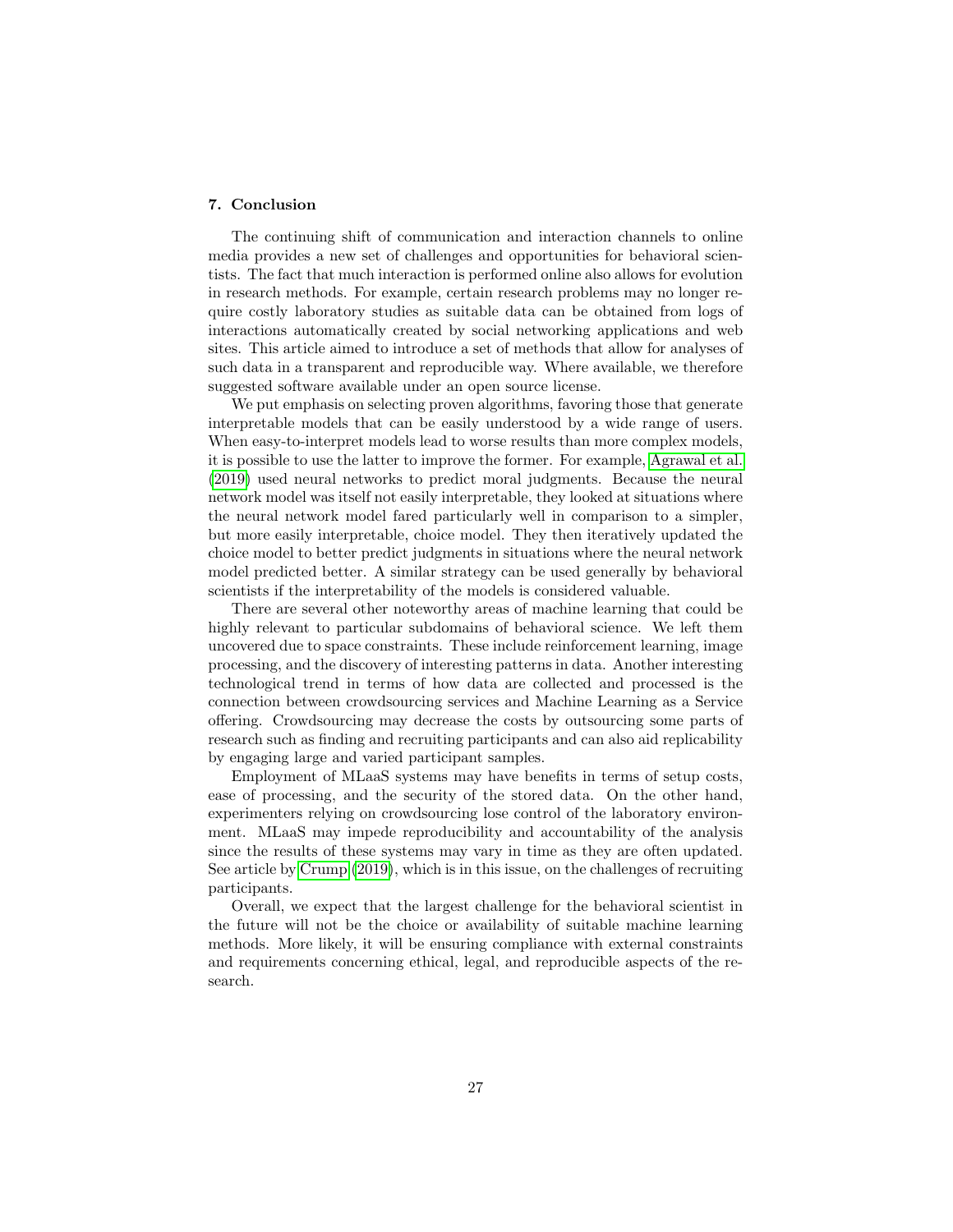# Acknowledgments

The authors disclosed receipt of the following financial support for the research, authorship, and/or publication of this article: TK was supported by Faculty of Informatics and Statistics, University of Economics, Prague by grant IGA 33/2018 and by institutional support for research projects. TK would like to thank BigML Inc. for providing a subscription that allowed to test processing of large datasets in BigML.com free of charge. The work of SB was supported by the Internal Grant Agency of the Faculty of Business Administration, University of Economics, Prague (Grant No. IP300040).

## References

- <span id="page-27-8"></span>Mayank Agrawal, Joshua C Peterson, and Thomas L Griffiths. Using machine learning to guide cognitive modeling: A case study in moral reasoning.  $arXiv$ preprint arXiv:1902.06744, 2019.
- <span id="page-27-4"></span>Rakesh Agrawal and Ramakrishnan Srikant. Mining sequential patterns. In Data Engineering, 1995. Proceedings of the Eleventh International Conference on, pages 3–14. IEEE, 1995.
- <span id="page-27-1"></span>Rakesh Agrawal, Tomasz Imieliński, and Arun Swami. Mining association rules between sets of items in large databases. In Acm sigmod record, volume 22, pages 207–216. ACM, 1993.
- <span id="page-27-0"></span>Jesús Alcala-Fdez, Rafael Alcala, and Francisco Herrera. A fuzzy association rule-based classification model for high-dimensional problems with genetic rule selection and lateral tuning. IEEE Transactions on Fuzzy systems, 19 (5):857–872, 2011.
- <span id="page-27-3"></span>Robert Andrews, Joachim Diederich, and Alan B. Tickle. Survey and critique of techniques for extracting rules from trained artificial neural networks. Knowledge-Based Systems, 8(6):373–389, 1995.
- <span id="page-27-7"></span>Jan Ketil Arnulf, Kai Rune Larsen, Øyvind Lund Martinsen, and Chih How Bong. Predicting survey responses: How and why semantics shape survey statistics on organizational behaviour. PloS one, 9(9):e106361, 2014.
- <span id="page-27-2"></span>Martin Atzmueller. Subgroup discovery. Wiley Interdisciplinary Reviews: Data Mining and Knowledge Discovery, 5(1):35–49, 2015.
- <span id="page-27-6"></span>Stefano Baccianella, Andrea Esuli, and Fabrizio Sebastiani. Sentiwordnet 3.0: an enhanced lexical resource for sentiment analysis and opinion mining. In Lrec, volume 10, pages 2200–2204, 2010.
- <span id="page-27-5"></span>Marco Baroni, Georgiana Dinu, and Germán Kruszewski. Don't count, predict! a systematic comparison of context-counting vs. context-predicting semantic vectors. In Proceedings of the 52nd Annual Meeting of the Association for Computational Linguistics (Volume 1: Long Papers), volume 1, pages 238– 247, 2014.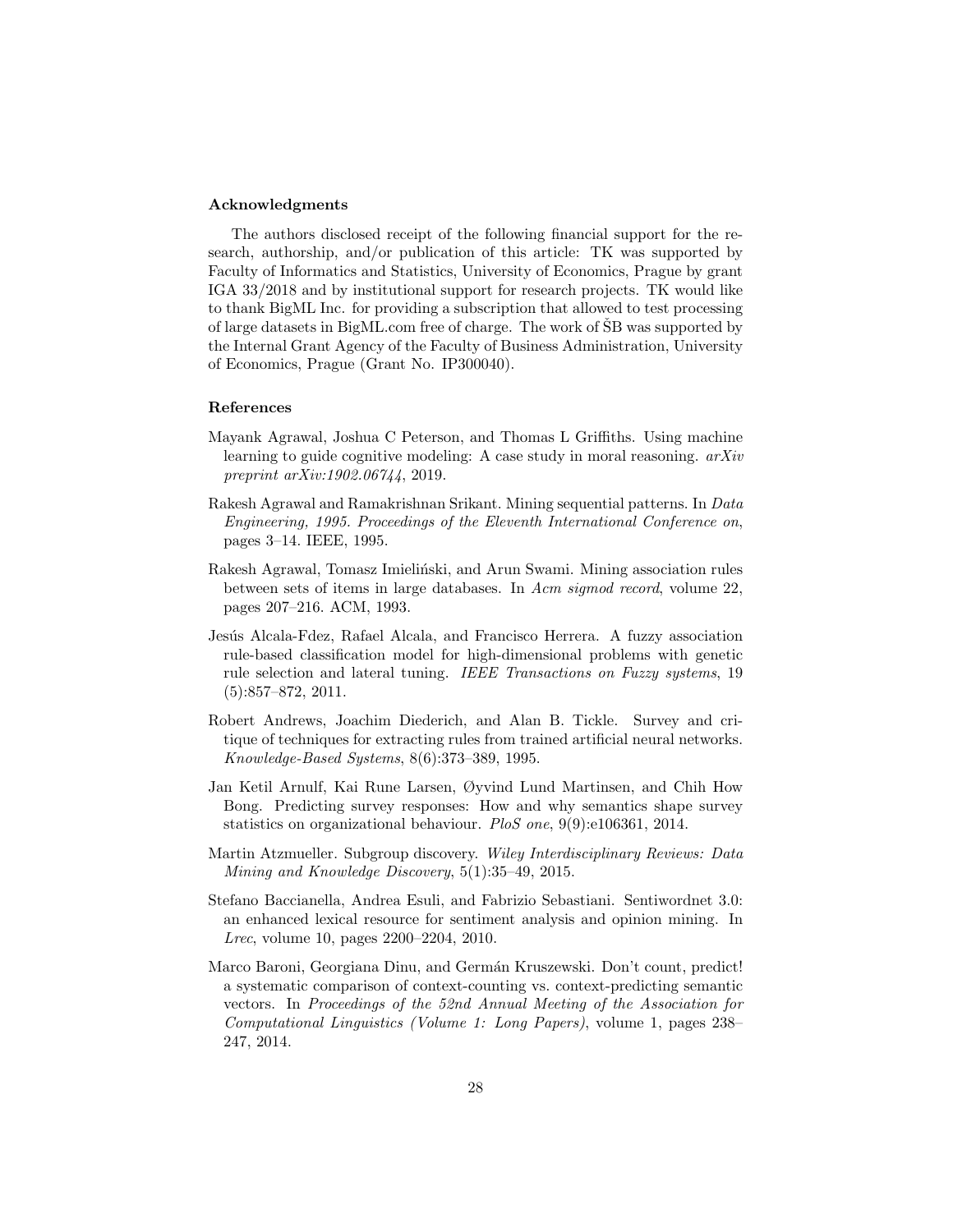- <span id="page-28-3"></span>Kay Behrenbruch, Martin Atzm¨uller, Christoph Evers, Ludger Schmidt, Gerd Stumme, and Kurt Geihs. A personality based design approach using subgroup discovery. In Marco Winckler, Peter Forbrig, and Regina Bernhaupt, editors, Human-Centered Software Engineering, pages 259–266, Berlin, Heidelberg, 2012. Springer Berlin Heidelberg. ISBN 978-3-642-34347-6.
- <span id="page-28-0"></span>Francesco C. Billari, Johannes Fürnkranz, and Alexia Prskawetz. Timing, sequencing, and quantum of life course events: A machine learning approach. European Journal of Population, 22(1):37–65, 2006.
- <span id="page-28-8"></span>David M Blei, Andrew Y Ng, and Michael I Jordan. Latent dirichlet allocation. Journal of machine Learning research, 3(Jan):993–1022, 2003.
- <span id="page-28-11"></span>Bernhard E Boser, Isabelle M Guyon, and Vladimir N Vapnik. A training algorithm for optimal margin classifiers. In Proceedings of the fifth annual workshop on Computational learning theory, pages 144–152. ACM, 1992.
- <span id="page-28-5"></span>Denis Bouyssou, Eric Jacquet-Lagreze, Patrice Perny, Roman Słowiski, Daniel Vanderpooten, and Philippe Vincke, editors. Aiding Decisions with Multiple  $Criteria - Essays$  in Honor of Bernard Roy. Kluwer Academic Publishers, Boston, 2002.
- <span id="page-28-6"></span>Ralph A. Bradley and Milton E. Terry. The rank analysis of incomplete block designs — I. The method of paired comparisons. *Biometrika*,  $39:324-345$ , 1952.
- <span id="page-28-7"></span>Robert Bredereck, Jiehua Chen, Rolf Niedermeier, and Toby Walsh. Parliamentary voting procedures: Agenda control, manipulation, and uncertainty. Journal of Artificial Intelligence Research, 59:133–173, 2017.
- <span id="page-28-4"></span>John S. Breese, David Heckerman, and Carl Kadie. Empirical analysis of predictive algorithms for collaborative filtering. In G.F. Cooper and S. Moral, editors, Proceedings of the 14th Conference on Uncertainty in Artificial Intelligence (UAI-98), pages 43–52, Madison, WI, 1998. Morgan Kaufmann.
- <span id="page-28-2"></span>Leo Breiman. Random forests. Machine Learning, 45(1):5–32, 2001.
- <span id="page-28-1"></span>Leo Breiman, Jerome H. Friedman, R. Olshen, and C. Stone. Classification and Regression Trees. Wadsworth & Brooks, Pacific Grove, CA, 1984.
- <span id="page-28-12"></span>E Buchanan. Access into memory: Differences in judgments and priming for semantic and associative memory. Journal of Scientific Psychology, 1:1-8, 2010.
- <span id="page-28-10"></span>Aylin Caliskan, Joanna J Bryson, and Arvind Narayanan. Semantics derived automatically from language corpora contain human-like biases. Science, 356 (6334):183–186, 2017.
- <span id="page-28-9"></span>Eric Evan Chen and Sean P Wojcik. A practical guide to big data research in psychology. Psychological Methods, 21(4):458, 2016.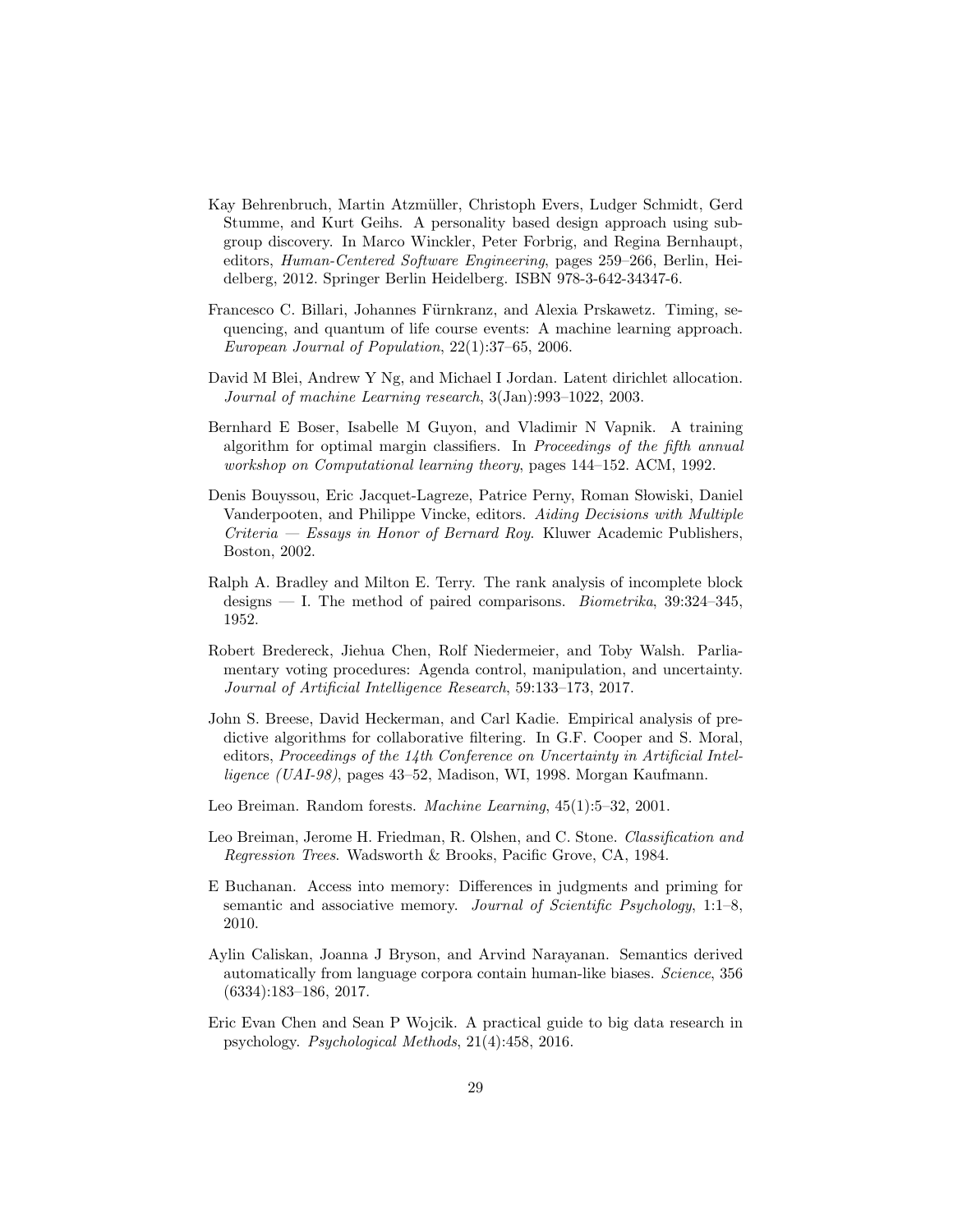- <span id="page-29-8"></span>Philipp Cimiano, Antje Schultz, Sergej Sizov, Philipp Sorg, and Steffen Staab. Explicit versus latent concept models for cross-language information retrieval. In IJCAI, 2003.
- <span id="page-29-2"></span>William W. Cohen. Fast effective rule induction. In Proceedings of the Twelfth International Conference on International Conference on Machine Learning, ICML'95, pages 115–123, San Francisco, CA, USA, 1995. Morgan Kaufmann Publishers Inc. ISBN 1-55860-377-8.
- <span id="page-29-5"></span>Peter J. Coughlin. Probabilistic Voting Theory. Cambridge University Press, 2008.
- <span id="page-29-12"></span>Larry Crump. Conducting field research effectively. American Behavioral Scientist, page 0002764219859624, 2019.
- <span id="page-29-7"></span>Esra Cuhadar and Daniel Druckman. Representative decision-making: challenges to democratic peace theory. In Handbook of International Negotiation, pages 3–14. Springer, 2014.
- <span id="page-29-3"></span>Sanjeeb Dash, Oktay Günlük, and Dennis Wei. Boolean decision rules via column generation. In Samy Bengio, Hanna M. Wallach, Hugo Larochelle, Kristen Grauman, Nicolò Cesa-Bianchi, and Roman Garnett, editors, Advances in Neural Information Processing Systems 31 (NeurIPS-18), pages 4660–4670, Montréal, Canada, 2018.
- <span id="page-29-0"></span>A. De Rose and A. Pallara. Survival trees: An alternative non-parametric multivariate technique for life history analysis. European Journal of Population, 13:223–241, 1997.
- <span id="page-29-4"></span>Li Deng and Yang Liu. Deep Learning in Natural Language Processing. Springer-Verlag, 2018.
- <span id="page-29-11"></span>Nicholas A. Diakopoulos and David A. Shamma. Characterizing debate performance via aggregated twitter sentiment. In Proceedings of the SIGCHI Conference on Human Factors in Computing Systems, CHI '10, pages 1195– 1198, New York, NY, USA, 2010. ACM. ISBN 978-1-60558-929-9.
- <span id="page-29-9"></span>Milan Dojchinovski, Dinesh Reddy, Tomas Kliegr, Tomas Vitvar, and Harald Sack. Crowdsourced corpus with entity salience annotations. In LREC, 2016.
- <span id="page-29-10"></span>William A Donohue, Yuhua Liang, and Daniel Druckman. Validating liwc dictionaries: the oslo i accords. Journal of Language and Social Psychology, 33 (3):282–301, 2014.
- <span id="page-29-6"></span>Daniel Druckman. The situational levers of negotiating flexibility. *Journal of* Conflict Resolution, 37(2):236–276, 1993.
- <span id="page-29-1"></span>Daniel Druckman, Richard Harris, and Johannes Fürnkranz. Modeling international negotiation: Statistical and machine learning approaches. In Robert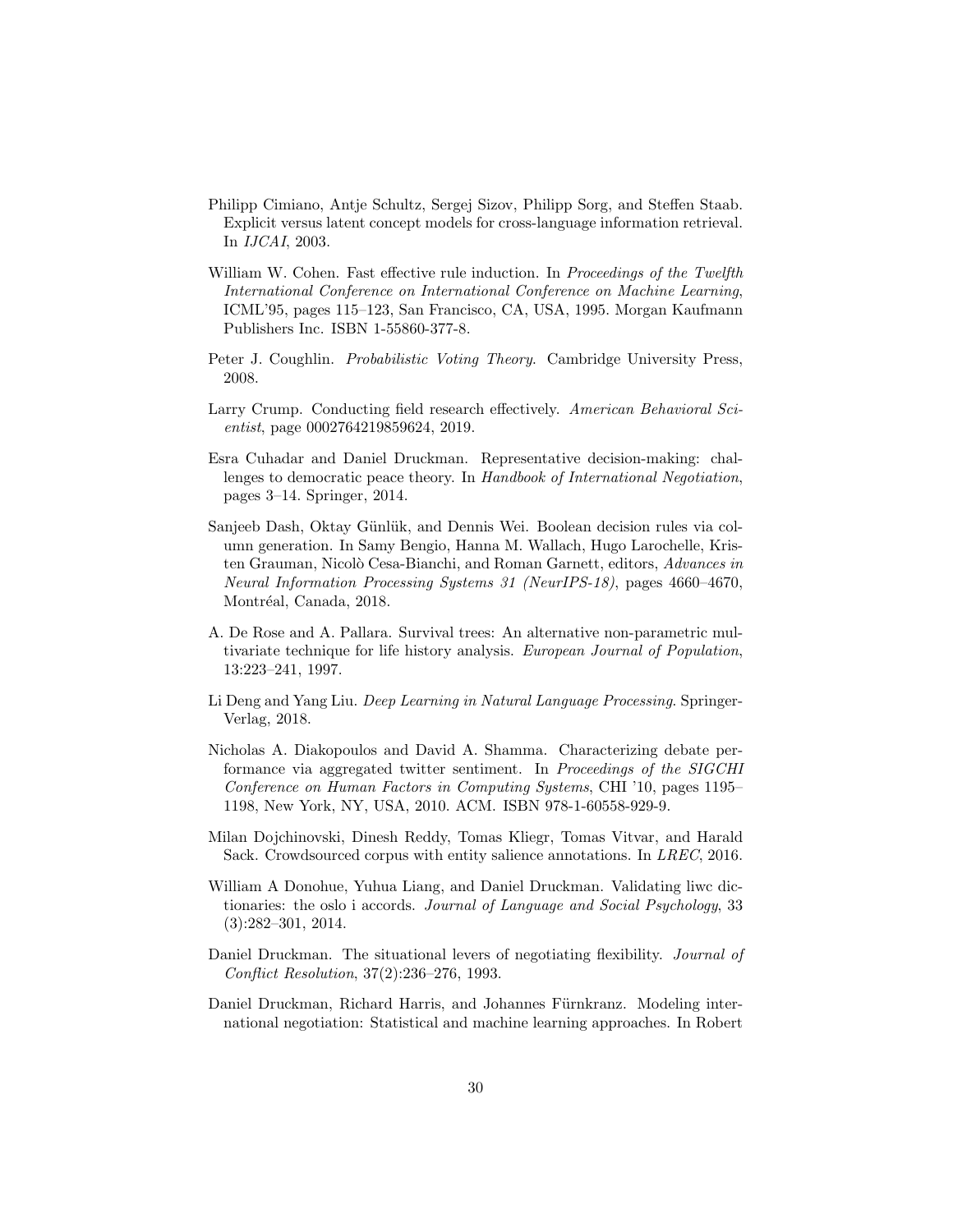Trappl, editor, Programming for Peace: Computer-Aided Methods for International Conflict Resolution and Prevention, volume 2 of Advances in Group Decision and Negotiation, pages 227–250. Kluwer Academic Publishers, Dordrecht, 2006.

- <span id="page-30-3"></span>John C. Duchi, Elad Hazan, and Yoram Singer. Adaptive subgradient methods for online learning and stochastic optimization. Journal of Machine Learning Research, 12:2121–2159, 2011.
- <span id="page-30-6"></span>Susan Dumais and Hao Chen. Hierarchical classification of web content. In Proceedings of the 23rd annual international ACM SIGIR conference on Research and development in information retrieval, pages 256–263. ACM, 2000.
- <span id="page-30-5"></span>Altszyler Edgar, Ribeiro Sidarta, Sigman Mariano, and Fernández Slezak Diego. Comparative study of lsa vs word2vec embeddings in small corpora: a case study in dreams database. In ASAI Simposio Argentino de Inteligencia Artificial, 2016.
- <span id="page-30-9"></span>Christiane Fellbaum. Wordnet. In Theory and applications of ontology: computer applications, pages 231–243. Springer, 2010.
- <span id="page-30-2"></span>Haifeng Feng, Marie-Jeanne Lesot, and Marcin Detyniecki. Using association rules to discover color-emotion relationships based on social tagging. In International Conference on Knowledge-Based and Intelligent Information and Engineering Systems, pages 544–553. Springer, 2010.
- <span id="page-30-8"></span>Miriam Fernandez and Harith Alani. Online misinformation: Challenges and future directions. In Companion Proceedings of the The Web Conference 2018, WWW '18, pages 595–602, Republic and Canton of Geneva, Switzerland, 2018. International World Wide Web Conferences Steering Committee. ISBN 978-1-4503-5640-4. doi: 10.1145/3184558.3188730.
- <span id="page-30-0"></span>Manuel Fernandez-Delgado, Eva Cernadas, Senén Barro, and Dinani Amorim. Do we need hundreds of classifiers to solve real world classification problems? The Journal of Machine Learning Research, 15(1):3133–3181, 2014.
- <span id="page-30-7"></span>Lucie Flekova and Iryna Gurevych. Personality profiling of fictional characters using sense-level links between lexical resources. In Proceedings of the 2015 Conference on Empirical Methods in Natural Language Processing, pages 1805–1816. Association for Computational Linguistics, 2015. doi: 10.18653/v1/D15-1208.
- <span id="page-30-1"></span>Jerome H. Friedman and Nicholas I. Fisher. Bump hunting in high-dimensional data. Statistics and Computing, 9(2):123–143, 1999.
- <span id="page-30-4"></span>Nicholas Frosst and Geoffrey E. Hinton. Distilling a neural network into a soft decision tree. In Tarek R. Besold and Oliver Kutz, editors, Proceedings of the 1st AI\*AI International Workshop on Comprehensibility and Explanation in AI and ML, volume 2071 of CEUR Workshop Proceedings, Bari, Italy, 2017. CEUR-WS.org.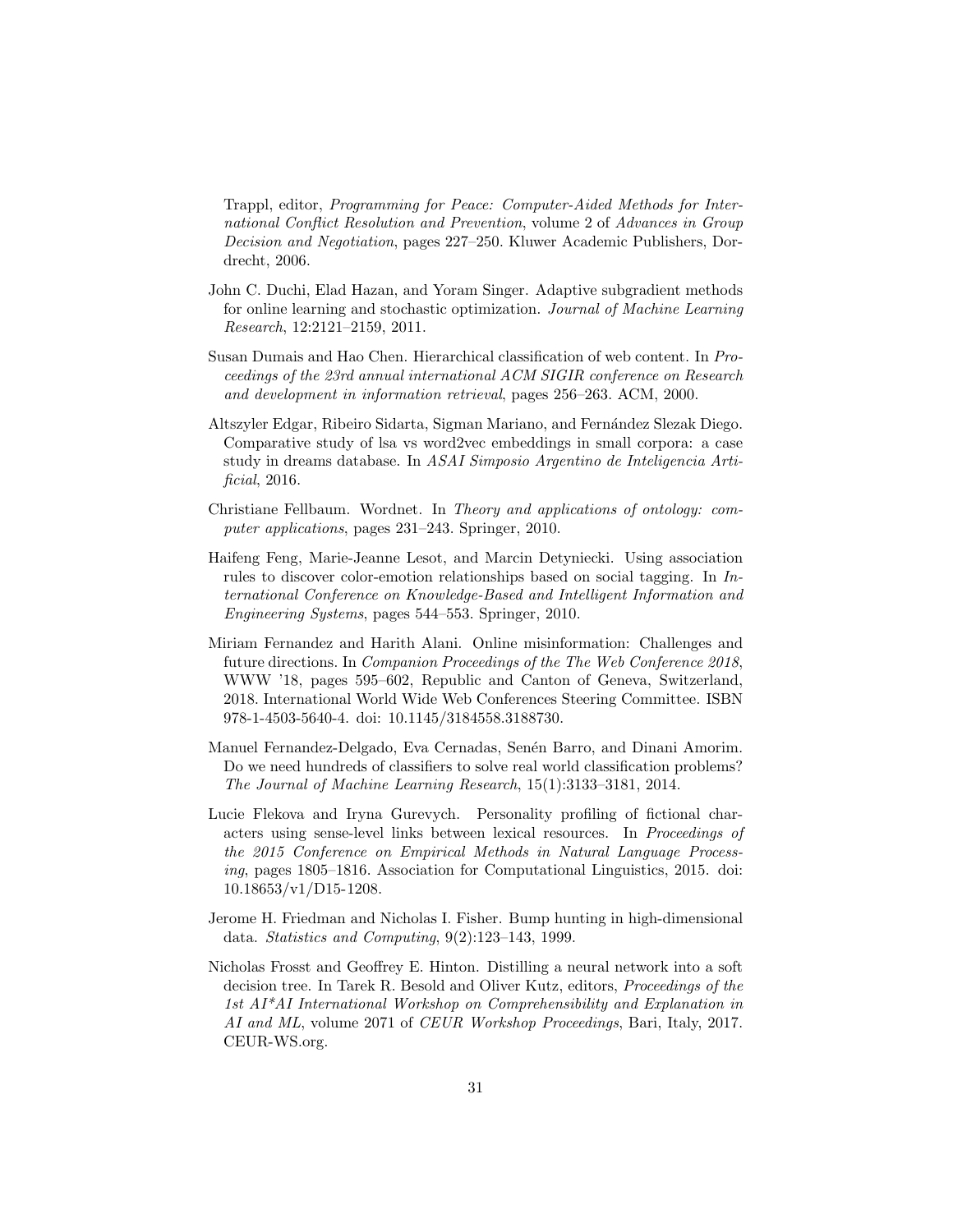- <span id="page-31-2"></span>Johannes Fürnkranz. Pruning algorithms for rule learning. Machine Learning, 27(2):139–171, 1997.
- <span id="page-31-6"></span>Johannes Fürnkranz and Eyke Hüllermeier, editors. Preference Learning. Springer-Verlag, 2010. ISBN 978-3642141249.
- <span id="page-31-0"></span>Johannes Fürnkranz, Johann Petrak, and Robert Trappl. Knowledge discovery in international conflict databases. Applied Artificial Intelligence, 11(2):91– 118, 1997.
- <span id="page-31-1"></span>Johannes Fürnkranz, Dragan Gamberger, and Nada Lavrač. Foundations of Rule Learning. Springer-Verlag, 2012. ISBN 978-3-540-75196-0.
- <span id="page-31-3"></span>Johannes Fürnkranz, Tomás Kliegr, and Heiko Paulheim. On cognitive preferences and the interpretability of rule-based models. arXiv preprint arXiv:1803.01316, 2018.
- <span id="page-31-8"></span>Evgeniy Gabrilovich and Shaul Markovitch. Computing semantic relatedness using Wikipedia-based explicit semantic analysis. In *Proceedings of the 20th* international joint conference on Artifical intelligence, IJCAI'07, pages 1606– 1611, San Francisco, CA, USA, 2007. Morgan Kaufmann Publishers Inc.
- <span id="page-31-9"></span>Michael Gamon, Tae Yano, Xinying Song, Johnson Apacible, and Patrick Pantel. Identifying salient entities in web pages. In Proceedings of the 22nd ACM international conference on Conference on information & knowledge management, pages 2375–2380. ACM, 2013.
- <span id="page-31-11"></span>Amir Gandomi and Murtaza Haider. Beyond the hype: Big data concepts, methods, and analytics. International Journal of Information Management, 35(2):137–144, 2015.
- <span id="page-31-4"></span>David García, Antonio González, and Raúl Pérez. Overview of the slave learning algorithm: A review of its evolution and prospects. International Journal of Computational Intelligence Systems, 7(6):1194–1221, 2014.
- <span id="page-31-7"></span>Marco de Gemmis, Leo Iaquinta, Pasquale Lops, Cataldo Musto, Fedelucio Narducci, and Giovanni Semeraro. Learning preference models in recommender systems. In Fürnkranz and Hüllermeier [\(2010\)](#page-31-6), pages 387–407. ISBN 978-3642141249.
- <span id="page-31-10"></span>Daniel Gerber, Diego Esteves, Jens Lehmann, Lorenz Bhmann, Ricardo Usbeck, Axel-Cyrille Ngonga Ngomo, and Ren Speck. Defacto-temporal and multilingual deep fact validation. Journal of Web Semantics, 35:85 – 101, 2015. ISSN 1570-8268.
- <span id="page-31-5"></span>Dion H. Goh and Rebecca P. Ang. An introduction to association rule mining: An application in counseling and help-seeking behavior of adolescents. Behavior Research Methods, 39(2):259–266, May 2007. ISSN 1554-3528. doi: 10.3758/BF03193156. URL <https://doi.org/10.3758/BF03193156>.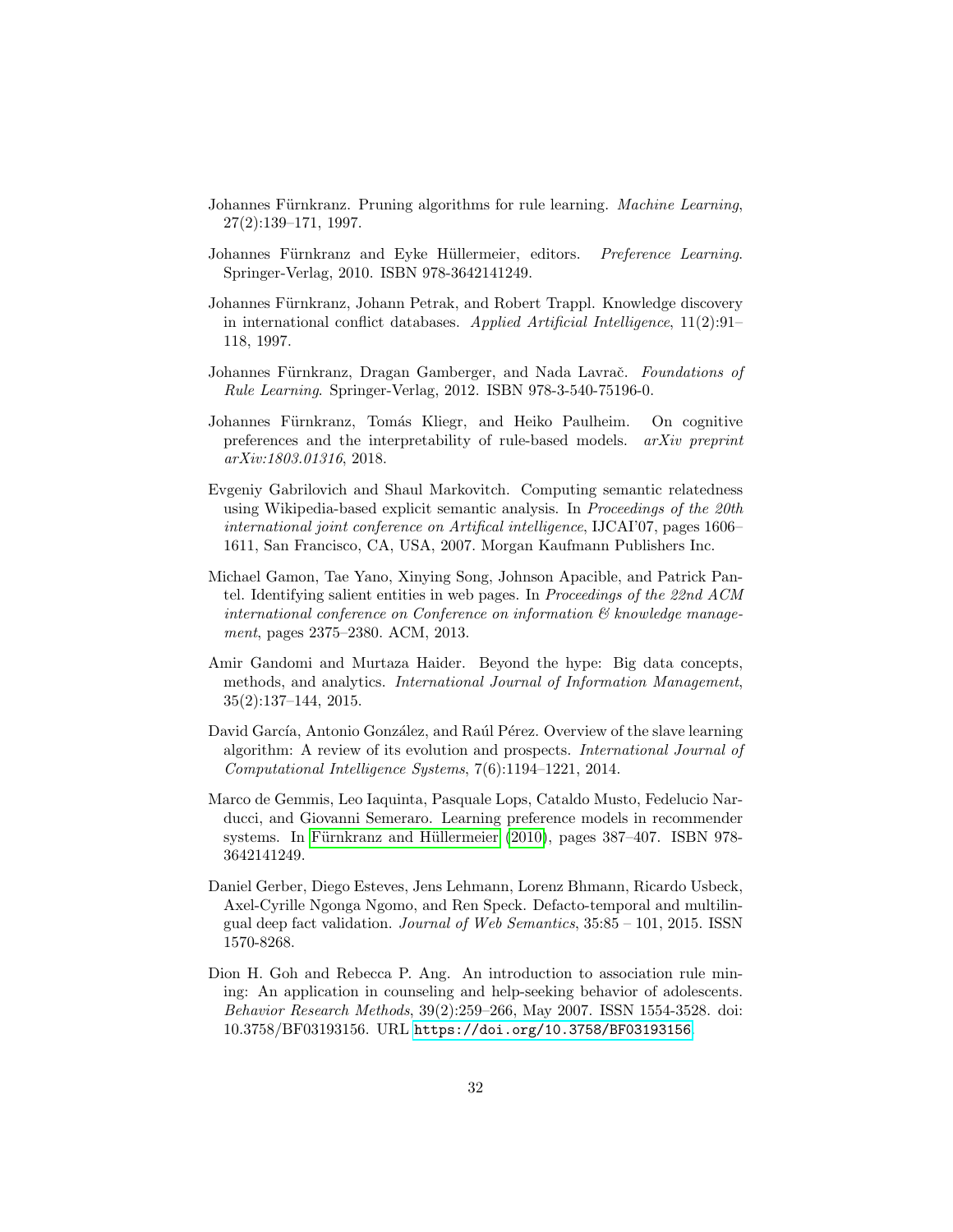- <span id="page-32-4"></span>Camila González, Eneldo Loza Mencía, and Johannes Fürnkranz. Re-training deep neural networks to facilitate boolean concept extraction. In Proceedings of the 20th International Conference on Discovery Science (DS-17), volume 10558 of Lecture Notes in Computer Science, pages 127–143. Springer-Verlag, October 2017. ISBN 978-3-319-67785-9. doi: 10.1007/978-3-319-67786-6 10.
- <span id="page-32-3"></span>Ian J. Goodfellow, Yoshua Bengio, and Aaron C. Courville. Deep Learning. Adaptive Computation and Machine Learning. MIT Press, 2016. ISBN 978- 0-262-03561-3.
- <span id="page-32-5"></span>Max N Greene, Peter H Morgan, and Gordon R Foxall. Neural networks and consumer behavior: Neural models, logistic regression, and the behavioral perspective model. The Behavior Analyst, 40(2):393–418, 2017.
- <span id="page-32-0"></span>Petr Hájek, Martin Holeňa, and Jan Rauch. The guha method and its meaning for data mining. Journal of Computer and System Sciences, 76(1):34–48, 2010.
- <span id="page-32-9"></span>KL O Halloran, S Tan, P Wignell, JA Bateman, DS Pham, Michele Grossman, and AV Moere. Interpreting text and image relations in violent extremist discourse: A mixed methods approach for big data analytics. Terrorism and Political Violence, October 2016. doi: 10.1080/09546553.2016.1233871.
- <span id="page-32-7"></span>Eui-Hong Sam Han and George Karypis. Centroid-based document classification: Analysis and experimental results. In European conference on principles of data mining and knowledge discovery, pages 424–431. Springer, 2000.
- <span id="page-32-8"></span>Steve Harris, Andy Seaborne, and Eric Prud'hommeaux. Sparql 1.1 query language. W3C recommendation, 21(10), 2013.
- <span id="page-32-10"></span>Ibrahim Abaker Targio Hashem, Ibrar Yaqoob, Nor Badrul Anuar, Salimah Mokhtar, Abdullah Gani, and Samee Ullah Khan. The rise of "big data" on cloud computing: Review and open research issues. Information systems, 47: 98–115, 2015.
- <span id="page-32-6"></span>S. Helmstetter and H. Paulheim. Weakly supervised learning for fake news detection on twitter. In 2018 IEEE/ACM International Conference on Advances in Social Networks Analysis and Mining (ASONAM), volume 00, pages 274–277, Aug. 2018. doi: 10.1109/ASONAM.2018.8508520. URL <doi.ieeecomputersociety.org/10.1109/ASONAM.2018.8508520>.
- <span id="page-32-2"></span>Tutut Herawan, Prima Vitasari, and Zailani Abdullah. Mining interesting association rules of student suffering mathematics anxiety. In Jasni Mohamad Zain, Wan Maseri bt Wan Mohd, and Eyas El-Qawasmeh, editors, Software Engineering and Computer Systems, pages 495–508, Berlin, Heidelberg, 2011. Springer Berlin Heidelberg. ISBN 978-3-642-22191-0.
- <span id="page-32-1"></span>Franciso Herrera, Cristóbal José Carmona, Pedro González, and María José Del Jesus. An overview on subgroup discovery: foundations and applications. Knowledge and information systems, 29(3):495–525, 2011.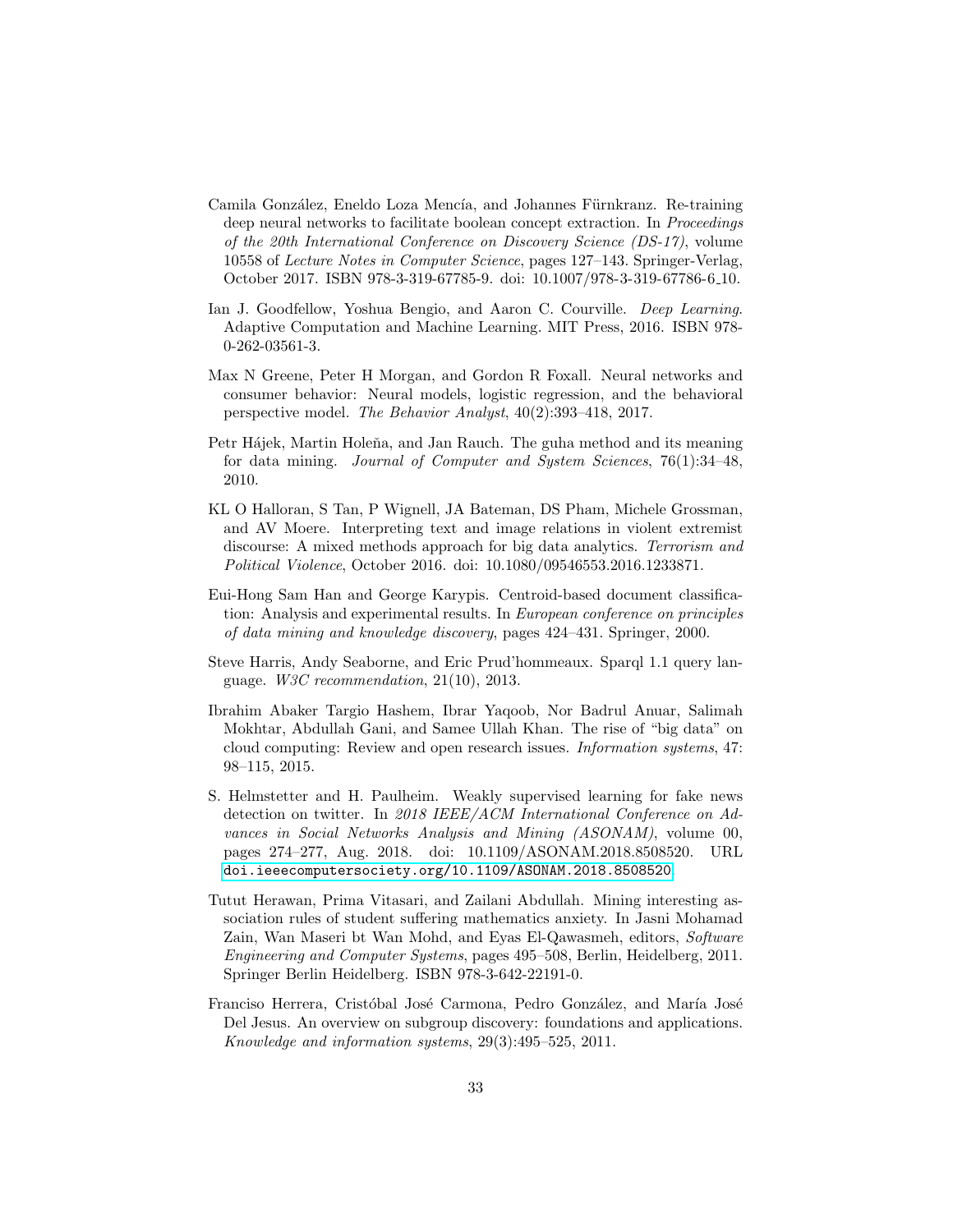- <span id="page-33-9"></span>G. E. Hinton, J. L. McClelland, and D. E. Rumelhart. Distributed representations. In David E. Rumelhart, James L. McClelland, and CORPORATE PDP Research Group, editors, Parallel Distributed Processing: Explorations in the Microstructure of Cognition, Vol. 1, pages 77–109. MIT Press, Cambridge, MA, USA, 1986. ISBN 0-262-68053-X.
- <span id="page-33-4"></span>Sepp Hochreiter and Jürgen Schmidhuber. Long short-term memory. Neural Computation, 9(8):1735–1780, 1997.
- <span id="page-33-3"></span>Kurt Hornik. Approximation capabilities of multilayer feedforward networks. Neural Networks, 4(2):251–257, 1991.
- <span id="page-33-5"></span>George Houghton. Introduction to connectionist models in cognitive psychology: Basic structures, processes, and algorithms. In Connectionist models in cognitive psychology, pages 11–19. Psychology Press, 2004.
- <span id="page-33-10"></span>Marc W Howard and Michael J Kahana. When does semantic similarity help episodic retrieval? Journal of Memory and Language, 46(1):85–98, 2002.
- <span id="page-33-1"></span>Jens Hühn and Eyke Hüllermeier. Furia: an algorithm for unordered fuzzy rule induction. Data Mining and Knowledge Discovery, 19(3):293–319, 2009.
- <span id="page-33-6"></span>Dietmar Jannach, Markus Zanker, Alexander Felfernig, and Gerhard Friedrich. Recommender Systems: An Introduction. Cambridge University Press, Cambridge, UK, 2010. ISBN 978-0-521-49336-9.
- <span id="page-33-12"></span>Brendan T Johns and Michael N Jones. Perceptual inference through global lexical similarity. Topics in Cognitive Science, 4(1):103–120, 2012.
- <span id="page-33-8"></span>Toshihiro Kamishima, Hideto Kazawa, and Shotaro Akaho. A survey and empirical comparison of object ranking methods. In Fürnkranz and Hüllermeier [\(2010\)](#page-31-6), pages 181–201. ISBN 978-3642141249.
- <span id="page-33-0"></span>G. V. Kass. An exploratory technique for investigating large quantities of categorical data. Applied Statistics, 29:119–127, 1980.
- <span id="page-33-13"></span>Rob Kitchin. Big data-hype or revolution. The SAGE handbook of social media research methods, pages 27–39, 2017.
- <span id="page-33-11"></span>Michael Komisin and Curry Guinn. Identifying personality types using document classification methods. In Florida Artificial Intelligence Research Society Conference, 2012.
- <span id="page-33-7"></span>Nina Koski. Impulse buying on the internet: encouraging and discouraging factors. Frontiers of E-business Research, 4:23–35, 2004.
- <span id="page-33-2"></span>S Kotsiantis, C Pierrakeas, and P Pintelas. Efficiency of machine learning techniques in predicting students' performance in distance learning systems. Educational Software Development Laboratory Department of Mathematics, University of Patras, Greece, 2002.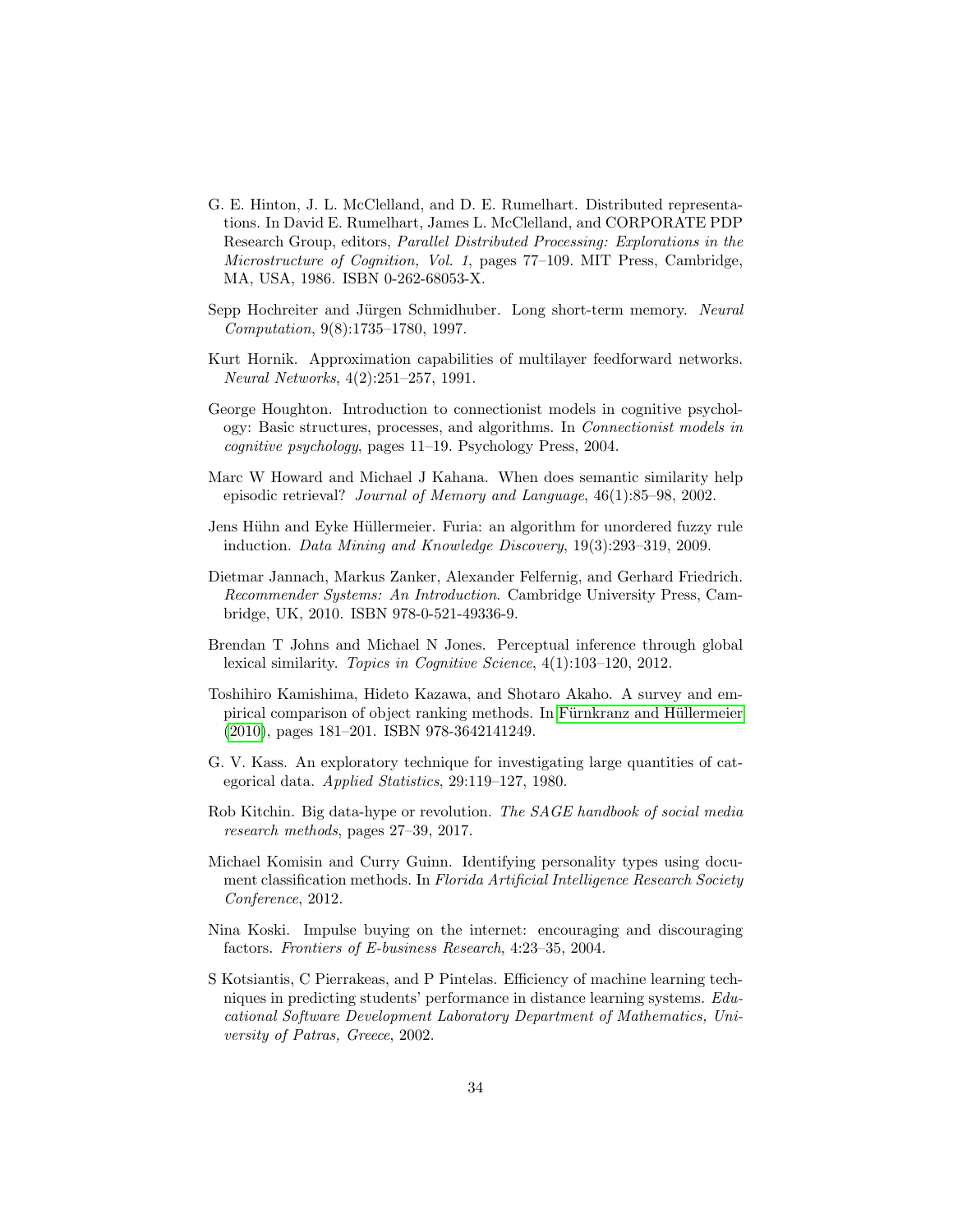- <span id="page-34-2"></span>Alex Krizhevsky, Ilya Sutskever, and Geoffrey E. Hinton. Imagenet classification with deep convolutional neural networks. Communications of the ACM, 60 (6):84–90, 2017.
- <span id="page-34-7"></span>Thomas K Landauer and Susan T Dumais. A solution to plato's problem: The latent semantic analysis theory of acquisition, induction, and representation of knowledge. Psychological review, 104(2):211, 1997.
- <span id="page-34-6"></span>Thomas K Landauer, Danielle S McNamara, Simon Dennis, and Walter Kintsch. Handbook of latent semantic analysis. Psychology Press, 2013.
- <span id="page-34-4"></span>Amy M. Langville and Carl D. Meyer. Who's  $\#1$ ? The Science of Rating and Ranking. Princeton University Press, 2012.
- <span id="page-34-12"></span>Brett Lantz. Machine learning with R. Packt Publishing Ltd, 2015.
- <span id="page-34-1"></span>Yann Lecun, Yoshua Bengio, and Geoffrey Hinton. Deep learning. Nature, 521 (7553):436–444, 2015. ISSN 0028-0836. doi: 10.1038/nature14539.
- <span id="page-34-8"></span>Jens Lehmann, Robert Isele, Max Jakob, Anja Jentzsch, Dimitris Kontokostas, Pablo N Mendes, Sebastian Hellmann, Mohamed Morsey, Patrick Van Kleef, Sören Auer, et al. Dbpedia–a large-scale, multilingual knowledge base extracted from wikipedia. Semantic Web, 6(2):167–195, 2015.
- <span id="page-34-10"></span>Dekang Lin. An information-theoretic definition of similarity. In Proceedings of the Fifteenth International Conference on Machine Learning, ICML '98, pages 296–304, San Francisco, CA, USA, 1998. Morgan Kaufmann Publishers Inc. ISBN 1-55860-556-8.
- <span id="page-34-3"></span>Bing Liu. Web data mining: exploring hyperlinks, contents, and usage data, 2nd ed. Springer Science & Business Media, 2011.
- <span id="page-34-0"></span>Bing Liu, Wynne Hsu, and Yiming Ma. Integrating classification and association rule mining. In Proceedings of the Fourth International Conference on Knowledge Discovery and Data Mining, KDD'98, pages 80–86. AAAI Press, 1998.
- <span id="page-34-9"></span>Giovanni Luca Ciampaglia, Prashant Shiralkar, Luis Rocha, Johan Bollen, Filippo Menczer, and Alessandro Flammini. Computational fact checking from knowledge networks (vol 10, e0128193, 2015). PLoS ONE, 10, 10 2015. doi: 10.1371/journal.pone.0141938.
- <span id="page-34-5"></span>Robert Duncan Luce. Individual Choice Behavior: A Theoretical Analysis. Wiley, 1959.
- <span id="page-34-11"></span>William S Maki, Lauren N McKinley, and Amber G Thompson. Semantic distance norms computed from an electronic dictionary (wordnet). Behavior Research Methods, Instruments, & Computers, 36(3):421–431, 2004.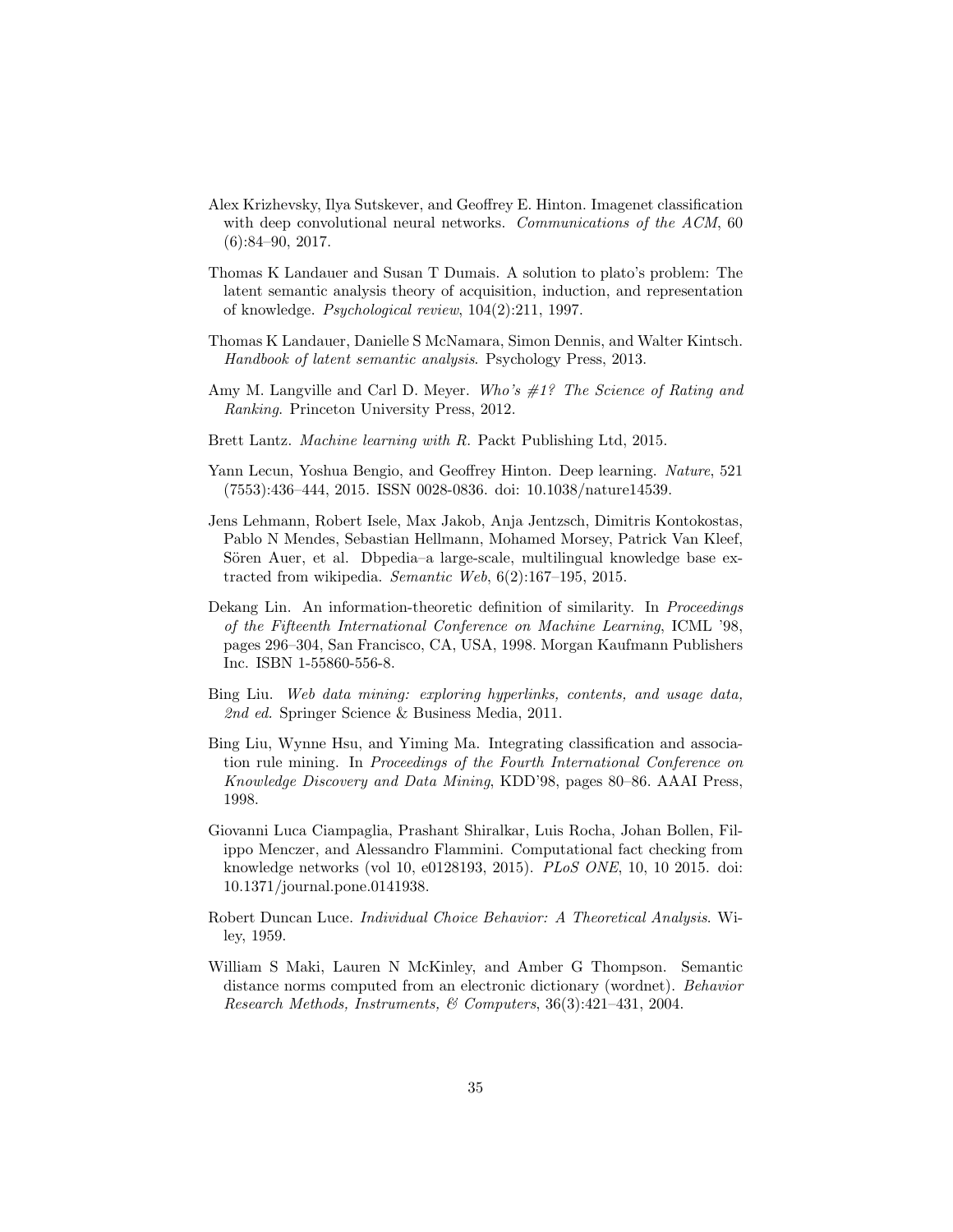- <span id="page-35-13"></span>William S Maki, Marissa Krimsky, and Sol Muñoz. An efficient method for estimating semantic similarity based on feature overlap: Reliability and validity of semantic feature ratings. Behavior research methods, 38(1):153–157, 2006.
- <span id="page-35-2"></span>Dmitry Malioutov and Kuldeep S. Meel. MLIC: A MaxSAT-based framework for learning interpretable classification rules. In John N. Hooker, editor, Proceedings fo the 24th International Conference on Principles and Practice of Constraint Programming (CP-18), volume 11008 of Lecture Notes in Computer Science, pages 312–327, Lille, France, 2018. Springer.
- <span id="page-35-7"></span>John I. Marden. Analyzing and Modeling Rank Data. Chapman & Hall, 1995.
- <span id="page-35-1"></span>John J. McArdle and Gilbert Ritschard, editors. Contemporary Issues in Exploratory Data Mining in Behavioral Sciences. Routeledge, New York, 2013.
- <span id="page-35-4"></span>Dean McKay, Jonathan S Abramowitz, and Eric A Storch. Treatments for Psychological Problems and Syndromes. John Wiley & Sons, 2017.
- <span id="page-35-10"></span>Rada Mihalcea and Andras Csomai. Wikify!: linking documents to encyclopedic knowledge. In Proceedings of the sixteenth ACM conference on Conference on information and knowledge management, pages 233–242. ACM, 2007.
- <span id="page-35-8"></span>Tomas Mikolov, Ilya Sutskever, Kai Chen, Greg S Corrado, and Jeff Dean. Distributed representations of words and phrases and their compositionality. In Advances in neural information processing systems, pages 3111–3119, 2013.
- <span id="page-35-3"></span>Marvin Minsky and Seymour A. Papert. Perceptrons : Introduction to Computational Geometry. MIT Press, 1969. Expanded Edition 1990.
- <span id="page-35-0"></span>Tom Mitchell. Machine Learning. McGraw-Hill Education, 1997.
- <span id="page-35-5"></span>Wendy W Moe. Buying, searching, or browsing: Differentiating between online shoppers using in-store navigational clickstream. Journal of consumer psychology, 13(1-2):29–39, 2003.
- <span id="page-35-6"></span>Jamie Murphy, Charles Hofacker, and Richard Mizerski. Primacy and recency effects on clicking behavior. Journal of Computer-Mediated Communication, 11(2):522–535, 2006.
- <span id="page-35-11"></span>Roberto Navigli. Word sense disambiguation: A survey. ACM computing surveys  $(CSUR), 41(2):10, 2009.$
- <span id="page-35-9"></span>Bridianne O'dea, Mark E Larsen, Philip J Batterham, Alison L Calear, and Helen Christensen. A linguistic analysis of suicide-related twitter posts. Crisis, 2017.
- <span id="page-35-12"></span>Guansong Pang, Huidong Jin, and Shengyi Jiang. Cenknn: a scalable and effective text classifier. Data Mining and Knowledge Discovery, 29(3):593– 625, 2015.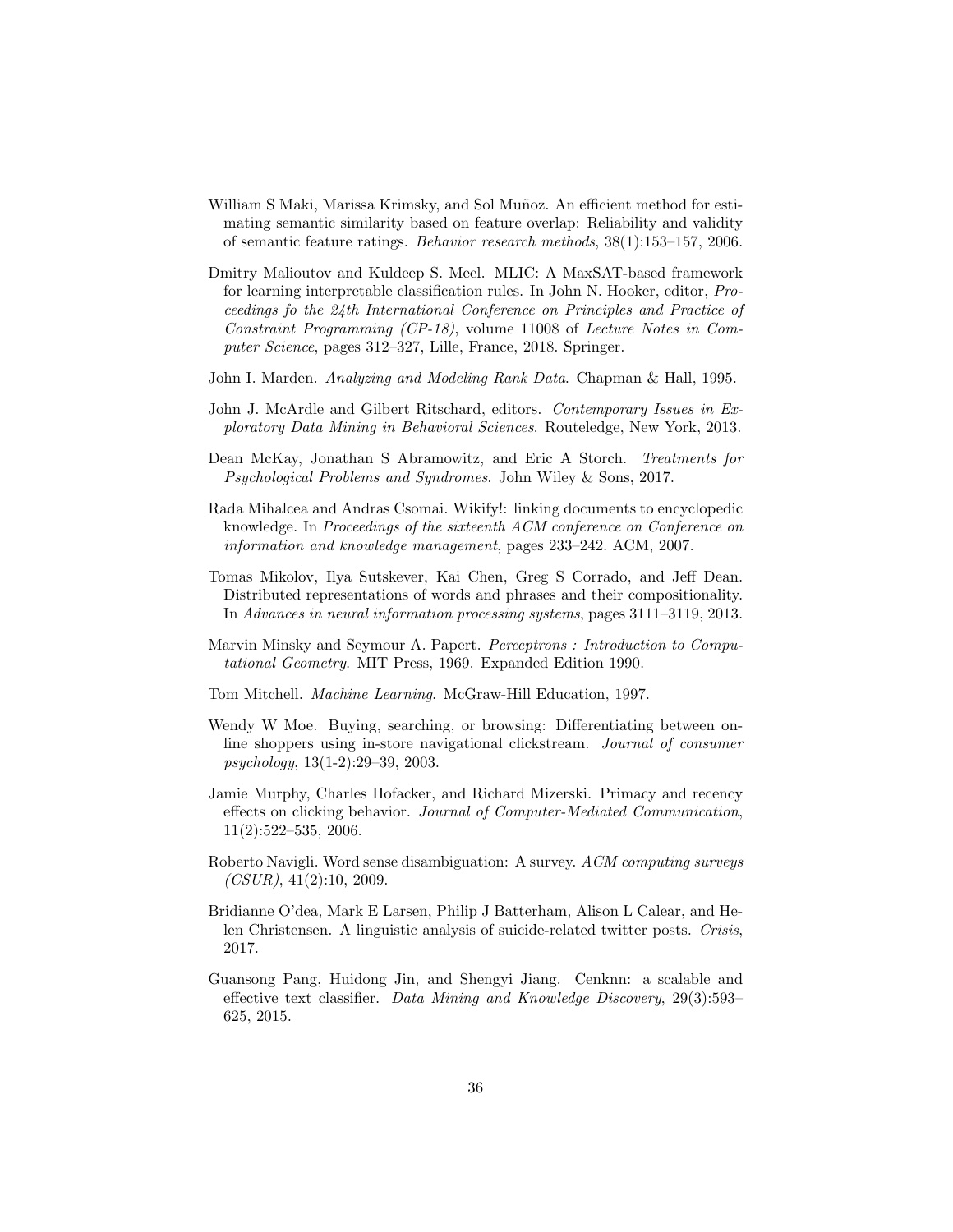- <span id="page-36-9"></span>Heiko Paulheim. Machine learning with and for semantic web knowledge graphs. In Reasoning Web International Summer School, pages 110–141. Springer, 2018.
- <span id="page-36-3"></span>Robert Peharz, Robert Gens, Franz Pernkopf, and Pedro M. Domingos. On the latent variable interpretation in sum-product networks. IEEE Transactions on Pattern Analysis and Machine Intelligence, 39(10):2030–2044, 2017.
- <span id="page-36-8"></span>James W Pennebaker, Ryan L Boyd, Kayla Jordan, and Kate Blackburn. The development and psychometric properties of liwc2015. Technical report, LIWC.net, Austin, Texas, 2015.
- <span id="page-36-7"></span>Jeffrey Pennington, Richard Socher, and Christopher Manning. Glove: Global vectors for word representation. In Proceedings of the 2014 conference on empirical methods in natural language processing (EMNLP), pages 1532–1543, 2014.
- <span id="page-36-11"></span>Giuseppe Pirró and Nuno Seco. Design, implementation and evaluation of a new semantic similarity metric combining features and intrinsic information content. In Proceedings of the OTM 2008 Confederated International Conferences, CoopIS, DOA, GADA, IS, and ODBASE 2008. Part II on On the Move to Meaningful Internet Systems, OTM '08, pages 1271–1288, Berlin, Heidelberg, 2008. Springer-Verlag. ISBN 978-3-540-88872-7.
- <span id="page-36-6"></span>Robin Plackett. The analysis of permutations. Applied Statistics, 24, 1975.
- <span id="page-36-0"></span>John Ross Quinlan. Induction of decision trees. Machine Learning, 1:81–106, 1986.
- <span id="page-36-5"></span>Vithala R. Rao, Paul E. Green, and Jerry Wind. Applied Conjoint Analysis. SAGE Publications, 2007. ISBN 9780761914464.
- <span id="page-36-1"></span>Jan Rauch and Milan Simunek. Apriori and guha–comparing two approaches to data mining with association rules. Intelligent Data Analysis, 21(4):981–1013, 2017.
- <span id="page-36-10"></span>Philip Resnik. Using information content to evaluate semantic similarity in a taxonomy. In Proceedings of the 14th International Joint Conference on Artificial Intelligence, pages 448–453, 1995.
- <span id="page-36-2"></span>Marco Túlio Ribeiro, Sameer Singh, and Carlos Guestrin. "why should I trust you?": Explaining the predictions of any classifier. In Balaji Krishnapuram, Mohak Shah, Alexander J. Smola, Charu Aggarwal, Dou Shen, and Rajeev Rastogi, editors, Proceedings of the 22nd ACM SIGKDD International Conference on Knowledge Discovery and Data Mining (KDD-16), pages 1135– 1144, San Francisco, CA, USA, 2016. ACM. doi: 10.1145/2939672.2939778.
- <span id="page-36-4"></span>Shelly Rodgers and Esther Thorson. The interactive advertising model: How users perceive and process online ads. Journal of interactive advertising, 1  $(1):41-60, 2000.$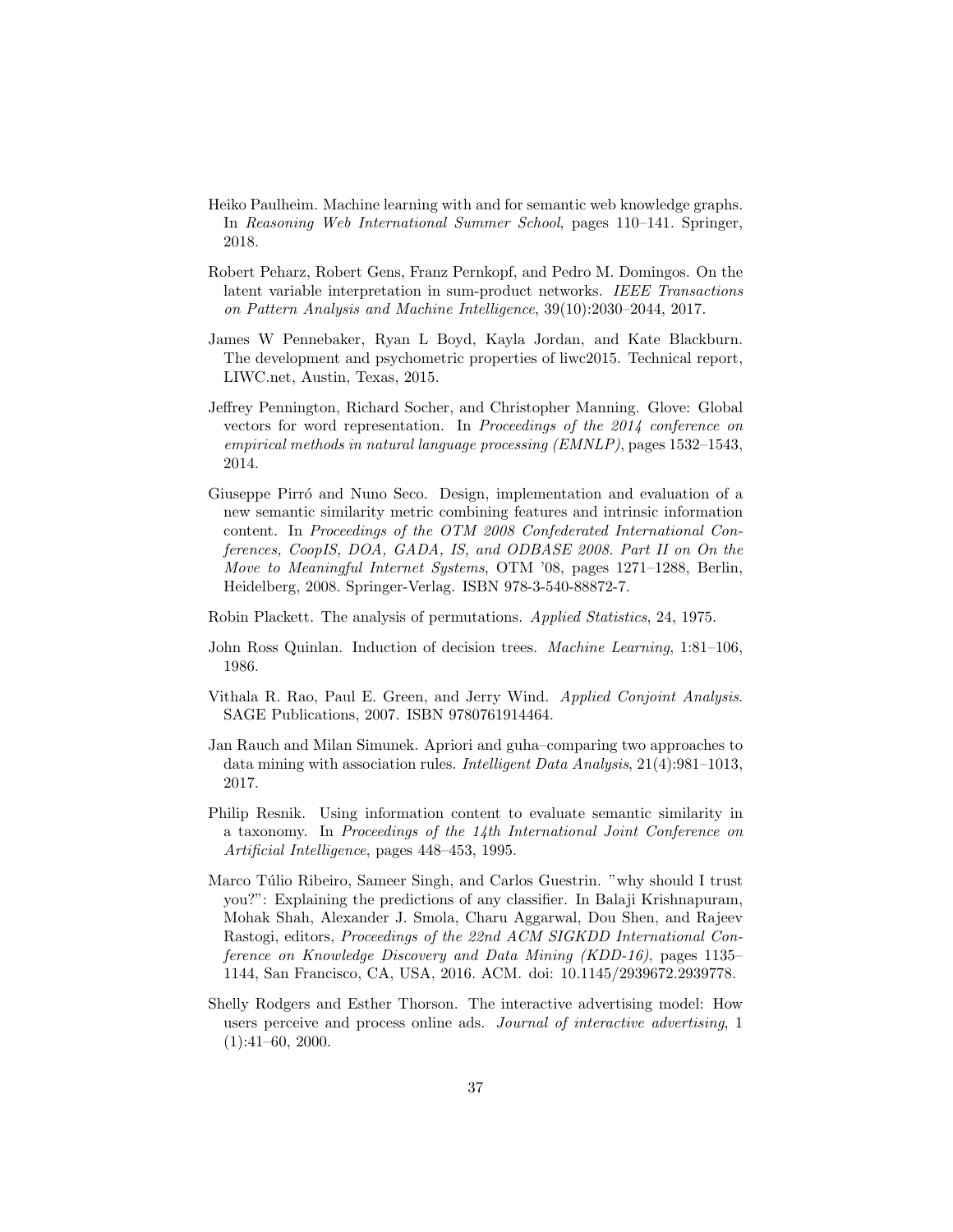- <span id="page-37-9"></span>Henry L Roediger and Kathleen B McDermott. Creating false memories: Remembering words not presented in lists. Journal of experimental psychology: Learning, Memory, and Cognition, 21(4):803, 1995.
- <span id="page-37-2"></span>F. Rosenblatt. Principles of Neurodynamics: Perceptrons and the Theory of Brain Mechanisms. Spartan Books, Washington, DC, 1962.
- <span id="page-37-0"></span>Avi Rosenfeld, Inon Zuckerman, Amos Azaria, and Sarit Kraus. Combining psychological models with machine learning to better predict people's decisions. Synthese, 189(1):81–93, 2012.
- <span id="page-37-8"></span>Francesca Rossi, Kristen Brent Venable, and Toby Walsh. A Short Introduction to Preferences: Between Artificial Intelligence and Social Choice. Synthesis Lectures on Artificial Intelligence and Machine Learning. Morgan & Claypool Publishers, 2011.
- <span id="page-37-3"></span>David E. Rumelhart, Geoffrey Hinton, and R. Williams. Learning internal representations by error propagation. In D.E. Rumelhart and J. McCle, editors, Parallel Distributed Processing: Explorations in the Microstructure of Cognition, volume 1: Foundations, pages 318–363. MIT Press, Cambridge, MA, 1986.
- <span id="page-37-11"></span>Hassan Saif, Thomas Dickinson, Leon Kastler, Miriam Fernandez, and Harith Alani. A semantic graph-based approach for radicalisation detection on social media. In European semantic web conference, pages 571–587. Springer, 2017. doi: 10.1007/978-3-319-58068-5 35.
- <span id="page-37-5"></span>Claude Sammut. Automatic construction of reactive control systems using symbolic machine learning. Knowledge Engineering Review, 11(1):27–42, 1996.
- <span id="page-37-7"></span>Dirk Schäfer and Eyke Hüllermeier. Dyad ranking using Plackett-Luce models based on joint feature representations. Machine Learning, 107(5):903–941, 2018.
- <span id="page-37-4"></span>Jürgen Schmidhuber. Deep learning in neural networks: An overview. Neural Networks, 61:85–117, 2015. doi: 10.1016/j.neunet.2014.09.003.
- <span id="page-37-6"></span>Sylvain Senecal, Pawel J Kalczynski, and Jacques Nantel. Consumers' decisionmaking process and their online shopping behavior: a clickstream analysis. Journal of Business Research, 58(11):1599–1608, 2005.
- <span id="page-37-10"></span>Jesus Serrano-Guerrero, Jose A Olivas, Francisco P Romero, and Enrique Herrera-Viedma. Sentiment analysis: A review and comparative analysis of web services. Information Sciences, 311:18–38, 2015.
- <span id="page-37-1"></span>Thomas R Shultz. Computational models in developmental psychology. The Oxford Handbook of Developmental Psychology, Vol. 1: Body and Mind, 1: 477, 2013.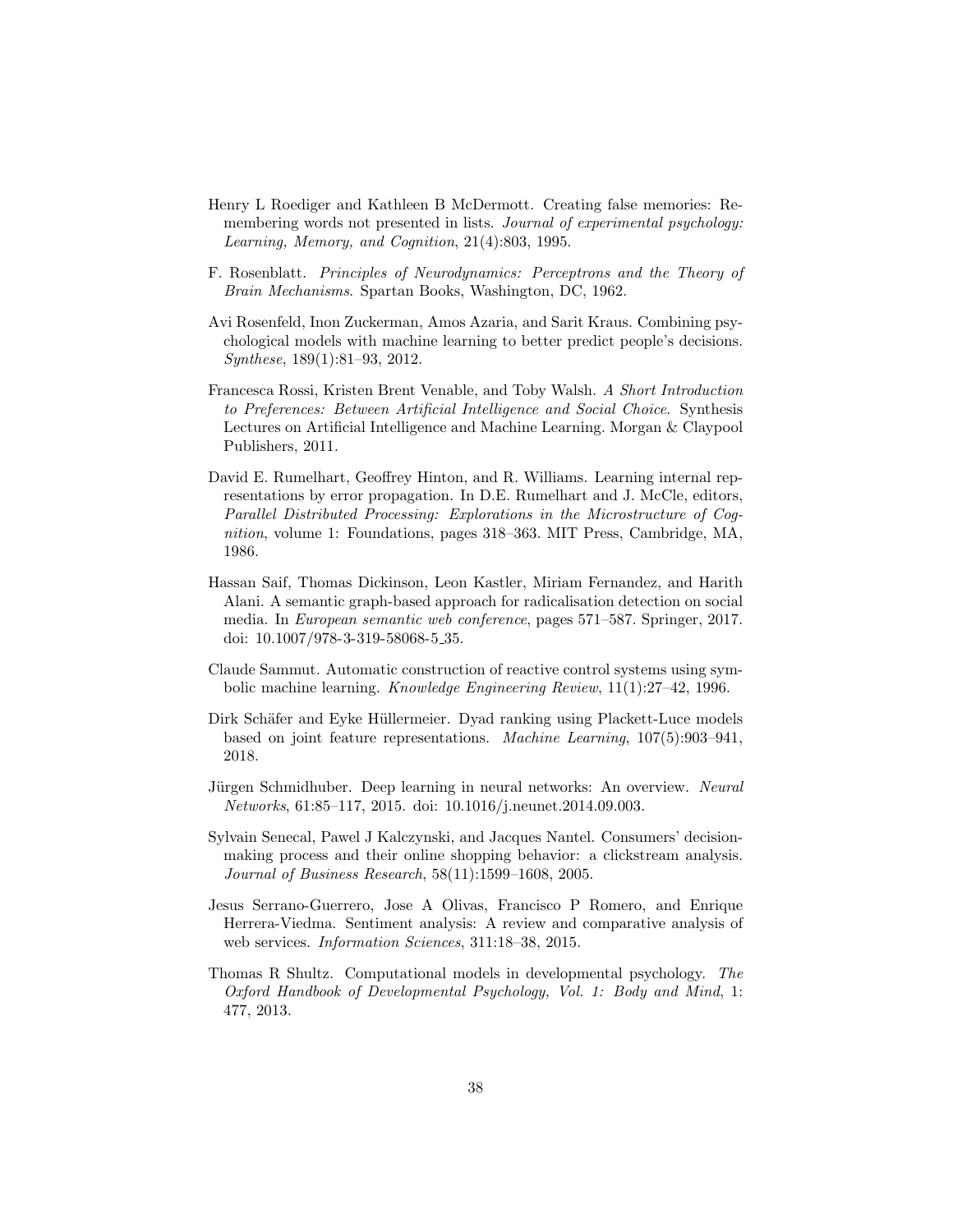- <span id="page-38-9"></span>Advaith Siddharthan, Nicolas Cherbuin, Paul J Eslinger, Kasia Kozlowska, Nora A Murphy, and Leroy Lowe. Wordnet-feelings: A linguistic categorisation of human feelings. arXiv preprint arXiv:1811.02435, 2018.
- <span id="page-38-3"></span>David Silver, Aja Huang, Chris J. Maddison, Arthur Guez, Laurent Sifre, George van den Driessche, Julian Schrittwieser, Ioannis Antonoglou, Vedavyas Panneershelvam, Marc Lanctot, Sander Dieleman, Dominik Grewe, John Nham, Nal Kalchbrenner, Ilya Sutskever, Timothy P. Lillicrap, Madeleine Leach, Koray Kavukcuoglu, Thore Graepel, and Demis Hassabis. Mastering the game of Go with deep neural networks and tree search. Nature, 529(7587): 484–489, 2016.
- <span id="page-38-8"></span>Juan Soler-Company and Leo Wanner. Automatic classification and linguistic analysis of extremist online material. In Ioannis Kompatsiaris, Benoit Huet, Vasileios Mezaris, Cathal Gurrin, Wen-Huang Cheng, and Stefanos Vrochidis, editors, MultiMedia Modeling, pages 577–582, Cham, 2019. Springer International Publishing. ISBN 978-3-030-05716-9.
- <span id="page-38-7"></span>Michael Speriosu, Nikita Sudan, Sid Upadhyay, and Jason Baldridge. Twitter polarity classification with label propagation over lexical links and the follower graph. In Proceedings of the First Workshop on Unsupervised Learning in NLP, EMNLP '11, pages 53–63, Stroudsburg, PA, USA, 2011. Association for Computational Linguistics. ISBN 978-1-937284-13-8.
- <span id="page-38-2"></span>Nitish Srivastava, Geoffrey E. Hinton, Alex Krizhevsky, Ilya Sutskever, and Ruslan Salakhutdinov. Dropout: Simple way to prevent neural networks from overfitting. Journal of Machine Learning Research, 15(1):1929–1958, 2014.
- <span id="page-38-0"></span>Julius Stecher, Frederik Janssen, and Johannes Fürnkranz. Shorter rules are better, aren't they? In Toon Calders, Michelangelo Ceci, and Donato Malerba, editors, Proceedings of the 19th International Conference on Discovery Science (DS-16), pages 279–294. Springer-Verlag, 2016.
- <span id="page-38-4"></span>Paul E Stillman, Xi Shen, and Melissa J Ferguson. How mouse-tracking can advance social cognitive theory. Trends in cognitive sciences, 2018.
- <span id="page-38-1"></span>Simone Stumpf, Vidya Rajaram, Lida Li, Weng-Keen Wong, Margaret Burnett, Thomas Dietterich, Erin Sullivan, and Jonathan Herlocker. Interacting meaningfully with machine learning systems: Three experiments. International Journal of Human-Computer Studies, 67(8):639 – 662, 2009. ISSN 1071-5819.
- <span id="page-38-6"></span>Karolina Sylwester and Matthew Purver. Twitter language use reflects psychological differences between democrats and republicans. PloS one, 10(9): e0137422, 2015.
- <span id="page-38-5"></span>Yla R Tausczik and James W Pennebaker. The psychological meaning of words: Liwc and computerized text analysis methods. Journal of language and social psychology, 29(1):24–54, 2010.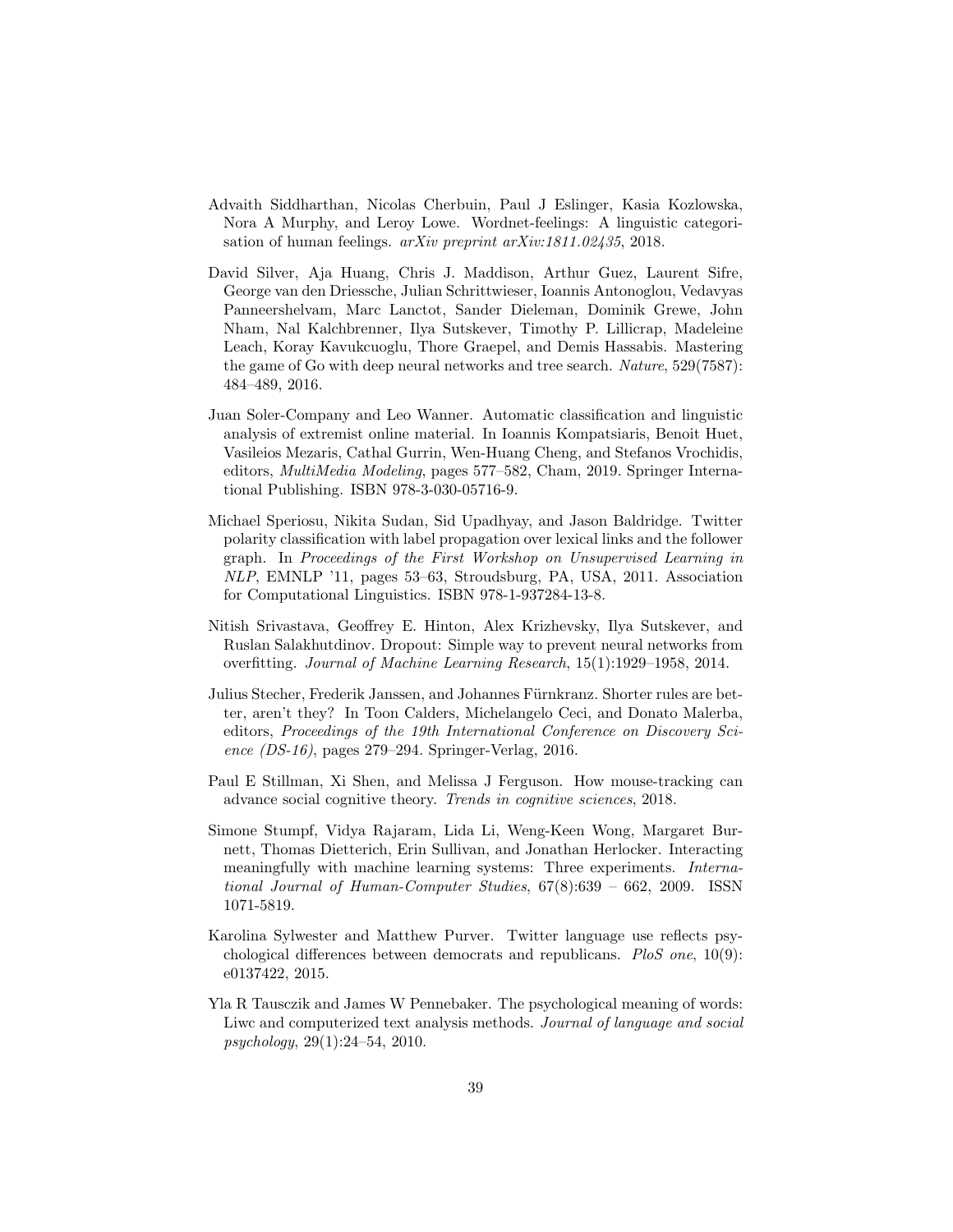- <span id="page-39-3"></span>Louis Leon Thurstone. A law of comparative judgement. Psychological Review, 34:278–286, 1927.
- <span id="page-39-5"></span>Erik F Tjong Kim Sang and Fien De Meulder. Introduction to the CoNLL-2003 shared task: Language-independent named entity recognition. In Proceedings of the seventh conference on Natural language learning at HLT-NAACL 2003- Volume 4, pages 142–147. Association for Computational Linguistics, 2003.
- <span id="page-39-10"></span>Scott Tonidandel, Eden B King, and Jose M Cortina. Big data methods: Leveraging modern data analytic techniques to build organizational science. Organizational Research Methods, 21(3):525–547, 2018.
- <span id="page-39-12"></span>Luís Torgo. Data Mining with R: Learning with Case Studies. Chapman and Hall/CRC Press, 2010. ISBN 9781439810187.
- <span id="page-39-6"></span>Orlando Troisi, Mara Grimaldi, Francesca Loia, and Gennaro Maione. Big data and sentiment analysis to highlight decision behaviours: a case study for student population. Behaviour  $\mathcal{B}$  Information Technology, 37(10-11):1111-1128, 2018.
- <span id="page-39-4"></span>Peter D Turney and Patrick Pantel. From frequency to meaning: Vector space models of semantics. Journal of artificial intelligence research, 37:141–188, 2010.
- <span id="page-39-9"></span>Amos Tversky. Features of similarity. Psychological Review, 84:327–352, 1977.
- <span id="page-39-7"></span>Andrea Varga, Amparo Elizabeth Cano Basave, Matthew Rowe, Fabio Ciravegna, and Yulan He. Linked knowledge sources for topic classification of microposts: A semantic graph-based approach. Web Semantics: Science, Services and Agents on the World Wide Web, 26:36–57, 2014.
- <span id="page-39-11"></span>Hal R Varian. Big data: New tricks for econometrics. Journal of Economic Perspectives, 28(2):3–28, 2014.
- <span id="page-39-2"></span>Shankar Vembu and Thomas Gärtner. Label ranking algorithms: A survey. In Fürnkranz and Hüllermeier  $(2010)$ , pages  $45-64$ . ISBN 978-3642141249.
- <span id="page-39-1"></span>Pascal Vincent, Hugo Larochelle, Isabelle Lajoie, Yoshua Bengio, and Pierre-Antoine Manzagol. Stacked denoising autoencoders: Learning useful representations in a deep network with a local denoising criterion. Journal of Machine Learning Research, 11:3371–3408, 2010.
- <span id="page-39-8"></span>Denny Vrandečić and Markus Krötzsch. Wikidata: a free collaborative knowledgebase. Communications of the ACM, 57(10):78–85, 2014.
- <span id="page-39-0"></span>Colin G Walsh, Jessica D Ribeiro, and Joseph C Franklin. Predicting risk of suicide attempts over time through machine learning. Clinical Psychological Science, 1:12, 2017.